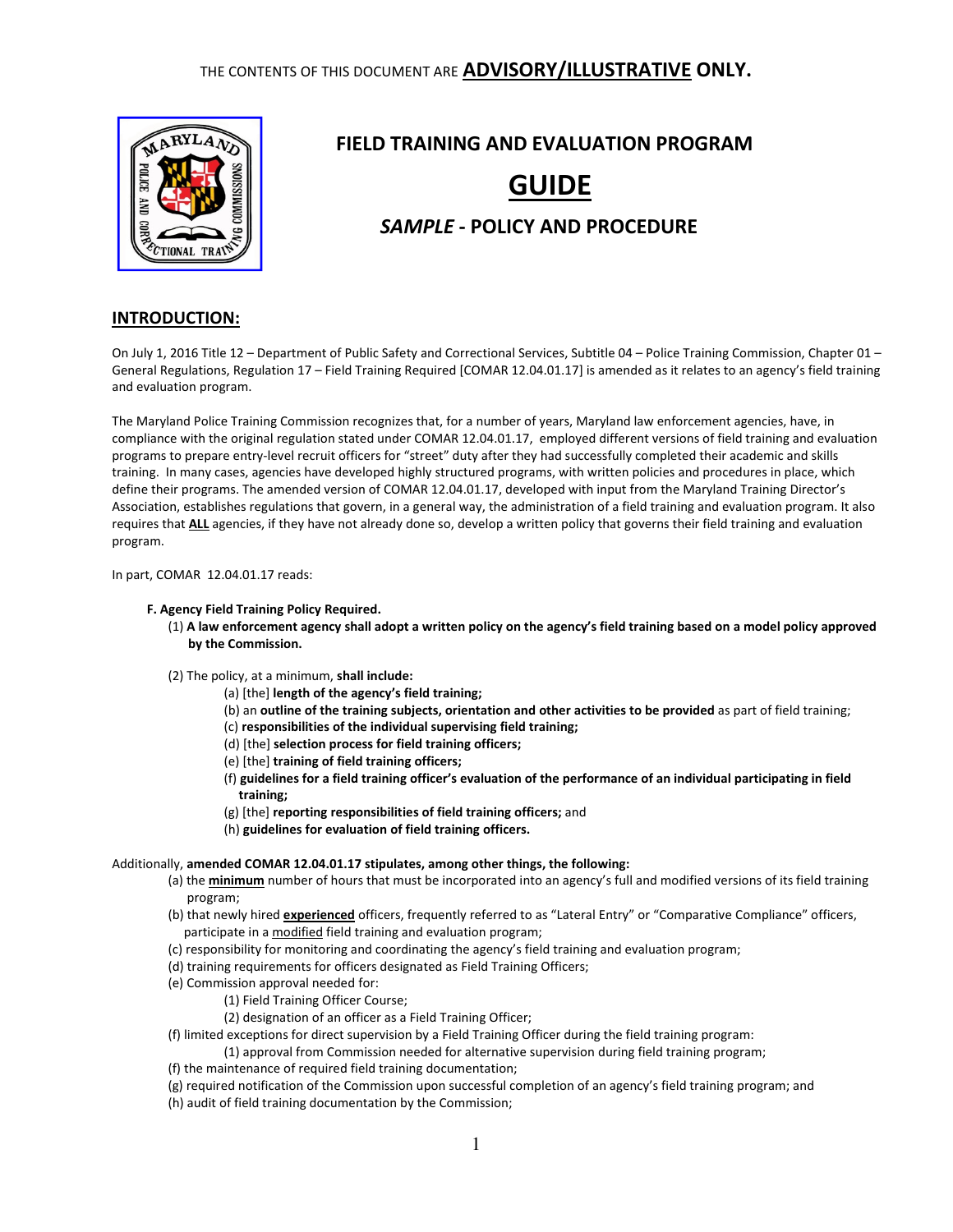As regards its responsibility to develop and approve a policy on field training and evaluation programs, referred to in COMAR 12.04.01.17 (F) as a "model" policy on which agencies can base their own written field training and evaluation policies, the Commission recognizes that it is near impossible to develop one written policy and procedure that satisfies the needs and requirements of every Maryland law enforcement agency as it pertains to the administration and operation of a field training and evaluation program. The Commission realizes that a number of agencies use variations of several recognized field training and evaluation programs such as the traditional "San Jose" Model or versions of the newer Proficiency Model or PTO Model. To meet their needs, agencies have developed field training and evaluation programs of differing lengths of time, focusing the attention of the newly-hired officers on the particular law enforcement services that each agency offers its community. They typically use different performance evaluation methods that measure the newly-hired officers' ability to make the transition from an academy environment to street duty. Each agency's program also has its own internal administrative and operational procedures. Thus, the Commission recognizes that it is better to develop a so-called "model" policy that is more of a guide or sample than a "model" that some agencies believe they are obligated to follow.

Therefore, the Commission has developed and approved the FIELD TRAINING AND EVALUATION PROGRAM SAMPLE POLICY AND

PROCEDURE GUIDE which is ADVISORY ONLY. As a guide, the Commission's SAMPLE Field Training and Evaluation Program Policy and Procedure Guide is ILLUSTRATIVE and/or SUGGESTIVE ONLY. It is meant to provide guidance and direction to agencies that may have to develop a new, or re-write/change an existing, policy regarding their field training and evaluation program in order to conform to COMAR 12.04.01.17 (F). As with any so-called "model" policy and procedure developed, approved and distributed by the Commission, all law enforcement agencies are free to develop their own written policies and procedures as long as they comply with existing laws and regulations.

Regarding the format of this document, the Commission has used a generic policy and procedure format. It has included the major items included in COMAR 12.04.01.17 – Field Training Required in the document and has referenced them as appropriate. Where more specific procedures are stated such as on pages 5- 6 [VII – A. Selection of FTOs] they are ADVISORY/ILLUSTRATIVE/SUGGESTIVE ONLY and are intended to add substance and complete the document.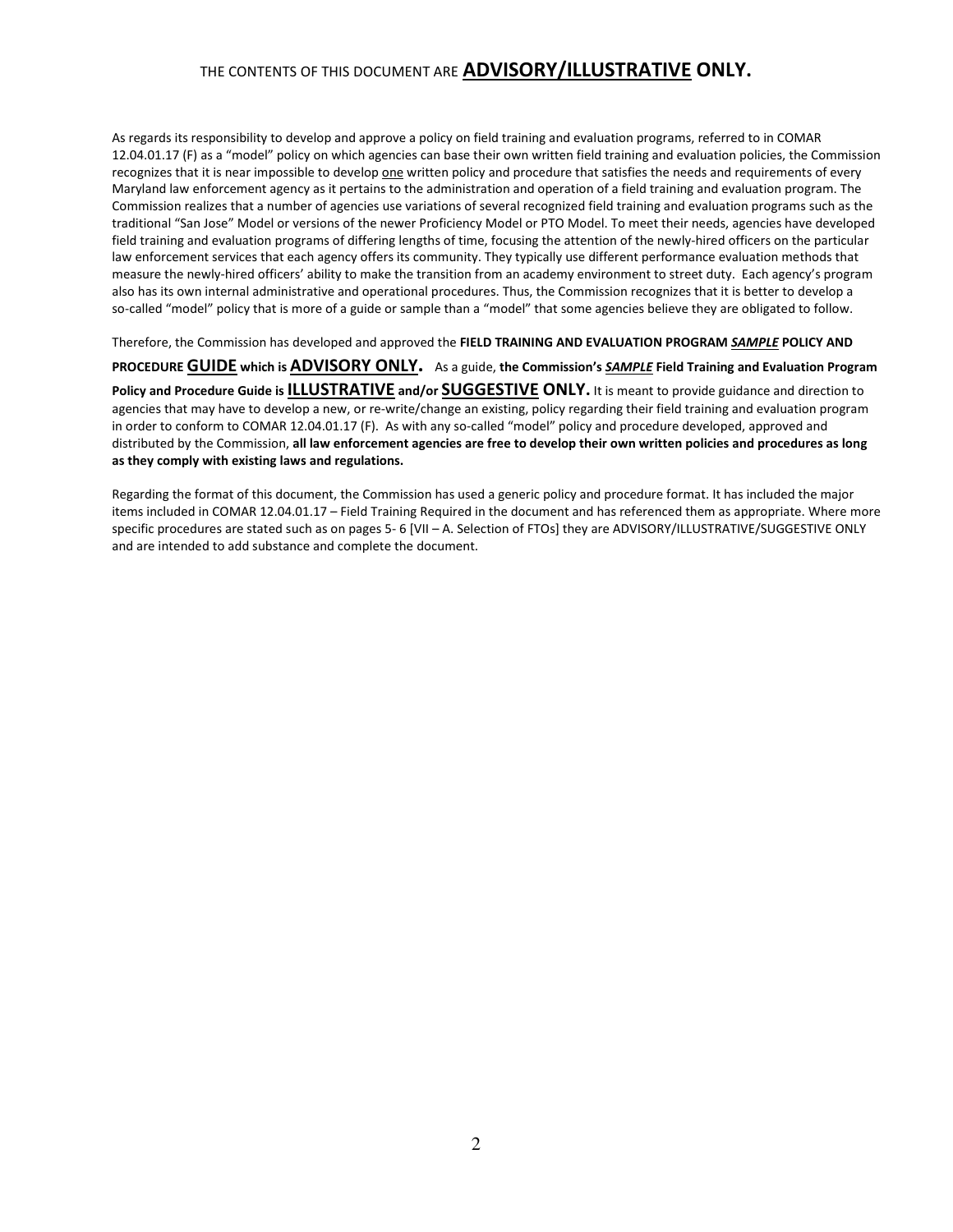## I. TITLE: FIELD TRAINING AND EVALUATION PROGRAM [FTEP]

- I A: NAME OF AGENCY
- I B: EFFECTIVE DATE
- I C: ISSUING AUTHORITY

### I – D: TABLE OF CONTENTS:

- I. Title Page;
- II. Background/Discussion;
- III. Purpose and Scope;
- IV. Legal Authority;
- V. Definitions;
- VI. Policy Statement;
- VII. Selection of/Designation as FTO;
- VIII. FTEP Coordinator;
- IX. Field Training and Evaluation Program [FTEP];
- X. Field Training Required;
- XI. Supervision of Trainee during FTEP;
- XII. FTEP Critique/Debriefing;
- XIII. Maintenance of FTEP Documentation/Records
- XIV. FTEP AUDIT;
	- ATTACHMENTS

## II. BACKGROUND/DISCUSSION:

For more than thirty years, law enforcement agencies throughout the United States, including agencies in Maryland, have used various field training and evaluation programs to prepare newly hired law enforcement officers to function on their own at the conclusion of their academy training. It is widely held that the "San Jose" Field Training and Evaluation Program was one of the first standardized programs to be recognized as a model program by law enforcement agencies and has since been adopted by many agencies as their own. Since those early days of field training, several other models of field training programs have been developed and introduced to the law enforcement community such as the "Police Training Officer Program," a problem solving training model (Reno Nevada Model) and the "Proficiency" Model (Mesa Arizona Model). In the end, all field training and evaluation programs have as their ultimate goal to assist the newly hired and trained recruit officer in making an effective transition from the highly structured setting of an entry-level academy to the fluid and often complex environment that serves as the backdrop for daily law enforcement activities and operations.

Additionally, with the increasing numbers of law enforcement officers moving from one law enforcement agency to another, law enforcement executives have recognized the benefits of providing even experienced officers with an opportunity to be introduced to their "new" agency and the community that they will serve under the guidance and direction of another experienced officer during a modified field training and evaluation program.

On July 1, 2016 Code of Maryland Regulation [COMAR] 12.04.01.17 – Field Training Required, is amended so that each law enforcement agency will need to ensure that its field training program covers certain administrative and operational issues in the following areas:

- $\rightarrow$  when field training is required;
- $\rightarrow$  when field training is to be completed;
- $\rightarrow$  the minimum number of hours for field training;
- $\rightarrow$  identifying who will monitor and coordinate the agency's field training program;
- $\rightarrow$  identifying the requirements to become a Field Training Officer;
- $\rightarrow$  identifying the application and training requirements to become a Field Training Officer;
- $\rightarrow$  requiring that a Field Training Officer be approved by the Maryland Police Training Commission;
- $\rightarrow$  requiring that each agency have a written policy on its field training program based on a model policy approved by the Commission;
- $\rightarrow$  identifying the supervision of a newly hired officer that is needed during a field training program;
- $\rightarrow$  identifying the documentation that needs to be maintained as part of an agency's field training program; and,
- $\rightarrow$  the Commission's review and audit responsibilities as regards an agency's field training program.

The following policy and procedure will describe the [NAME OF AGENCY] Field Training and Evaluation Program.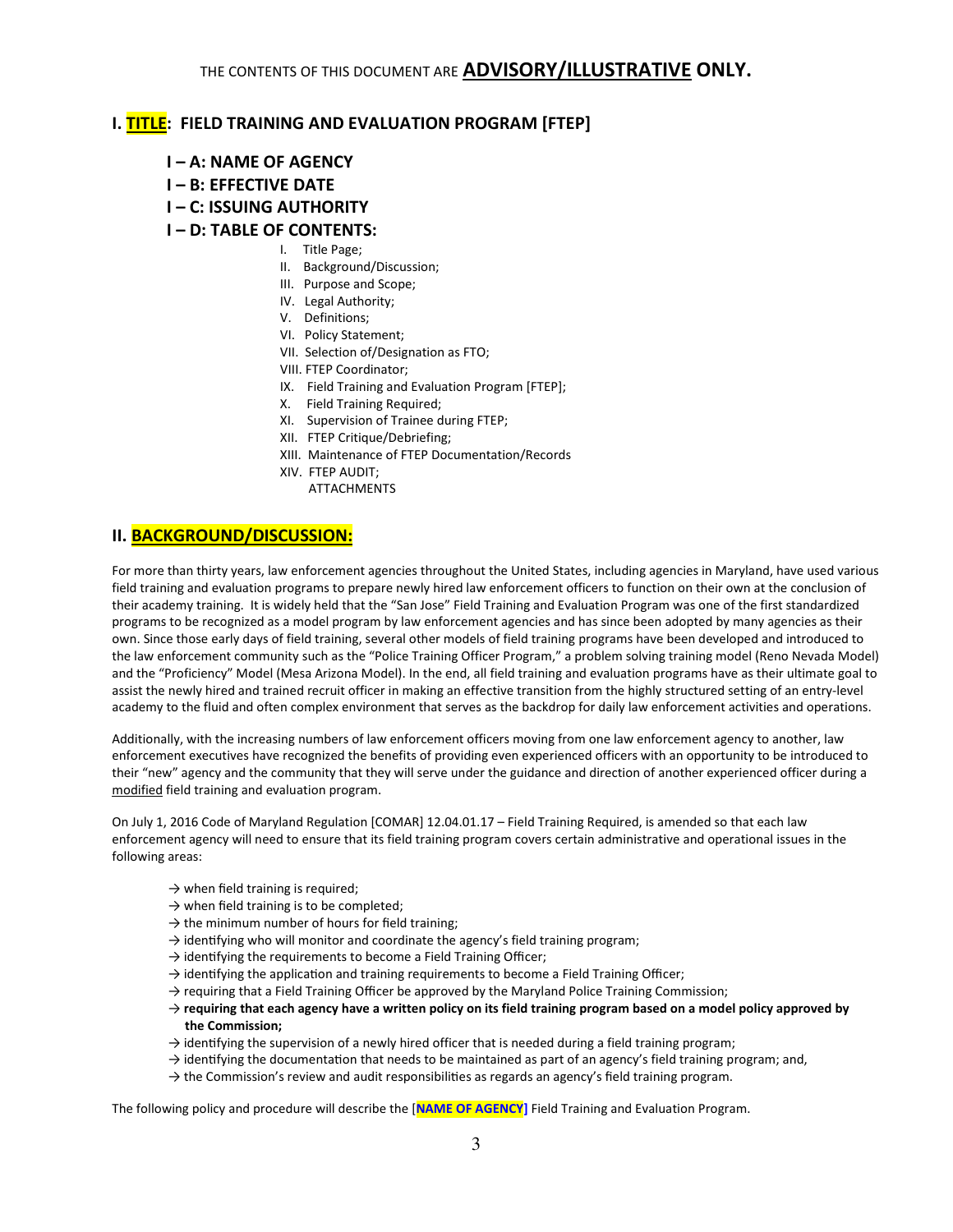## III. PURPOSE AND SCOPE:

The purpose of this policy and standing operating procedure is to communicate to all [AGENCY NAME] personnel the administrative and operational requirements associated with the [NAME OF AGENCY] FIELD TRAINING AND EVALUATION PROGRAM [FTEP].

The **[NAME OF AGENCY] FIELD TRAINING AND EVALUATION PROGRAM** is intended to help newly hired sworn officers apply the agency's various policies and procedures, the laws of Maryland and the laws and ordinances of this jurisdiction as they perform their policing duties and fulfill their responsibilities to the community. It is also intended to familiarize newly hired officers with the neighborhood(s) that they will be responsible for policing and also, whenever possible, to meet various members of the community with whom they will come in contact. Successful completion of FTEP will allow them to be certified by the Commission as law enforcement officers.

ALL newly hired sworn officers [entry-level recruits/lateral-entry officers/officers who complete comparative compliance training] will be required to participate in either a full Field Training and Evaluation Program or, as permitted by COMAR regulations and approved by the Head of the [NAME OF AGENCY], a modified Field Training and Evaluation Program prior to being certified/recertified as law enforcement officers by the Commission and being eligible to be assigned to law enforcement duties on their own.

### IV. LEGAL AUTHORITY:

Code of Maryland Regulations [COMAR]: Title 12 – Subtitle 04 – Chapter 01 – Regulation 17 (A-I) "Field Training." Public Safety Article **§** 3-201 (e) (3) (i) (ii) [Police Officer does not include…].

## V. DEFINITIONS:

The following terms used in this policy and procedure have the meanings as indicated:

CODE OF MARYLAND REGULATIONS [COMAR] is the official compilation of all administrative regulations issued by agencies of the state of Maryland. [State Government Article § 10-101 et al. applies.]

COMMISSION means the Maryland Police Training Commission as established in PS § 3- 201, et al.

FIELD TRAINING AND EVALUATION PROGRAM [FTEP] means the program adopted and/or developed by the [NAME OF AGENCY] that is intended to assist newly hired sworn officers with the agency's various policies and procedures, the laws of Maryland and the laws and ordinances of this jurisdiction as they perform their policing duties and fulfill their law enforcement responsibilities to the community. It is also intended to familiarize newly hired officers with the neighborhood(s) that they will be responsible for policing and also, whenever possible, to allow them to meet various members of the community with whom they will come in contact. Successful completion of FTEP is required before certification/recertification as a law enforcement officer is given by the Commission. [COMAR 12.04.01.17 A(1)] For purposes of this policy and procedure, a newly be hired officer will be required to participate in a full FTEP or a modified FTEP as determined by the Head of the [NAME OF AGENCY] prior to certification/recertification as a law enforcement officer by the Commission.

FIELD TRAINING OFFICER [FTO] means a sworn officer who meets the requirements set forth in this policy, is designated by the Head of the **[NAME OF AGENCY]** as an FTO and is approved by the Maryland Police Training Commission as a Field Training Officer. A FTO will supervise, observe, evaluate, train and otherwise be responsible for an assigned newly hired officer, hereinafter referred to as a TRAINEE, during the Field Training and Evaluation Program as described in this policy. A FTO shall meet the requirements set forth in COMAR 12.04.01.17 (D) and (E).

FIELD TRAINING AND EVALUATION PROGRAM COORDINATOR is either the Head of the [NAME OF AGENCY] or is an individual designated by the Head of the *[NAME OF AGENCY]* who is responsible for coordinating, monitoring and otherwise overseeing the [NAME OF AGENCY] Field Training and Evaluation Program. The FTEP Coordinator shall meet the standards set by the Commission for designation as an FTEP Coordinator as established in COMAR: 12.04.01.17 C, i.e. shall have attended a Commission-approved supervisor training course and field training officer training course.

FTEP PERFORMANCE EVALUATION Report refers to any written document used by a FTO to record or otherwise note the performance of a TRAINEE during FTEP as described in this policy. [COMAR 12.04.01.17 F (2)(f) & G (3) (4) (7) (8)]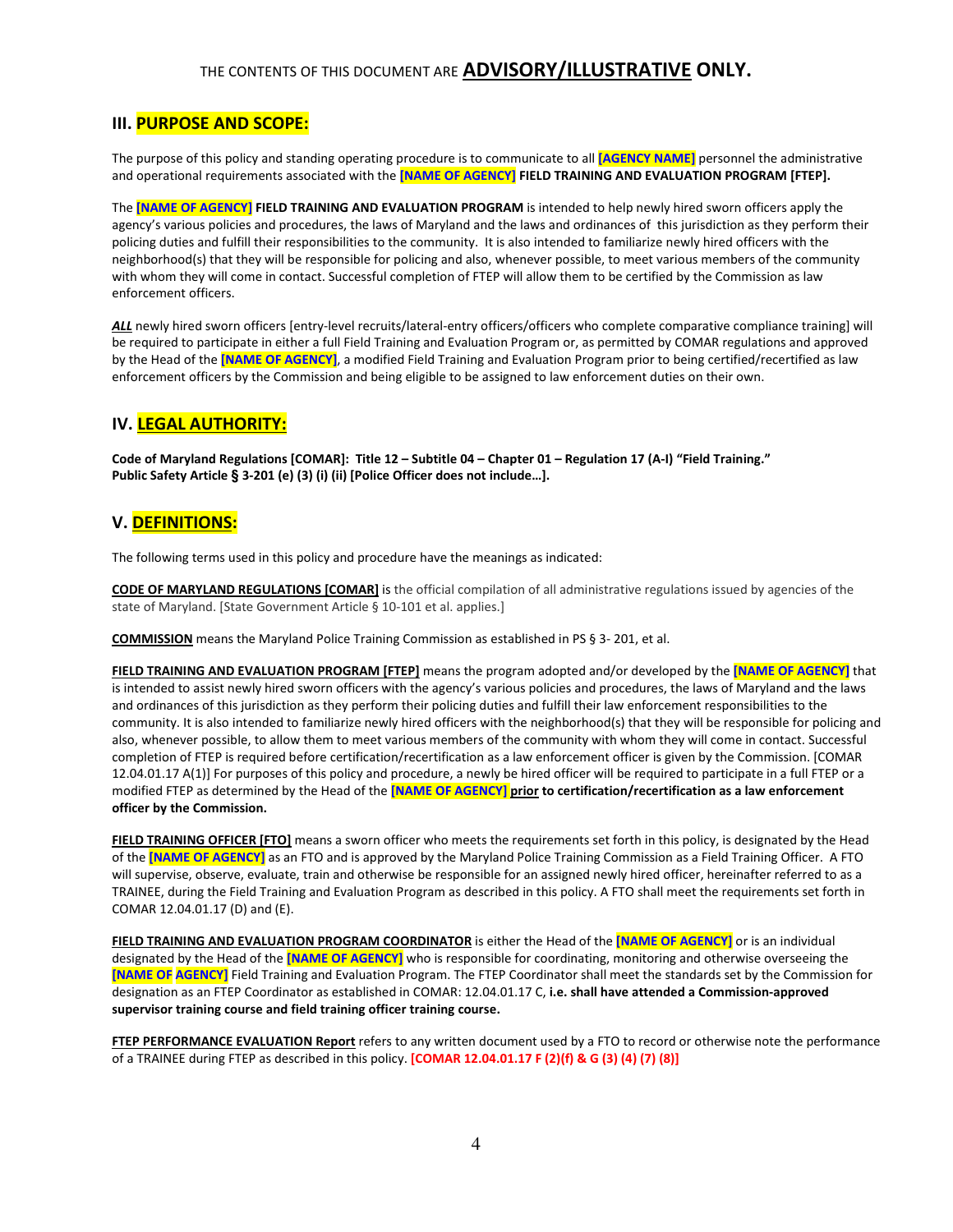TRAINEE refers to any newly hired sworn law enforcement officer of the [NAME OF AGENCY]. [COMAR 12.04.01.17 B] A TRAINEE may be:

- a) a newly hired recruit who has successfully completed a Commission-approved entrance level law enforcement training program; or
- b) an officer who was previously a certified officer with another Maryland law enforcement agency and has been recertified by the Commission and has joined the **[NAME OF AGENCY]** (lateral entry officer); or
- c) an officer from another state or federal agency who has been granted a waiver from attending a full entrance level law enforcement training program by the Commission but is required to attend a comparative compliance training program prior to receiving full certification by Maryland (comparative compliance officer).

## VI. POLICY:

It is the policy of the [NAME OF AGENCY] that:

- a. ALL newly hired sworn officers, hereinafter referred to as TRAINEES, conform with COMAR regulation 12.04.01.17 (A) which states in part:
	- (1) …an individual shall successfully complete Commission-approved field training as required under this regulation before receiving police officer certification or recertification under this chapter.

#### EXCEPTION:

- (3) An individual hired by the agency for a position identified in PS **§** 3-201 (e) (3) (i) or (ii) may be certified/recertified as a police officer without participating in the agency's FTEP per the approval of the Head of the agency. [COMAR 12.04.01.17. A (3)]
- b. the Field Training and Evaluation Program will meet, at least minimally, the requirements established by the Maryland Police Training Commission and listed in COMAR – Title 12 – Subtitle 04 – Chapter 01.17 including the administrative, coordination and record keeping requirements of set forth in that regulation.

## VII. SELECTION AND DESIGNATION AS A FIELD TRAINING OFFICER [FTO]:

The selection, training, and oversight of Field Training Officers [FTOs] are key elements to a successful field training and evaluation program.

A FTEP Coordinator, as described in Section VIII – FTEP Coordinator, shall develop, maintain, and oversee the selection process for FTOs. Administrative guidelines as well as minimum qualifications for individuals to be considered for the position of FTO are established and set forth below.

#### VII - A. **SELECTION OF FTOs:**

FTO candidates will be evaluated, selected, approved, and certified according to the below listed procedures:

- 1. Candidates for the position of FTO must be a law enforcement officer for at least two (2) years immediately prior to applying for the position. [COMAR 12.04.01.17 (D) (1) (b)]
- 2. Candidates for the position of FTO must possess outstanding interpersonal communication skills as demonstrated by their performance during their daily work activities including interaction with other members of the agency as well as the public. They should also possess a thorough knowledge of agency policy and procedure as demonstrated to their supervisor by their daily work activities and performance. Additional consideration will be given to officers who have demonstrated an aptitude for instructing, training, and motivating adults in the acquisition of job-related knowledge and skills.
- 3. Sworn officers who desire to be designated as a FTO shall submit a request, through official channels, to the FTEP Coordinator requesting that they be considered for the position of FTO.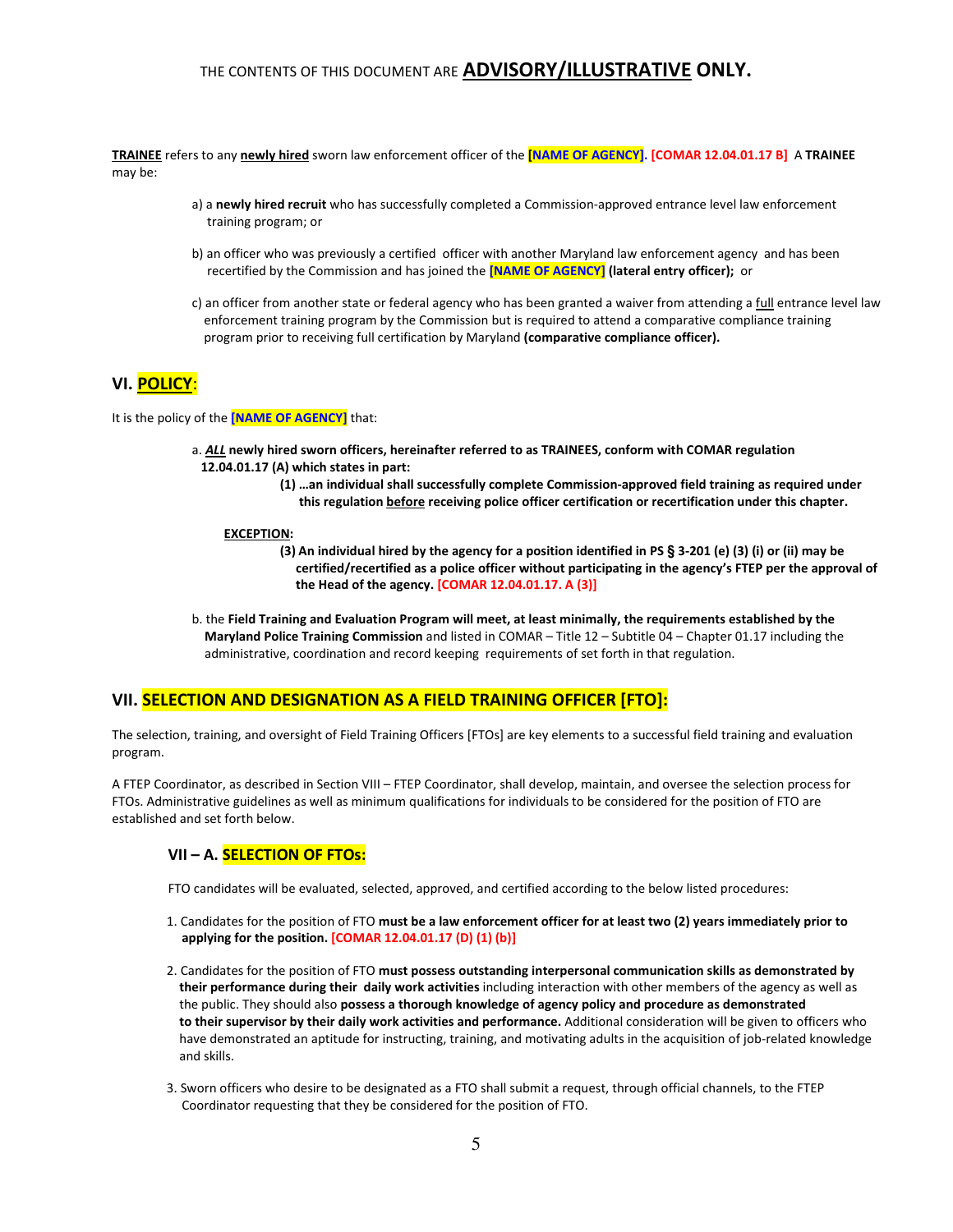- 4. A FTO candidate's supervisory chain of command will indicate their concurrence/non-concurrence with the request based on their knowledge of the candidate's performance and daily activities and forward all requests to the FTEP Coordinator.
- 5. In order to determine if each FTO candidate is minimally qualified for the position of FTO, the FTEP Coordinator shall review each candidate's job performance evaluations, agency disciplinary record and other personnel records to include such records as:
	- a. annual performance evaluation during the past two (2) annual rating cycles:
	- a-i. all FTO candidates must have received, at a minimum, satisfactory performance ratings; b. agency medical leave records:
		- b-i. all FTO candidates must maintain a medical leave use rate that is in keeping with or below the agency average:

#### Exception:

 The Head of the Agency may make an exception for a FTO candidate who exceeds the agency average but was injured in the line of duty or was on extended medical leave for an unusual medical condition/circumstance;

- c. agency driving record:
	- c-i. had only one (1) preventable, non-personal injury, vehicular accident during the previous year;
- d. has no pending/outstanding disciplinary or administrative action;
- e. has not received an official reprimand or disciplinary action for:
	- e-i. using unnecessary or excessive force;
	- e-ii. a violation of an agency equal employment opportunity (EEO) policy or an equivalent federal law or regulation;
	- e-iii. willingly and knowingly making an untruthful statement, falsified an official record or report;
	- e-iv. misuse of one's official position or unlawful coercion of an employee for personal gain or benefit; e-v. unwarranted law enforcement action;
- f. has successfully completed all agency in-service training courses during the past two (2) years including skills training;
- 6. After completing a review of above files, the FTEP Coordinator shall establish a list of qualified FTO candidates and forward that list to the Head of the agency for action.
- 7. If more qualified FTO candidates apply for the postion than FTO positions exist:
	- a. the FTEP Coordinator shall convene an oral interview board consisting of current FTOs to interview, evaluate and rate the qualified FTO candidates as per agency-established oral interview procedures ;
	- b. the FTEP Coordinator shall notify all qualified FTO candidates of the date, time and place of this interview;
	- c. the FTEP Coordinator shall develop a series of job-related questions that will be asked of each qualified FTO candidate;
	- d. the FTEP Coordinator shall then forward a ranked list, based on the ranking of the oral interview board, to the Head of the agency for action.
- 8. Officers who are designated as FTOs shall be scheduled to attend a Commission approved FTO Training Course by the FTEP Coordinator at the agency's convenience but **prior to** serving as a FTO. [COMAR 12.04.01.17 (D) (1) (d)]
- 9. Officers who are selected to be FTOs must, at a minimum, meet the following standards as listed In COMAR 12.04.01.17 D:
	- a. meet the requirements established under COMAR 12.04.01.17 D and by the Commission;
	- b. be approved by the Commission as a Field Training Officer;
	- c. successfully complete a Commission-approved field training officer course unless excused by the Deputy Director of the Commission because:
		- i. the individual has successfully completed training that is equivalent to all or the minimum requirements for a Commission-approved FTO training course; and
		- ii. the documentation accompanying the request verifies the completed training is equivalent to all or the portion of the minimum requirements for a Commission-approved FTO training course;
	- d. successful completion of an initial FTO training course requires that an individual:
		- i. attend a minimum of 90% of the total hours of instruction established for the FTO training course;
			- ii. achieve at least a score of 70% on each test given as part of the FTO training course;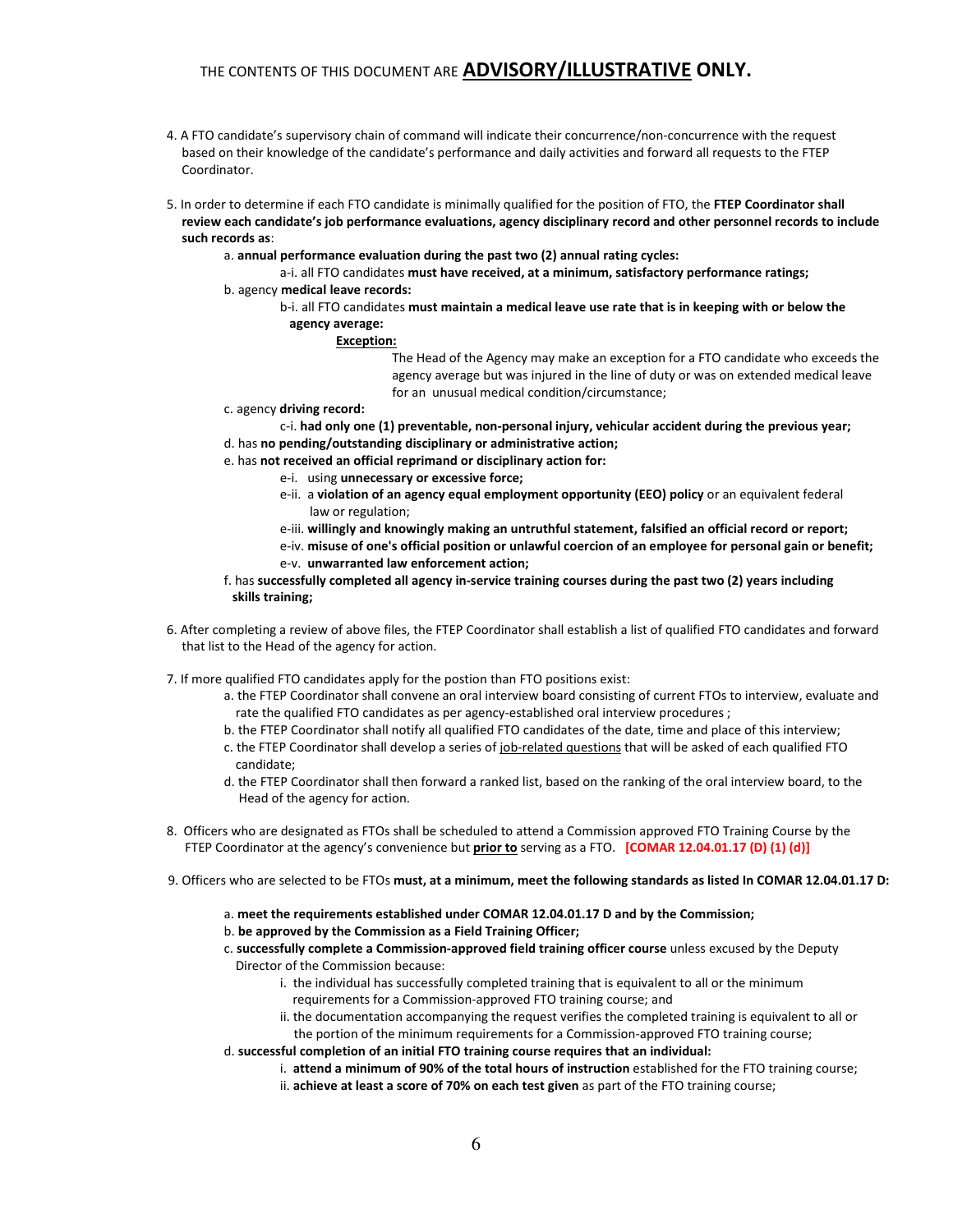10. The FTEP Coordinator shall forward a completed copy of "APPLICATION FOR INSTRUCTOR CERTIFICATION - FIELD TRAINING OFFICER" to the Commission in order to have the individual approved as a FTO. [COMAR12.04.01.17 D (1) (c)] [see ATTACHMENT B: "APPLICATION FOR INSTRUCTOR CERTIFICATION - FIELD TRAINING OFFICER"]

#### VII – B. MAINTENANCE OF FTO DESIGNATION:

An officer who is designated as a FTO shall:

- a. maintain satisfactory performance as a FTO as determined by the FTEP Coordinator;
- b. within every 3 years following initial completion of a FTO training course successfully complete a minimum of 7 hours of cumulative instruction that have been approved by the Commission to be provided to an individual who has been approved as an FTO; [COMAR 12.04.01.17 D (1) (e)]

#### VII - C. FTO TRAINING COURSE:

COMAR 12.04.01.17 A (1) (d) requires that a FTO attend and successfully complete a Commission-approved FTO Training Course consisting of at least twenty-one (21) hours of instruction. In the event the [NAME OF AGENCY] conducts a FTO Training Course, the FTEP Coordinator will ensure that the Course is conducted in accordance with the requirements set forth in COMAR 12.04.01.17 E. [SEE ATTACHMENT A: FTO TRAINING COURSE]

#### VII – D. DOCUMENTATION OF ATTENDANCE AT FTO TRAINING COURSE:

An individual who attends an FTO training course approved by the Commission that is conducted by an **outside** law enforcement agency shall provide the FTEP Coordinator with a signed certificate of successful completion of the course (if available) and written documentation from the host agency that indicates successful completion of the FTO training course. This documentation shall contain the Commission approval number for the FTO training course and all test scores that the individual received as part of the FTO training course. If available, the FTO shall also provide a copy of the syllabus of the FTO training course.

#### VII – E. <mark>LOSS OF FTO STATUS:</mark>

Following the conclusion of FTEP, the FTEP Coordinator, in concert with the FTO's supervisors, will evaluate the performance of the FTO during the field training and evaluation program just concluded. The FTO will be apprised of the results. As indicated above, in VII – B. MAINTENANCE OF FTO DESIGNATION, continued designation as a FTO requires satisfactory performance of all duties and responsibilities of an FTO as determined by the **[NAME OF AGENCY]**. This performance evaluation is separate from the FTEP Critique and Debriefing described in XII – FTEP Critique/Debriefing of this policy.

Notwithstanding the above, officers who are designated by the Head of the agency as a FTO serve at the pleasure of the agency Head and can be suspended or removed from FTO status at any time at the discretion of the Head of the agency.

The Commission will be notified by the FTEP Coordinator when any individual is removed from FTO status for any reason.

#### VIII. FTEP COORDINATOR:

COMAR 12.04.01.17 C requires that either the head of a law enforcement agency or an individual designated by the head of the agency coordinate and monitor the agency's FTEP. Given the various duties that a FTEP Coordinator may be expected to perform as part of FTEP, it is reasonable that the head of an agency will normally designate an individual other than him/herself to act as FTEP Coordinator.

#### The FTEP Coordinator shall have attended a Commission-approved supervisor training course and field training officer training course. [COMAR 12.04.01.17 C (2) (a) and (b)]

The role of the FTEP Coordinator is to ensure that the standards and objectives of the agency's FTEP are adhered to.

In order to meet this responsibility, the FTEP Coordinator will often be required to perform such tasks as:

#### a. assist in the selection of FTOs;

b. ensure that FTOs receive the FTO training required by COMAR regulations including initial and in-service training;

c. coordinate the conduct of a FTO Training Course according to COMAR regulations if delivered by the agency; d. assign TRAINEEs to FTOs;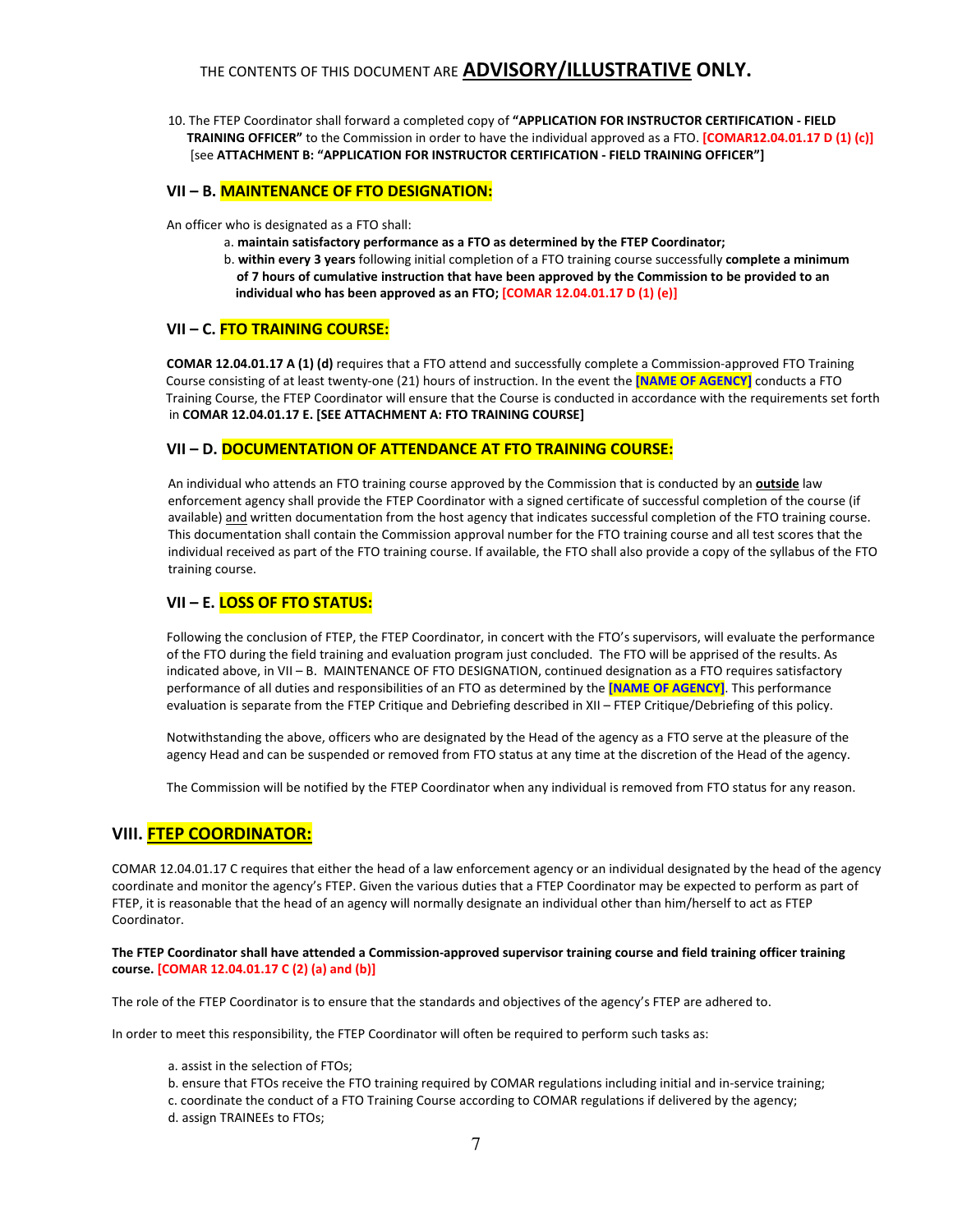- e. provide orientation regarding FTEP to the TRAINEEs [may include development of FTEP Workbook];
- f. schedule alternate FTOs in the event that a TRAINEE's FTO is unavailable;
- g. periodically observe the interaction between TRAINEEs and FTOs and provide feedback to the FTO regarding those observations;
- h. mediate/arbitrate any significant/serious disagreements/conflicts between a TRAINEE and assigned FTO;
- i. review as appropriate all TRAINEE performance reports generated by FTOs;
- j. coordinate any remedial training necessary for a TRAINEE:
	- j-i. FTO delivered;
	- j-ii. agency training staff delivered;

k. maintain liaison with the agency's training staff in order to respond to any remedial training needs;

l. ensure FTOs are provided with any major changes to the TRAINEE's academic or skills training;

m. maintain liaison with field supervisors who have a TRAINEE/FTO team assigned to them;

- n. extend FTEP participation for any TRAINEE as warranted by his/her performance;
- o. maintain all documentation/correspondence/records associated with FTEP;

p. debrief the TRAINEEs and FTOs at the conclusion of FTEP;

- q. make recommendations for change and/or make changes to FTEP as warranted;
- r. ensure the agency's FTEP is in compliance with the standards established by the Commission;
- s. make recommendations for the termination of a TRAINEE to the Head of the agency as warranted based on the performance evaluations of the TRAINEE's FTO and supervisor:
	- s-i. provide performance documentation to the Head of the agency as required;
- t. participate in the periodic audits of FTEP as conducted by the Commission; and
- u. complete any other FTEP-related task as needed.

#### IX. FIELD TRAINING and EVALUATION PROGRAM [FTEP]:

#### **COMMENTARY**

As stated in the INTRODUCTION to this SAMPLE policy, the staff of the Maryland Police Training Commission is NOT attempting to dictate, require or otherwise impose one uniform field training and evaluation program on Maryland law enforcement agencies. The purpose of this SAMPLE POLICY is to provide guidance and direction to agencies that may not already have a written policy and procedure in place regarding their field training and evaluation program or are planning to update their current policy and procedure in response to COMAR 12.04.01.17.

The Commission recognizes that each law enforcement agency in Maryland is a unique entity and, therefore, has unique administrative, operational and training needs. To meet these needs, each agency will undoubtedly fashion its field training and evaluation program to suit its own requirements in keeping with the regulations in COMAR.

The amount of time that an agency requires its TRAINEEs to participate in FTEP may vary widely depending on the agency. The minimum of two hundred and forty (240) hours required by COMAR may or may not allow enough time for an agency to adequately judge a TRAINEE's readiness to transition from an academy setting to "street" duty. A minimal field training and evaluation program may or may not provide an agency with enough time to allow a TRAINEE to demonstrate competency in all of the job areas the agency seeks to evaluate. Likewise, an agency may want to structure its FTEP so that a TRAINEE's transition from less complicated tasks to more complicated tasks occurs over a longer period of time depending on the environment in which they are policing. And so, agencies may determine that they need to develop a FTEP that lasts longer than the minimum hours mandated by COMAR 12.04.01.17 B.

Lastly, a number of agencies have already adopted field training and evaluation programs that are widely used by other law enforcement agencies across the country such as the "San Jose Model." A number of these programs run for considerably longer than 240 hours; some "San Jose" models run for 17-20 weeks in different phases with several different FTO overseeing and evaluating the performance of a TRAINEE. The Commission has no intention of requiring agencies to modify or change their programs provided they conform to COMAR 12.04.01.17.

As a practical matter when the Commission staff developed this Guide it attempted to mirror its description of a SAMPLE FTEP on the one model that is most often adopted by law enforcement agencies – the "San Jose Model."

The structure and format used in this SAMPLE policy and procedure Guide is ILLUSTRATIVE only. Agencies are free to adopt and adjust their FTEP to meet their own and their community's needs in conformance with the COMAR regulations.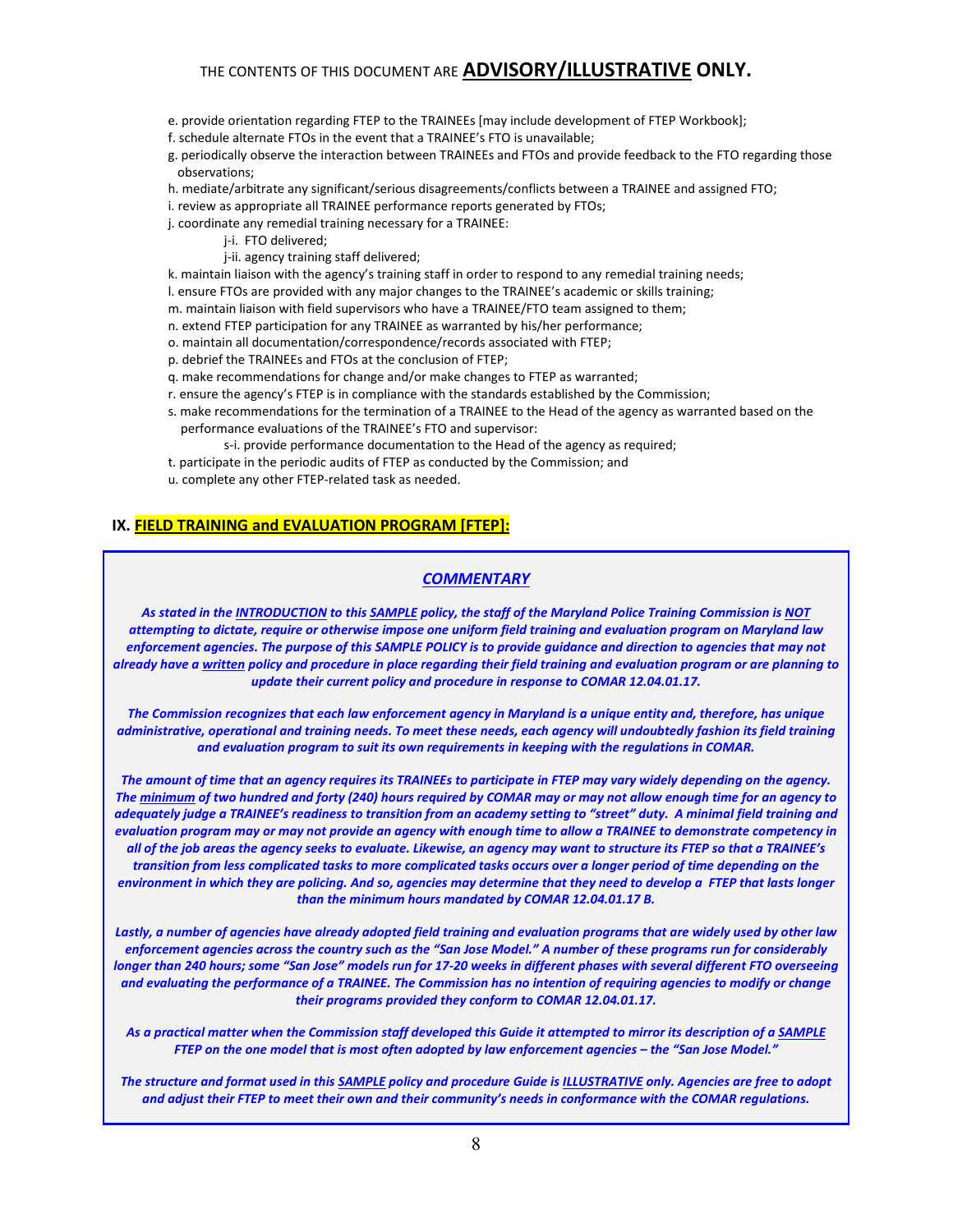#### IX. FIELD TRAINING and EVALUATION PROGRAM [FTEP]:

The [NAME OF AGENCY] FIELD TRAINING AND EVALUATION PROGRAM (FTEP) is a standardized, structured training technique that exposes newly hired (and trained) members of this agency [TRAINEEs] to a variety of actual law enforcement activities and situations under the guidance and direction of an experienced Field Training Officer (FTO). The **[NAME OF AGENCY]** FTEP will contain, at a minimum, the performance elements identified in Section IX B of this policy. [COMAR 12.04.01.17 H (6)]

Participation in the FTEP should ensure that the "on-the-street" performance of each TRAINEE will be monitored, evaluated and discussed with the TRAINEE by his/her assigned Field Training Officer as described in this policy. If warranted, remedial training will be provided to TRAINEEs in areas that require attention. FTEP is intended to facilitate the transition of a TRAINEE from an academy setting to the performance of general law enforcement duties for the **[NAME OF AGENCY]** so as to result in his/her certification as a law enforcement officer by the Commission.

Likewise, participation in the [NAME OF AGENCY] FTEP is also intended to facilitate the assimilation into the agency of individuals with previous law enforcement training and experience whom the agency may, from time to time, hire. In the case of an individual with prior law enforcement experience who is hired as a sworn officer by the **[NAME OF AGENCY]** FTEP is intended to introduce the new officer to the **[NAME OF AGENCY]** policies and procedures, and its philosophy of community service commitment.

Participation in the **[NAME OF AGENCY]** FTEP is MANDATORY for all newly hired sworn members of the agency whether they are entry-level recruits or officers with previous law enforcement training and experience according to the schedule laid out in this policy. [COMAR 12.04.01.17 A (1)]

## IX – A. PRE-FTEP OVERVIEW:

Prior to the commencement of FTEP, the FTEP Coordinator shall conduct an OVERVIEW class for all newly hired officers who will be participating in FTEP. [See ATTACHMENT C - FTEP OVERVIEW for contents].

## IX – B. FTEP OUTLINE:

The FTEP Coordinator shall obtain *initial* approval for the [NAME OF AGENCY] Field Training and Evaluation Program from the Commission by submitting a Program Approval Application [See ATTACHMENT A (continued)] and obtaining Commission approval **before** FTEP begins. Once obtained, Commission approval for FTEP will remain valid unless the **content** of the [NAME OF AGENCY] FTEP changes. If there is a substantive change to the [NAME OF AGENCY] FTEP Commission approval must be obtained. [refer to wording in COMAR 12.04.01.17 A (1) - "successfully complete COMMISSION-APPROVED field training…]

The following OUTLINE for the **[NAME OF AGENCY]** FTEP contains twenty-seven (27) major law enforcement areas/elements for which TRAINEEs shall be evaluated during FTEP. These areas/elements have been determined to be of critical importance to officers assigned to the **[NAME OF AGENCY]** as they perform their daily duties:

- 1. FTEP Orientation;
- 2. Agency Policies/Procedures;
- 3. Law Enforcement Ethics;
- 4. Professional Demeanor;
- 5. Officer Safety;
- 6. Use of Force;
- 7. Radio Communications;
- 8. Vehicle Operations:
	- routine; emergency;
- 9. Post/Assignment Familiarization;
- 10. Response to Calls;
- 11. Report Writing;
- 12. Patrol Functions & Procedures;
- 13. Criminal Law/local laws and ordinances;
- 14. Civil Offenses;
- 15. Control of Persons:
	- Prisoners; Mentally Ill;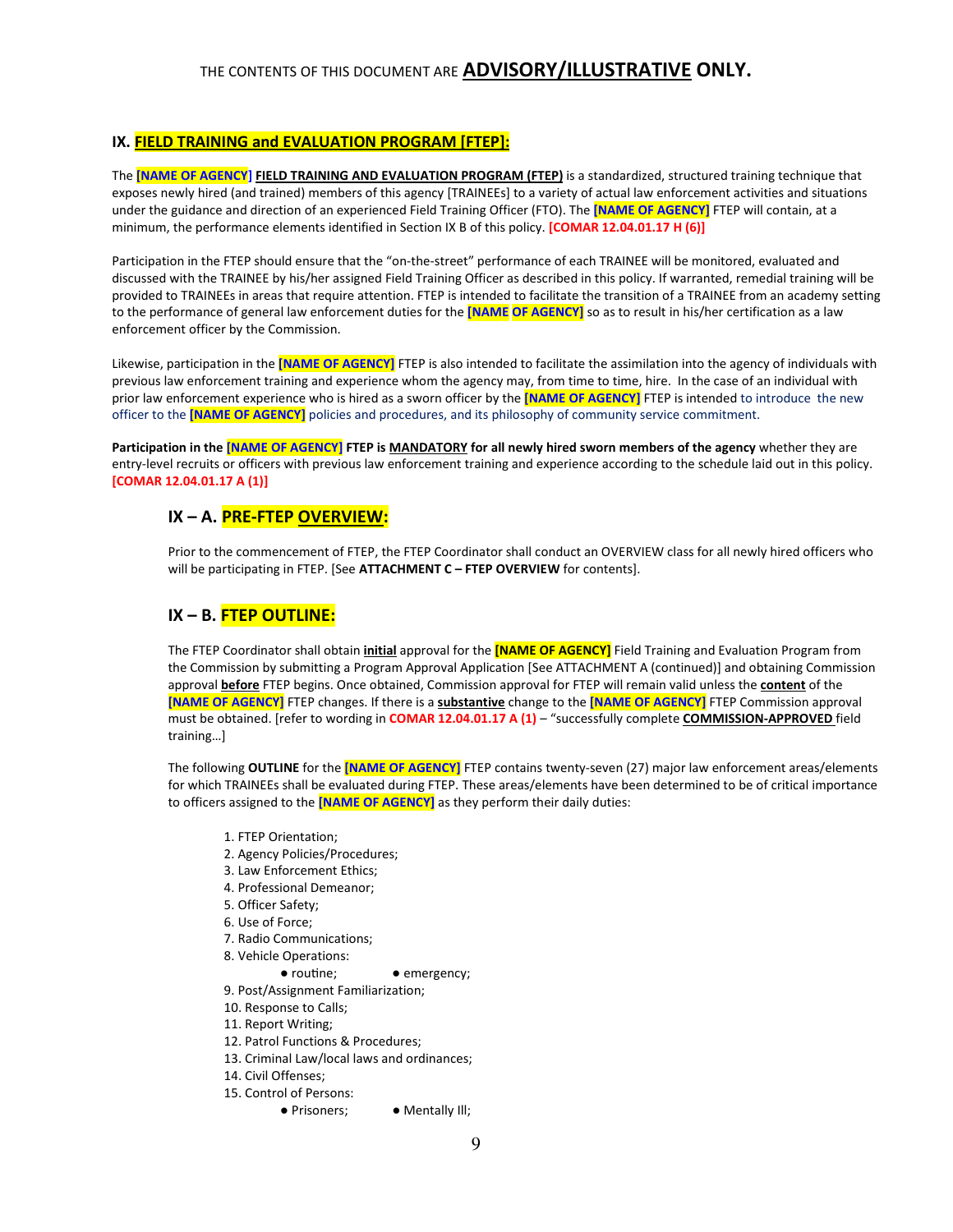- 16. Juvenile Procedures; 17. Search and Seizure; 18. Community Oriented Policing/Problem Solving Policing: • interaction with members of the community; • problem identification/solving; 19. Tactical Communications: • Conflict Resolution; 20. Investigations; 21. Interviews: • Victim; • Witness; • Suspect; 22. Interrogations; 23. Evidence Handling/Processing; 24. Charging Documents; 25. Traffic: ● Enforcement; ● Accident Investigation; ● Control/Direction; 26. Case/Court Preparation;
- 27. Self-initiated Activity. [COMAR 12.04.01.17 F (2) (b) & H (6)]

Each major area/element contains numerous objectives or tasks that will be observed and evaluated by a FTO. These objectives/tasks must be successfully understood, demonstrated, and completed by each TRAINEE during FTEP.

As each area/element is completed, the FTO and TRAINEE will document its satisfactory completion on the agency's various FTEP performance reports. [ATTACHMENT E: FTEP PERFORMANCE EVALUATION DOCUMENTATION]

#### IX – C. PHASES OF FTEP:

As is stated in section XI - Field Training Required, of this policy and procedure, the [NAME OF AGENCY] FTEP for entry-level recruits will be a minimum of \_\_\_\_\_\_ hours/days/weeks. [COMAR 12.04.01.17 B]

TRAINEEs will participate in FTEP as outlined in ATTACHMENT D: FTEP PERFORMCE EVALUATION PROCESS & SCHEDULE of this policy and procedure.

Based on the total number of hours/days/weeks of FTEP, the FTEP Coordinator shall determine how many separate PHASES will be included in FTEP. Each PHASE will coincide with the amount of independence of action and responsibility that a FTO has determined the TRAINEE merits based on the TRAINEE's performance to date.

Based on the total number of hours/days/weeks of FTEP, the FTEP Coordinator shall determine the sequence in which the FTEP areas/elements shall be addressed. Based on the circumstances occurring during a FTO's and TRAINEE'S tour of duty, FTOs shall attempt to address the areas/elements in the sequence developed by the FTEP Coordinator whenever practical.

After each phase of FTEP the FTO shall complete the FTEP evaluation contained and described in ATTACHMENT E - FTEP PERFORMANCE EVALUATION DOCUMENTATION.

#### IX - D. TRAINEE FTEP PERFORMANCE EVALUATION PROCESS: [COMAR 12.04.01.17 F (2) (f) & H (4)]

TRAINEEs will be formally evaluated by their FTOs at regular intervals using the agency's FTEP performance evaluation reports as described in ATTACHMENT E: FIELD TRAINING EVALUATION DOCUMENTATION.

Any FTEP performance evaluation report completed by a FTO will be reviewed as soon as practically possible with the TRAINEE.

TRAINEEs are required to sign and date each FTEP Performance Evaluation Report acknowledging that they have received from and discussed the FTEP Performance Evaluation Report with their FTO.

After review and signing ALL FTEP performance evaluation reports will be forwarded to the FTEP Coordinator who will ensure that those reports become a part of the TRAINEE's training file maintained by the agency.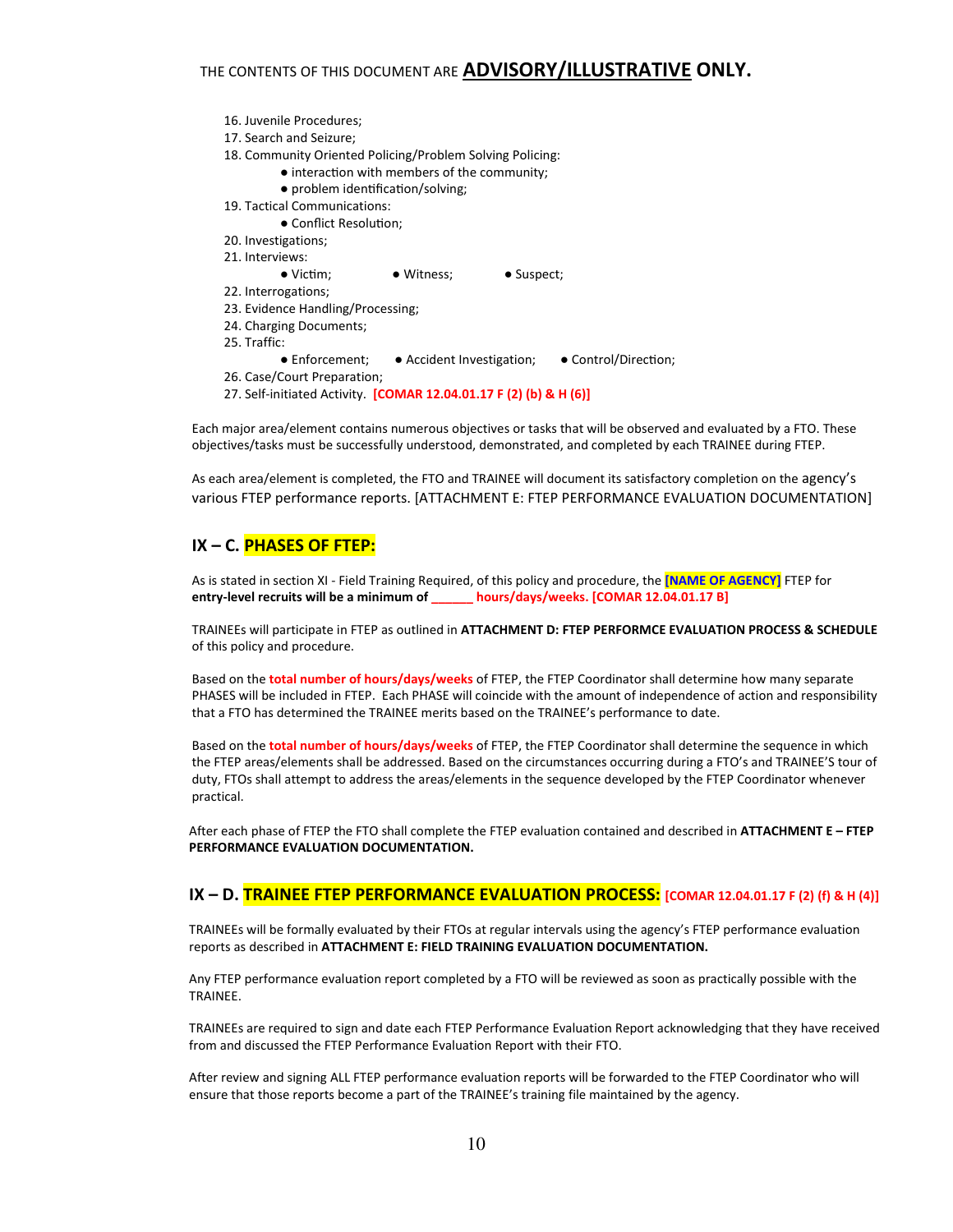If a TRAINEE disagrees with a FTEP performance evaluation report, the TRAINEE shall sign the FTEP evaluation report prepared by the FTO and note the reason for his/her disagreement with the FTO's rating on the report. The TRAINEE may appeal the FTEP evaluation to the FTO's supervisor who may agree with, comment on or disagree with the FTO's initial assessment. In the event that the supervisor supports the initial evaluation and the TRAINEE wishes to further appeal the rating, the TRAINEE, through the FTEP Coordinator, may schedule an appointment with the FTO and the FTO's supervisor's commanding officer for review and discussion of the matter. The decision of the FTO's supervisor's commanding officer regarding the evaluation is final and no further appeal is available to the TRAINEE.

## IX – E. REMEDIAL FTEP TRAINING:

FTOs shall report the need for REMEDIAL TRAINING as described in ATTACHMENT F: REMEDIAL TRAINING & DOCUMENTATION to the FTEP Coordinator.

After reviewing the TRAINEE's performance evaluations submitted by the FTO and consulting with the FTO and members of the agency's training staff, the FTEP Coordinator shall determine the appropriate REMEDIAL TRAINING steps/program that the TRAINEE will participate in:

- a. the contents and method used for any FTEP REMEDIAL TRAINING program, including but not limited to, any lesson plan, exercises, tests/quizzes or other material will be documented and maintained by the FTEP Coordinator; [COMAR 12.04.01.17 H (3)]
- b. the results of any TRAINEE testing shall be documented and maintained in the TRAINEE's FTEP file.

Any TRAINEE determined to need REMEDIAL TRAINING shall participate in such training as determined by the FTEP Coordinator.

Any "homework" assignment given as part of REMEDIAL TRAINIING is time-sensitive and must be completed in the manner and in the timeframe established by the FTEP Coordinator.

Successful/satisfactory completion of REMEDIAL TRAINING shall be determined by the FTEP Coordinator in consultation with the TRAINEE's FTO and any participating member of the agency's training staff.

Successful/satisfactory completion of REMEDIAL TRAINING is required before a TRAINEE can advance in FTEP.

## IX – F. LATERAL ENTRY OFFICERS/COMPARATIVE COMPLIANCE OFFICERS:

Newly hired officers who are required to attend comparative compliance training or those who are lateral entry officers are required to participate in FTEP as outlined in Section XI - FIELD TRAINING REQUIRED. [COMAR 12.04.01.17 B]

These officers will participate in a modified version of FTEP under the direction and guidance of a FTO.

The FTEP Coordinator shall be responsible for developing a modified FTEP schedule for the Lateral Entry Officers/Comparative Compliance Officers and obtain Commission approval for the modified FTEP using the Program Approval Application form in ATTACHMENT A. [refer to wording in **COMAR 12.04.01.17 A (1)** – "successfully complete COMMISSION-APPROVED field training…]

The modified FTEP outline, schedule and Commission approval number used for each Lateral Entry Officer/Comparative Compliance Officer shall be retained in their FTEP file.

Because a modified FTEP will normally be of a limited duration, FTOs will be only required to complete an END OF PHASE EVALUATION REPORT and a RELEASE FROM FTEP form for each Lateral Entry Officer/Comparative Compliance Officer unless the FTEP Coordinator determines that the Lateral Entry Officer's/Comparative Compliance Officer's FTEP should be extended. [refer to ATTACHMENT E] [COMAR 12.04.01.17 F (2) (f)]

## IX – G. EXTENSION OF FTEP:

At the direction of the FTEP Coordinator, a TRAINEE's participation in the agency's FTEP may be extended. Extension of FTEP shall be for cause cited by the TRAINEE's FTO on the latest END OF PHASE EVALUATION with the concurrence of the FTO's supervisor. The TRAINEE shall be advised of the reason for the extension of FTEP and will be given REMEDIAL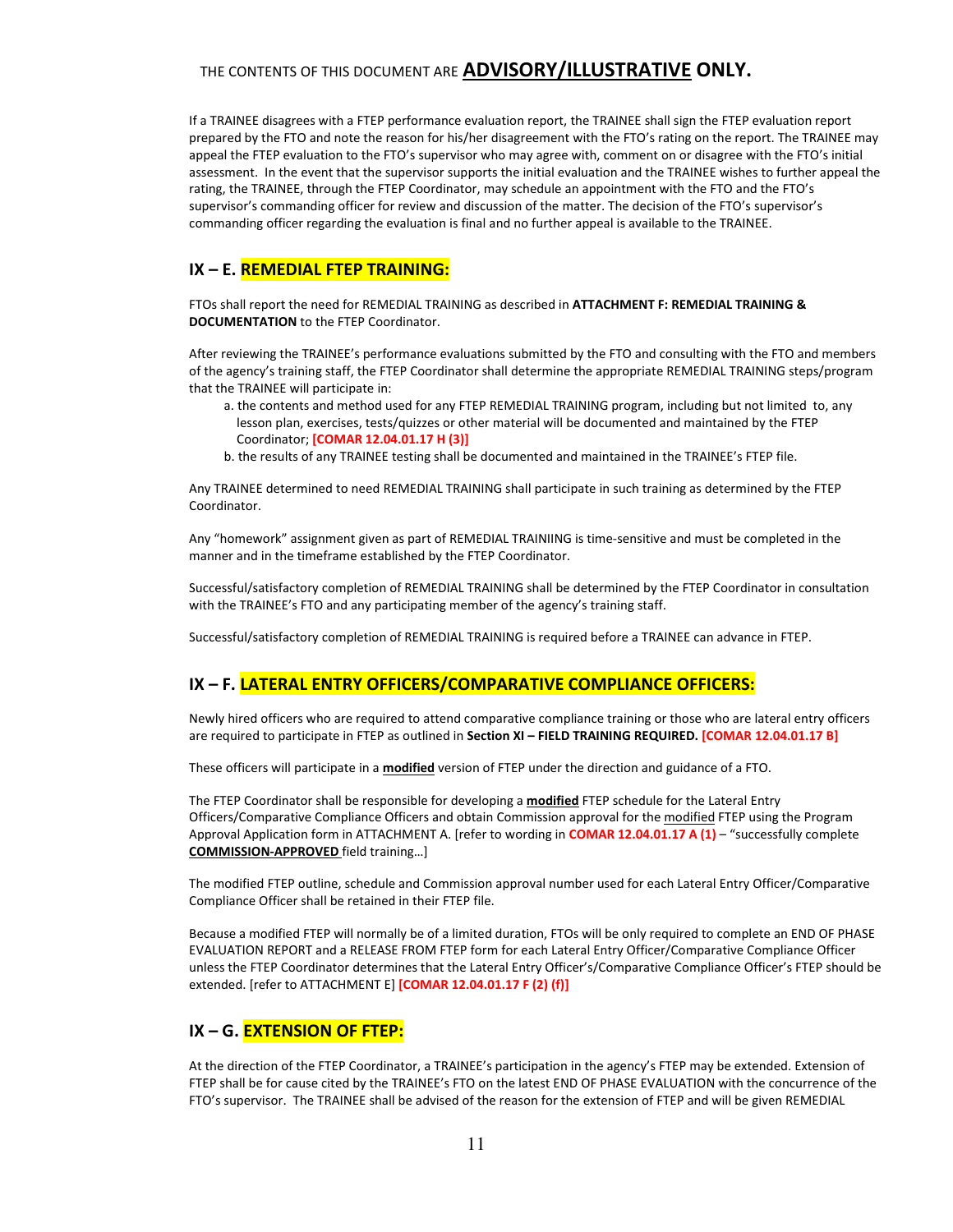TRAINING to ensure that steps have been taken to correct the cited performance deficiency(ies). The TRAINEE will also be informed of the anticipated length of the FTEP extension if possible.

Following the FTEP EXTENSION PHASE the FTO shall complete another END OF PHASE EVALUATION. The FTO's supervisor will review the END OF PHASE EVALUATION and either concur/not concur with the FTO's assessment of the TRAINEE's performance and make a recommendation as to whether the TRAINEE should continue with or be terminated from the agency. The END OF PHASE EVALUATION will then be forwarded to the FTEP Coordinator who will review the evaluation and recommendation of the FTO's supervisor and make his/her own recommendation. The FTEP Coordinator will then forward the END OF PHASE EVALUATION along with any additional relevant FTEP documentation to the Head of the agency or his designee for a final decision.

## IX - H. CONCLUSION OF/RELEASE FROM FTEP/CERTIFICATION OF COMPLETION:

At the conclusion of FTEP, the FTEP Coordinator shall ensure that a CERTIFICATION OF COMPLETION/RELEASE FROM FTEP form has been completed as described in ATTACHEMENT G: CERTIFICATION OF COMPLETION/RELEASE FROM FTEP by each FTO and TRAINEE. The CERTIFICATION OF COMPLETION/RELEASE FROM FTEP attests that the TRAINEE has demonstrated the ability to perform the duties required of an officer of this agency and is able to perform them by him/herself. This assurance is based on the TRAINEE's demonstrated ability to satisfactorily perform all of the functional areas or categories listed in the agency's FTEP.

The FTO shall complete the CERTIFICATION OF COMPLETION/RELEASE FROM FTEP and review it with the TRAINEE who shall sign and date the form.

Each CERTIFICATION OF COMPLETION/RELEASE FROM FTEP form shall then be reviewed and signed by the chain of command for each FTO and TRAINEE prior to releasing each TRAINEE to full service.

The CERTIFICATION OF COMPLETION/RELEASE FROM FTEP form shall then be forwarded to the FTEP Coordinator. After review by the FTEP Coordinator, ALL completed CERTIFICATION OF COMPLETION/RELEASE FROM FTEP forms shall be forwarded to the agency Head or designee for his/her review, signature and date:

a. a copy of the CERTIFICATION OF COMPLETION/RELEASE FROM FTEP form shall be sent to the Commission; b. the original, signed CERTIFICATION OF COMPLETION/RELEASE FROM FTEP form shall be maintained in the TRAINEE'S training file. [SEE ATTACHMENT G: CERTIFICATION OF COMPLETION/RELEASE FROM FTEP] [COMAR 12.04.01.17 G (4) (a) & (b)]

#### IX – I. FTO/TRAINEE RELATIONSHIP:

During FTEP, the relationship between the FTO and the TRAINEE will remain professional at all times. It is a teacherstudent/supervisor-subordinate relationship with all the restrictions that those relationships imply. As part of this relationship the following is expected:

#### FTO:

- A. The hallmark of a FTO-TRAINEE relationship will be mutual respect. TRAINEEs will be treated with respect at all times, and they will be expected to respect the FTO and to follow his/her directions. TRAINEEs will not be harassed, intimidated, intentionally embarrassed, or treated in a demeaning manner. Name-calling or the use of derogatory terms by the FTO towards a TRAINEE are not acceptable.
- B. While TRAINEEs are participating in FTEP FTOs will not associate with/socialize with any TRAINEE during off-duty hours except for FTO and TRAINEEs who have a blood or marital relationship prior to FTEP . Any relationship between non-related FTOs and TRAINEEs will be strictly professional; FTO personnel will neither date, nor attempt to date, any TRAINEE while the TRAINEE is in FTEP.
- C. If a FTO or FTO Supervisor is related to a TRAINEE, or if he/she has had a special relationship (friendship, romantic interest, etc.) with a TRAINEE prior to when the TRAINEE was hired by the [NAME OF AGENCY], the FTEP Coordinator will be notified as soon as practicable so that consideration can be given to placing the TRAINEE with a FTO and/or Supervisor with no apparent or perceived conflict of interest.
- D. FTOs/FTO supervisors will not make discriminatory or sexist remarks towards any TRAINEE, as per agency policy.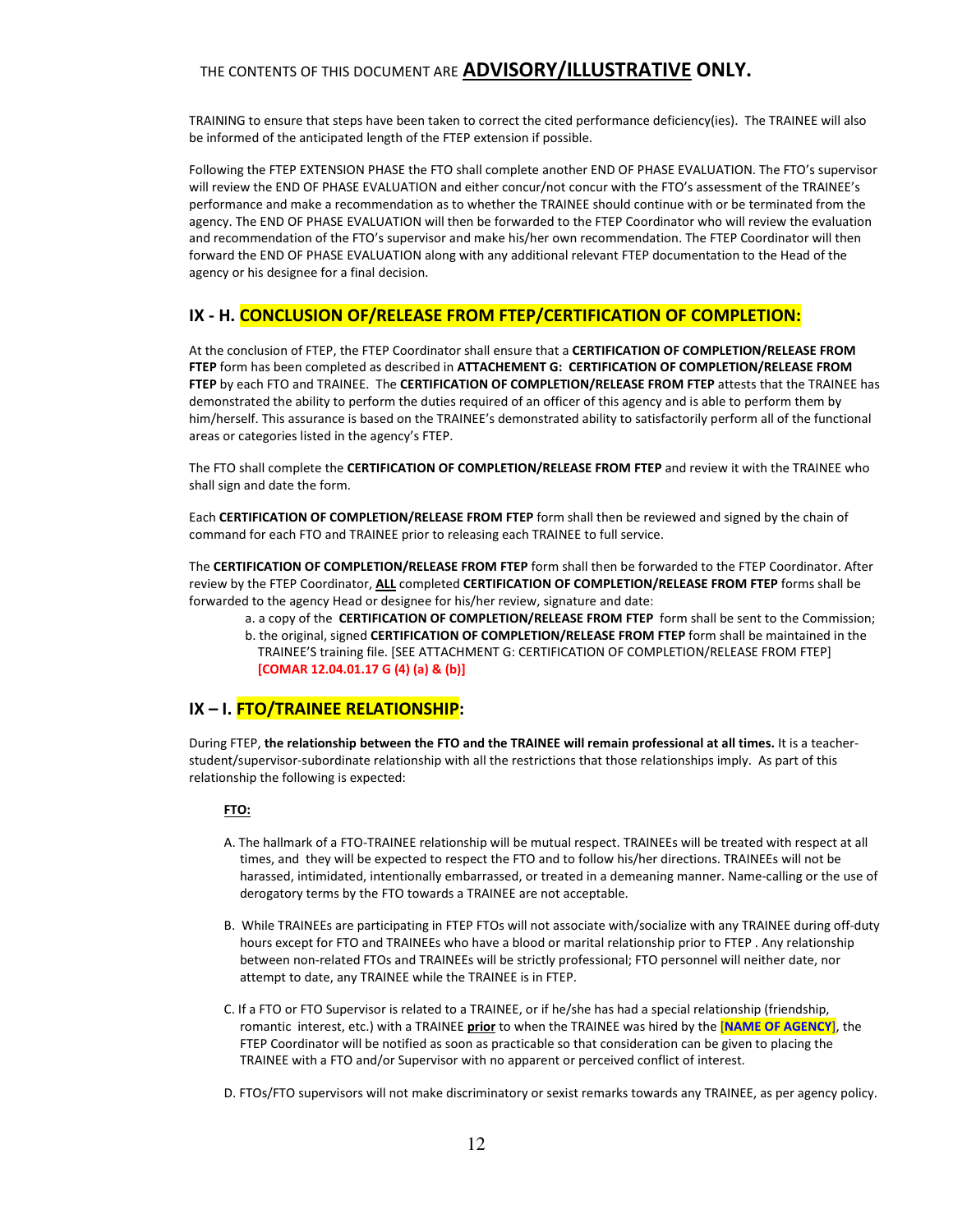- E. FTOs/FTO supervisors will not make sexual remarks or sexual advances toward any TRAINEE, as per agency policy.
- F. FTOs/FTO supervisors will neither live with nor rent a habitat to any TRAINEE while they are in FTEP and will refrain from entering into any financial transactions or arrangements with them while they are in FTEP.
- G. FTOs/FTO supervisors will neither accept gifts from nor give gifts to any TRAINEE while they are participating in FTEP.
- H. While on-duty, a TRAINEE is always under the direct supervision of his/her assigned FTO while in the field. In the event that the TRAINEE's assigned FTO is unavailable, the TRAINEE will be assigned to another FTO. In the event no other FTO is available a sworn member of the agency with supervisory standing will temporarily supervise the TRAINEE. [COMAR 12.04.01.17 G (2)]
- I. While on duty, a FTO shall always maintain visual contact with a TRAINEE while the TRAINEE is performing a law enforcement function/activity.

#### TRAINEE:

- A. TRAINEEs are to be respectful to all members of the **[NAME OF AGENCY]**.
- B. A FTO is a TRAINEE's direct supervisor during FTEP. During FTEP, a FTO's directions are to be followed at all times, in particular during emergency situations . If a TRAINEE believes that a specific instruction or order was improper or that a performance evaluation is not fair, the TRAINEE should request a meeting with the FTO's Field Supervisor to discuss the matter. If this meeting can practicably be conducted prior to completing the assigned task, the FTO's Field Supervisor's may intervene in the matter. However, if the assigned task must be completed by the TRAINEE immediately then the TRAINEE will follow the directions and orders of his/her FTO, criminal conduct excepted, and question the order's appropriateness at a later time with the FTO's supervisor

 If after discussing the matter with the FTO's supervisor, the TRAINEE still has a concern or problem, he/she may request a meeting with the FTEP Coordinator to discuss the matter. The FTO's Field Supervisor will notify the FTEP Coordinator and a meeting will be convened to discuss and evaluate the situation. The decision of the FTEP Coordinator is final.

- C. TRAINEEs will complete all assignments in a prompt, timely manner and will follow all applicable agency policies and procedures, directives and orders.
- D. With the approval of the FTEP Coordinator, TRAINEEs may be given homework assignments, at the discretion of their FTOs, in order to assist in accomplishing a training objective. Such assignments will be completed in the manner prescribed by and according to the time table established by the FTO. Homework assignments are viewed the same as academic assignments given during entry-level training.
- E. Incident reports pertaining to calls for service that occurred during a tour of duty may be completed by a TRAINEE on overtime as long as the FTO can justify a training need or concern. Such justification may be based on the TRAINEE's phase of training, performance, the complexity/length of the report/incident and/or the level of the TRAINEE's experience in such cases. The FTO will be held accountable for any abuses of overtime.
- F . While off-duty, TRAINEEs in FTEP will not respond to police calls or initiate any law enforcement action except in a situation that is life-threatening or involves the potential for serious injury and occurs in the TRAINEE's presence. In such cases, they are authorized to take action necessary to stabilize the situation. Once the situation has been stabilized they are then to immediately notify the agency of jurisdiction for assistance. They are to stand-by until relieved by the officer who responds to handle the situation. Additionally, they are to notify their FTO/FTO's supervisor/FTEP Coordinator as soon as possible of their involvement in this emergency situation. If unavailable, the TRAINEE will notify the on-duty agency supervisor of the situation.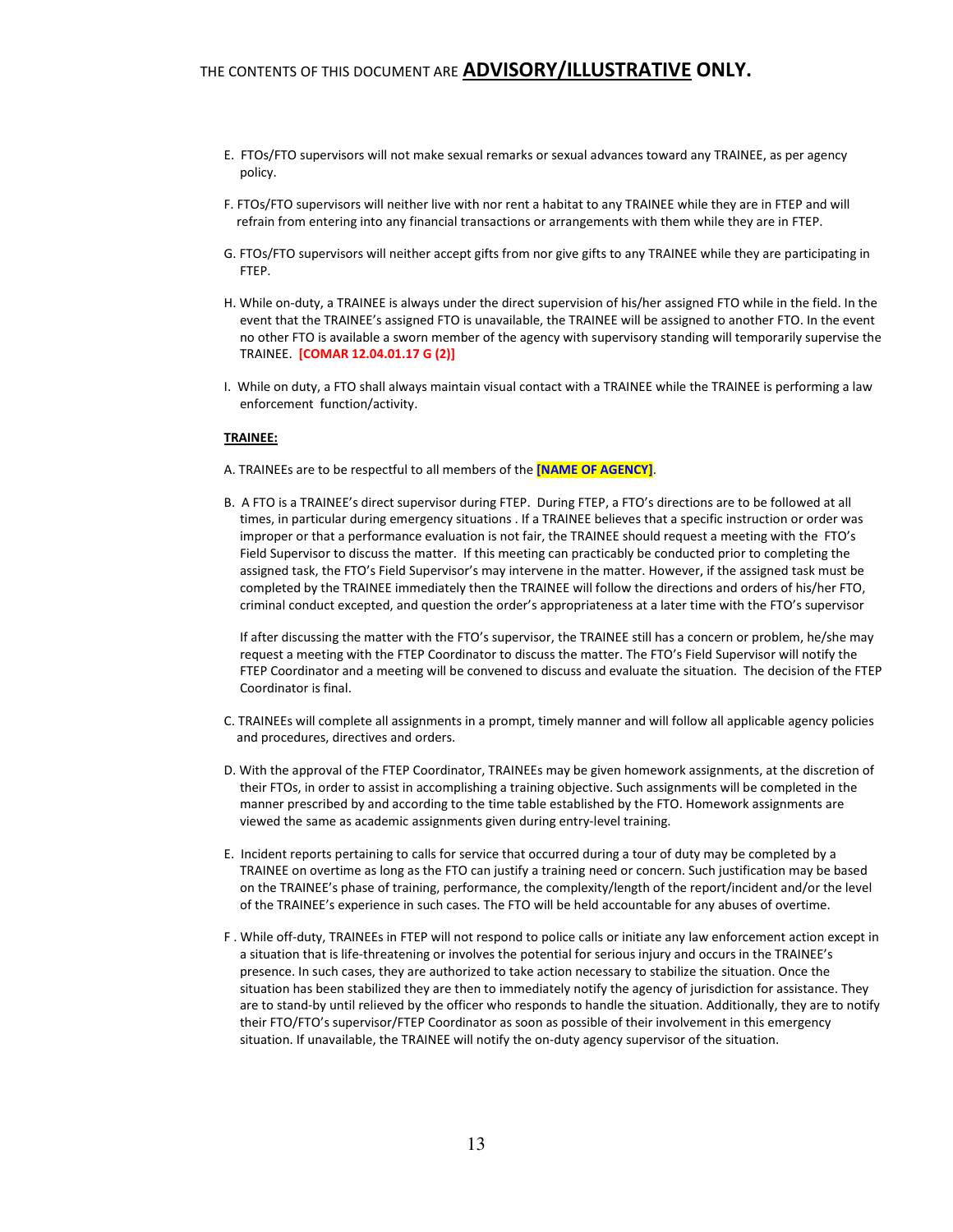If encountering a non-life threatening incident that calls for law enforcement action, a TRAINEE will contact 911, identify him/herself and request law enforcement response. The TRAINEE shall remain at the scene until a law enforcement officer of jurisdiction arrives and then provide information or assistance as directed by the on-duty law enforcement officer. The TRAINEE shall report his involvement in the incident to his/her FTO/FTO's supervisor/FTEP Coordinator upon return to duty.

- G. While off-duty, TRAINEEs will not conduct investigations or perform routine enforcement activity.
- H. TRAINEEs will be receptive to counseling given by FTOs. They may verbalize an explanation for their actions; however, repeated rationalization, excessive verbal contradictions, becoming argumentative and/or hostile with their FTO is not acceptable behavior.
- I. TRAINEEs are prohibited from participating in agency social functions and/or functions in which FTOs might be present until they have either completed FTEP or have received authorization from the FTEP Coordinator.
- J. Information regarding the performance and/or progress of a TRAINEE while in FTEP should not be shared with individuals outside of FTEP.
- K. All TRAINEEs will abide by all policy, procedures, regulations and directives of the [NAME OF AGENCY].

### IX – J. VIOLATIONS OF FTEP RULES:

Violations of FTEP policy and/or any directives of the [NAME OF AGENCY] by a TRAINEE may result in disciplinary action, up to and including removal from FTEP and/or termination from the agency.

If a violation is observed by a FTO, the FTO shall document the violation and report it to his/her direct Supervisor. The FTO's Supervisor shall then review the documentation of the violation and forward the report along with his/her recommendation to the FTEP Coordinator. After reviewing the documentation, and if necessary conferring with the FTO and FTO's Supervisor, the FTEP Coordinator shall determine if administrative action is warranted and follow through as per established agency policy and procedure.

Any formal disciplinary action taken against a TRAINEE during FTEP will be documented and maintained in the TRAINEE's training file.

Any violation of FTEP policy by a FTO shall be reported to the FTEP Coordinator and shall be handled in accordance with existing agency disciplinary policy and procedure if warranted.

#### X. FIELD TRAINING REQUIRED:

COMAR 12.04.01.17 - A (1) requires, in part, that an individual successfully complete Commission-approved field training before receiving police officer certification or recertification. Additionally, it also requires that field training be successfully completed by an individual for each law enforcement agency employing the individual unless that individual holds a position listed under Public Safety Article, § 3-201 (e)(3)(i) or (ii). [COMAR 12.04.01.17 - A (3)]

Newly hired sworn RECRUIT officers shall participate in the [NAME OF AGENCY] Field Training and Evaluation Program *immediately* upon graduation from their entrance level training program. Recruit officers shall participate in FTEP for a minimum of hours/days/weeks as established by the agency.

Participation may be extended in FTEP for cause on the recommendation of the TRAINEE's FTO with the concurrence of the FTEP Coordinator and the approval of the Head of the agency. The length of a FTEP extension shall be determined by the FTEP Coordinator.

Based on documentation of the TRAINEE's performance provided by the FTO and his/her recommendation and the recommendation of the FTO's chain of command, the FTEP Coordinator shall recommend to the Head of the agency whether the TRAINEE has successfully completed FTEP.

Newly hired sworn officers who have been granted a waiver by the Commission regarding entrance level training shall participate in a modified version of FTEP for a minimum of \_\_\_\_\_\_\_ hours/days/weeks unless extended for cause by the FTEP Coordinator with the approval of the Head of the agency. The FTEP Coordinator, based on the FTO's documentation of the newly hired officer's performance and the FTO's recommendation, shall recommend to the Head of the agency whether the newly hired officer has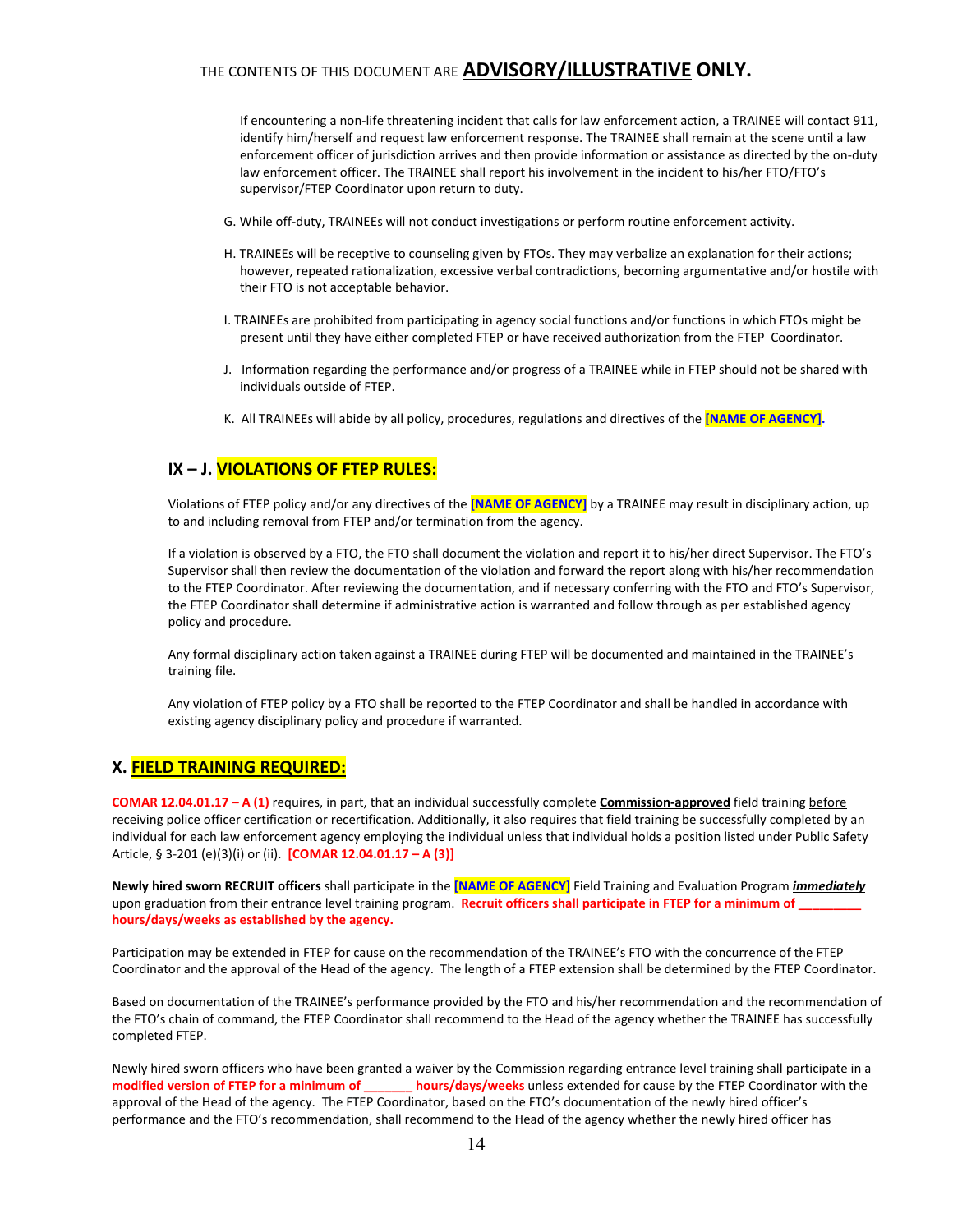successfully completed FTEP. [COMAR 12.04.01.17 (B) - When is Field Training to be Completed and the Minimum Number of Hours for Field Training.]

Sworn officers who serve with another law enforcement agency and who are seeking certification as an officer with the [NAME OF AGENCY] shall also participate in FTEP for a minimum of \_\_\_\_\_\_\_ hours/days/weeks unless extended for cause by the FTEP Coordinator with the approval of the Head of the agency. The FTEP Coordinator, based on the FTO's documentation of the officer's performance and the FTO's recommendation, shall recommend to the Head of the agency whether the officer has successfully completed FTEP. [COMAR 12.04.01.17 (B)]

Sworn officers who are granted a waiver for entrance level training by the Commission because of an *individual's* "unique circumstances" shall participate in FTEP for a minimum of \_\_\_\_\_\_\_hours/days/weeks unless extended for cause by the FTEP Coordinator with the approval of the Head of the agency. The FTEP Coordinator, based on the FTO's documentation of the officer's performance and the FTO's recommendation, shall recommend to the Head of the agency whether the officer has successfully completed FTEP. [COMAR 12.04.01.17 (B)]

## XI. SUPERVISING A TRAINEE DURING FTEP: [COMAR 12.04.01.17 G]

During FTEP, a TRAINEE shall normally be under the direct supervision of his/her **assigned** FTO.

In the event that a TRAINEE cannot be directly supervised by his/her assigned FTO, the FTEP Coordinator shall be notified.

After consultation with the FTO's supervisor, the FTEP Coordinator shall *temporarily* assign the TRAINEE to the direct supervision of: a. another available FTO; or

- b. a member of the agency who holds a supervisory rank; or
- c. under unusual/extenuating circumstances a TRAINEE may be under the direct supervision of an individual who is not a FTO or who does not hold a supervisory rank for a brief period of time:
	- c-i. this exception cannot exceed ten percent (10%) of the total amount of time in FTEP:
	- c-ii. under the unlikely event that a FTO or a member who holds a supervisory rank is not available to directly supervise a TRAINEE for at least eighty-nine percent (89%) of FTEP the agency Head will seek a waiver from the Commission to allow another member of the agency to conduct FTEP with the TRAINEE:
		- c-ii.a. for a limited period of time and under certain conditions. [COMAR 12.04.01.17 G (2)]

During FTEP, a TRAINEE may participate in specialized training or orientation that does NOT entail enforcement activity for up to five percent (5%) of FTEP such as dispatcher duty, administrative duties ["desk" duty, etc.] or other non-enforcement duties. During such assignments the TRAINEE does not have to be under the direct supervision of a FTO or member holding a supervisory rank. [COMAR 12.04.01.17 G (3) (a) & (b)]

## XII. FTEP CRITIQUE/DEBRIEFING:

The FTEP Coordinator shall ensure that a FTEP CRITIQUE/DEBRIEFING form is completed by each TRAINEE as soon as practical after FTEP has been completed as described in ATTACHMENT H: FTEP CRITIQUE/DEBRIEFING.

The FTEP CRITIQUE/DEBRIEFING form should be submitted directly to the FTEP Coordinator.

In an effort to improve FTEP, the FTEP Coordinator shall review each FTEP CRITIQUE/DEBRIEFING.

In the event that there are any negative comments or observations about the agency's FTEP or suggestions for significant changes to the program, the FTEP Coordinator shall contact the TRAINEE who made the comments/suggestions to clarify the comments/suggestions:

a. the FTEP Coordinator shall bring to the attention of the agency Head or his/her designee any negative comments made on the forms or the need for any significant changes to the agency's FTEP.

Each FTEP CRITIQUE/DEBRIEFING shall be maintained by the FTEP Coordinator for a minimum of three (3) years following each FTEP and be available for inspection by members of the agency command staff or the Commission as required.

The FTEP Coordinator may also request that participating FTOs and FTO supervisors to summarize their experiences during FTEP.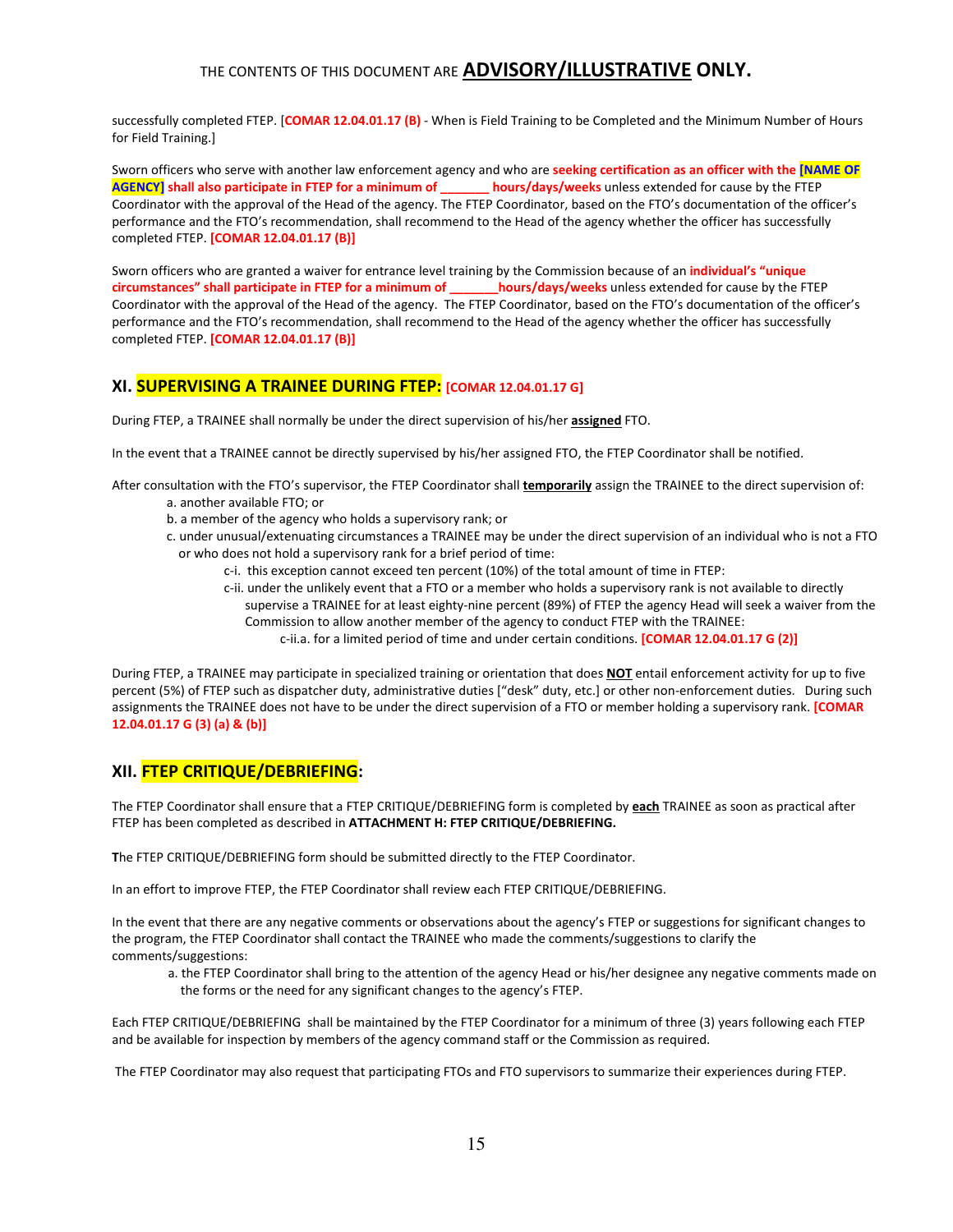### XIII. MAINTENANCE OF FTEP DOCUMENTATION/RECORDS:

The FTEP Coordinator shall be responsible for collecting and maintaining ALL FTEP evaluations and correspondence pertaining to the TRAINEE in the TRAINEE's FTEP file.

For a minimum of three (3) years the following documentation related to the agency's FTEP shall be maintained in file:

- a. a copy of the agency's current FTEP policy and procedure;
- b. rosters of the individuals (TRAINEEs) participating in FTEP;
- c. tests, test scores and evaluations of individuals (TRAINEEs) participating in FTEP;
- d. a description of the evaluation process used for individuals (TRAINEEs) participating in FTEP;
- e. any FTEP lesson plan and/or guides;
- f. an outline of the training for individuals (TRAINEEs) participating in FTEP;
- g. at least two-week summaries of the individual's (TRAINEE's) performance during FTEP;
- h. the FTO's FINAL COMPETENCE REPORT for each individual (TRAINEE) participating in FTEP;
- i. a copy of the RELEASE FROM FTEP signed and dated by the head of the agency or designee;
- j. any other documentation required by the Commission. **[COMAR 12.04.01.17 H]**

### XIV. FTEP AUDIT:

Both the agency's FTO Training Course and its FTEP is subject to review and audit by the Commission. **[COMAR 12.04.01.17 I (1)]** 

The Commission may suspend or revoke approval of the agency's FTO Training Course or its FTEP if the Commission determines that the FTO Training Course or its FTEP fails to meet the Commission's requirements. [COMAR 12.04.01.17 I (2)]

The FTEP Coordinator is responsible for ensuring that the agency's FTO Training Course and its FTEP remain in compliance with the Commission's requirements as described in COMAR. [COMAR 12.04.01.17 H]

#### REFERENCES:

Code of Maryland Regulations [COMAR]: Title 12 - Subtitle 04 - Chapter 01 - Regulation 17 (A-I) "Field Training," et al. "FTP Field Training Program Guide" by the California Commission on Peace Officers Standards and Training, 2014. "Field Training for Police Officers: State of the Art" by Michael S. McCampbell, U.S. Department of Justice, April 1987.

"The Field Training and Evaluation Program" by Glenn F. Kaminsky, Boulder Colorado, 1988.

"Training for the Field Training Officer" Student Manual – Maryland Police and Correctional Training Commissions, 2008.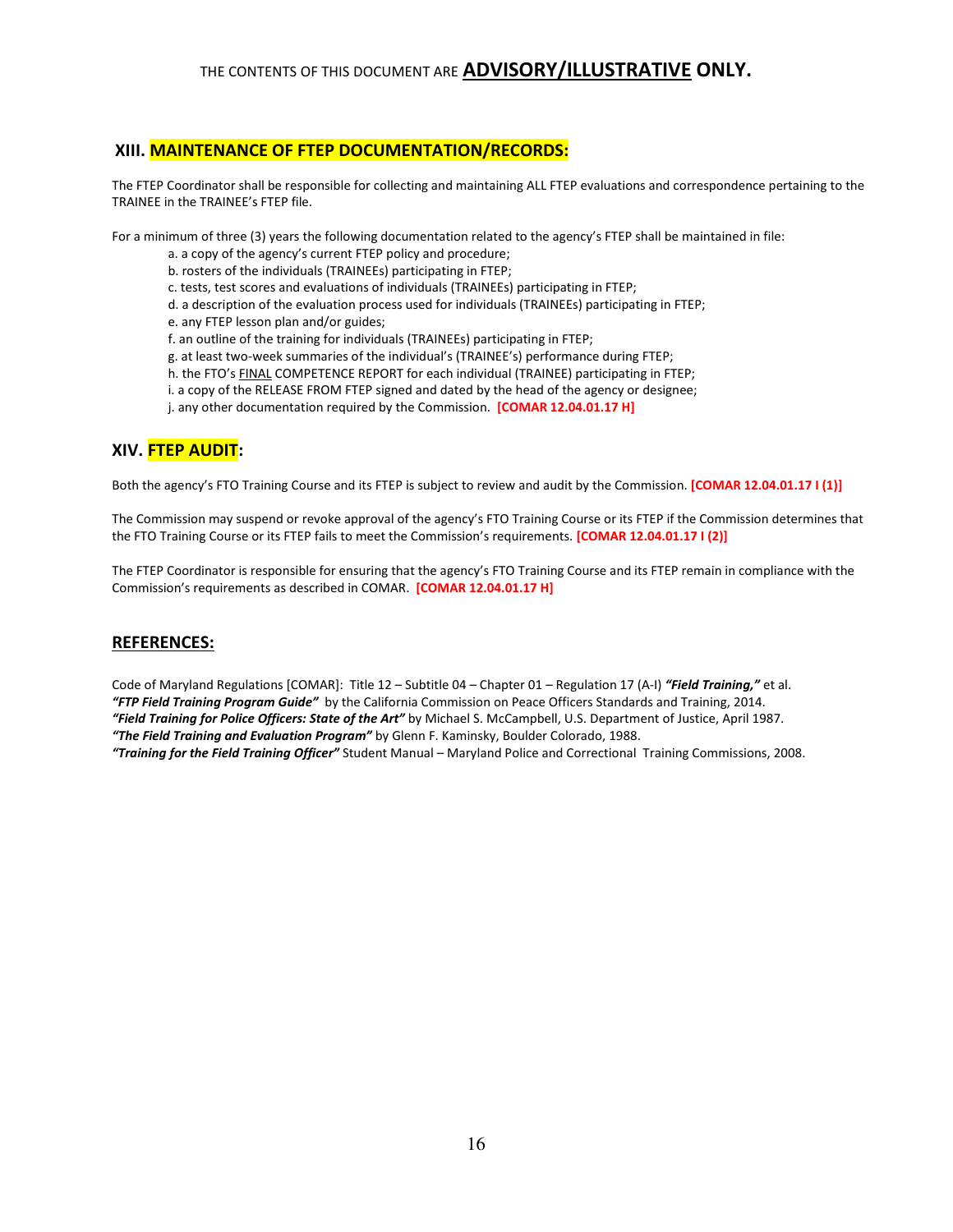### ATTACHMENT A: APPLICATION FOR APPROVAL OF FTO TRAINING COURSE:

#### **COMMENTARY**

The Commission recognizes that not all Maryland law enforcement agencies are in a position to conduct their own FTO Training Course. Some agencies will necessarily depend on allied agencies or the Commission itself to provide Commission-approved FTO training. Those agencies should ensure that their FTOs provide them with documentation of successful attendance at a Commission-approved field training officer course.

However, for those agencies with the staffing, other resources and the need to conduct their own FTO training course they are required to obtain Commission approval for their FTO Training Course as stated in

COMAR 12.04.01.17 E – FIELD TRAINING OFFICER COURSE – APPLICATION, REQUIREMENTS AND APPROVAL. Likewise, that course must be conducted according to the below listed regulations as found in COMAR 12.04.01.17 E.

COMAR 12.04.01.17 E – FIELD TRAINING OFFICER COURSE – APPLICATION, REQUIREMENTS AND APPROVAL.

- (1) A field training officer course shall be approved by the Commission, and provided by the law enforcement agency or academy that has received the course approval under this section.
- (2) An application for a field training officer course approval shall be submitted to the Commission by a law enforcement agency or academy that requests approval of the course:
	- (a) at least 20 days before the field training officer course begins; and
	- (b) in the format required by the Commission.

In order to simplify the application process agencies should submit their request for approval on the amended

#### MPCTC IN-SERVICE PROGRAM APPROVAL APPLICATION.

[Actual form can be found on www.mdle.net click on "FORMS" - find "IN-SERVICE PROGRAM APPROVAL APPLICATION"] [SAMPLE COPY CAN BE FOUND IN THIS ATTACMENT]

(3) The application for approval for a field training officer course shall include:

- (a) number of hours of instruction to be provided by the course;
- (b) names and qualification of the instructors for the course;
- (c) testing and evaluation methods for an individual enrolled in the FTO course;
- (d) other information required by the Commission.
- (4) If the Commission approves the field training officer course:
	- (a) the Commission shall assign the approved field training officer course an identification number; and
	- (b) Commission approval of the field training officer course is valid for three (3) years following the approval date.
- (5) Proposed Change to Commission-approved Field Training Officer Course:
	- (a) If a law enforcement agency or academy that has received Commission approval for a field training officer course proposes to change:
		- a) the FORMAT;
		- b) an INSTRUCTOR;
		- c) the CONTENT; or
		- d) the TESTING OR EVALUATION METHODS

 of the course as most recently approved by the Commission, an application for approval of the change shall be submitted to the Commission by the law enforcement agency or academy at least 20 days before the change to the field training officer course is proposed to be implemented.

(b) the proposed change becomes effective when approved by the Commission.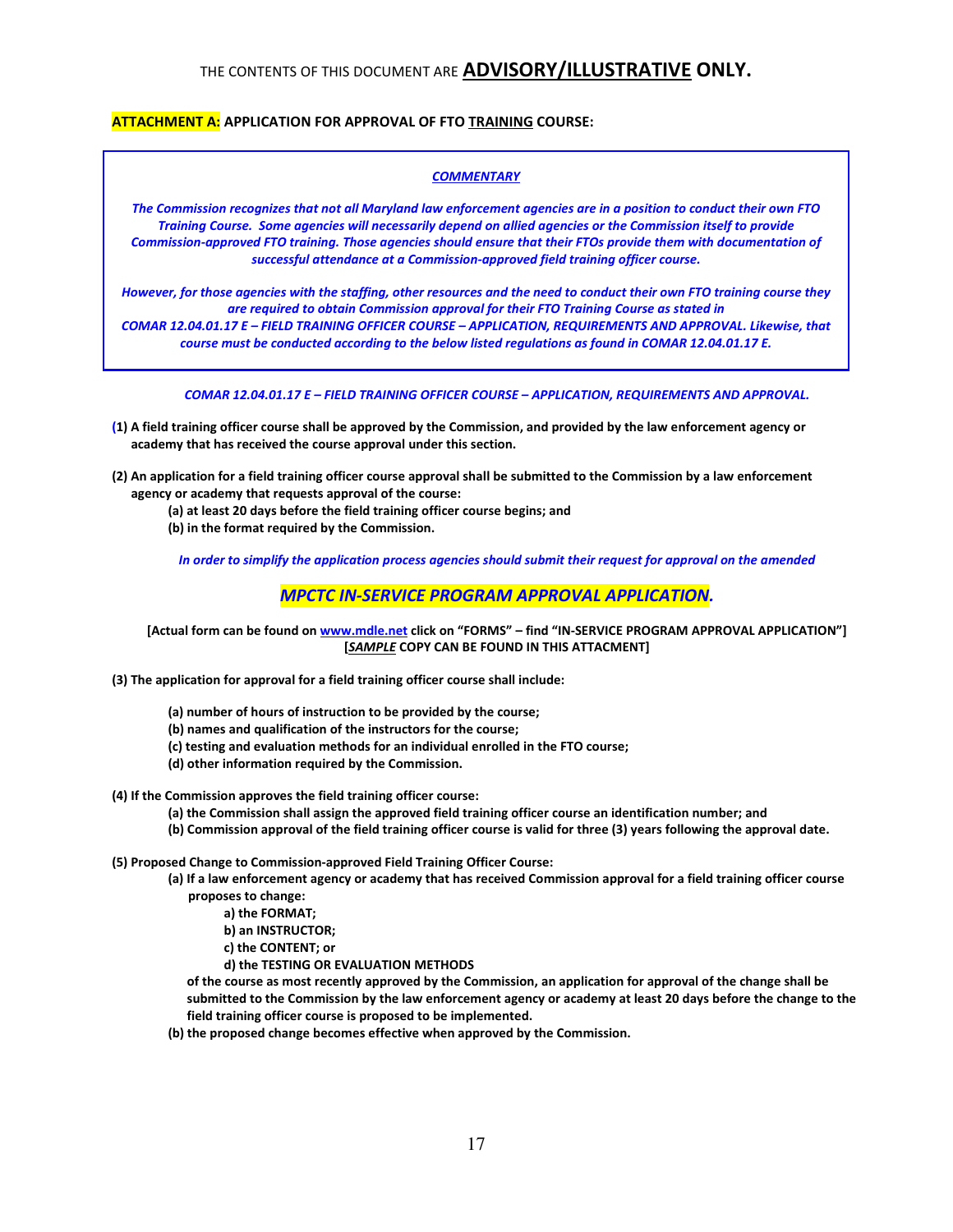#### (6) An approved field training officer course shall provide instruction:

- (a) conducted only by individuals who are certified under COMAR 12.04.06.04;
- (b) for a minimum of 21 hours; and
- (c) on the TRAINING OBJECTIVES required by the Commission for the Commission-approved field training officer course. [FTO Training Course TRAINING OBJECTIVES may be found on www.mdle.net click on TRAINING RESOURCES find "LE – FIELD TRAINING OFFICER OBJECTIVES"]
- (7) For a minimum of three (3) years, a law enforcement agency or academy conducting a Commission-approved field training officer course shall maintain the following documentation related to the course:
	- (a) rosters of individuals participating in the field training officer course;
	- (b) the tests, test scores, and evaluations of individuals participating in the field training officer course;
	- (c) description of the evaluation process for individuals participating in the field training officer course;
	- (d) field training officer lesson plans; and
	- (e) other documentation required by the Commission.

[MPCTC PROGRAM APPROVAL FORM ON NEXT PAGE]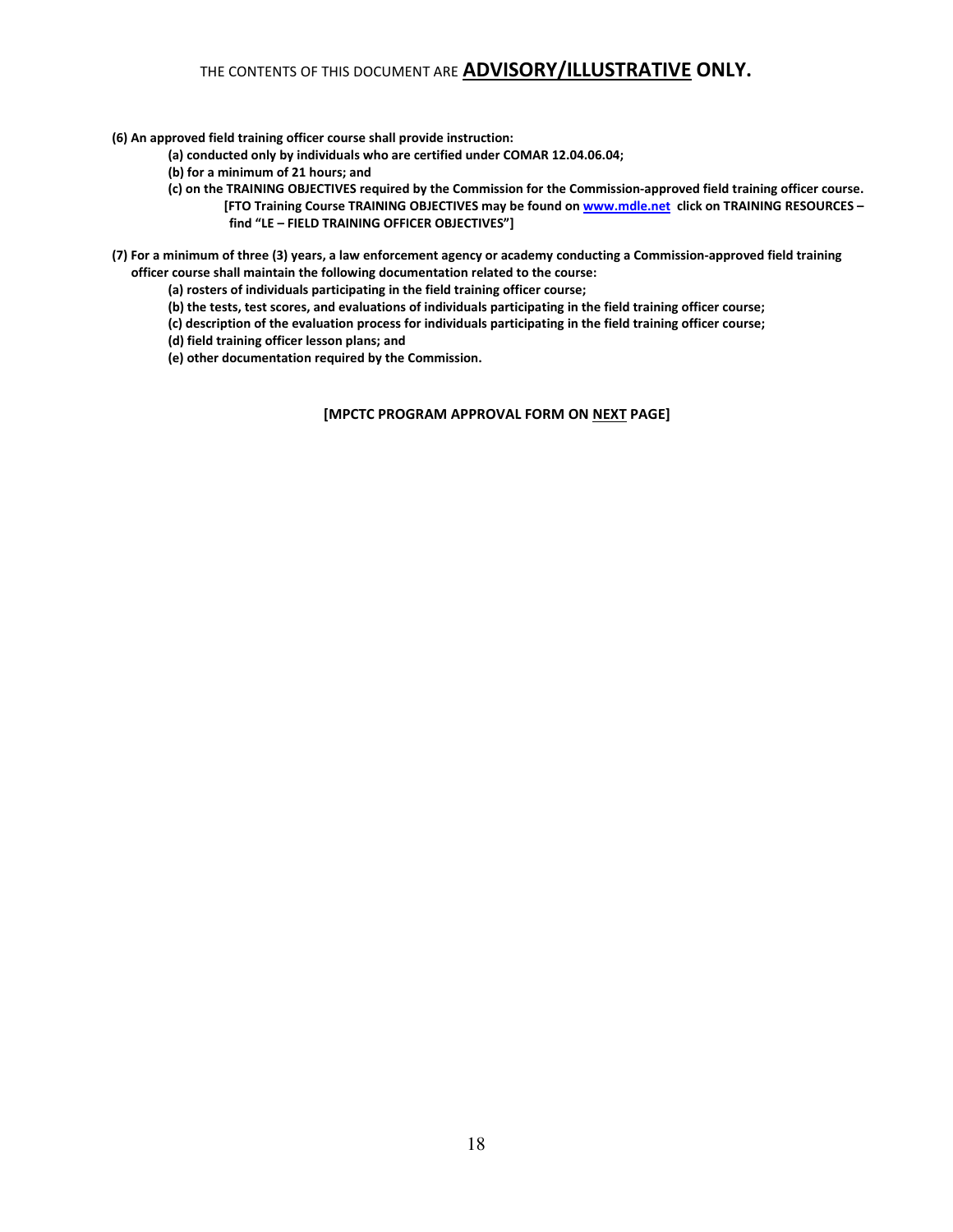## **ATTACHMENT A [continued]:** MPCTC PROGRAM APPROVAL FORM



# **Department of Public Safety and Correctional Services**

**Police and Correctional Training Commissions**  6852 4th STREET• SYKESVILLE, MARYLAND 21784 • www.pctc.state.md.us (410) 875-3400 • **FAX (410) 875-3405** • V/TTY (800) 735-2258 • E-MAIL: mailbox@mpctc.net

### **IN-SERVICE PROGRAM APPROVAL APPLICATION**

MPCTC General Regulations 12.04.01.12 and 12.10.01.16

| <b>RETURN APPROVAL TO:</b>                                                                                                                                                                                                                           | <b>MPCTC USE ONLY</b>                                                  |  |
|------------------------------------------------------------------------------------------------------------------------------------------------------------------------------------------------------------------------------------------------------|------------------------------------------------------------------------|--|
|                                                                                                                                                                                                                                                      | APPROVED/DISAPPROVED:                                                  |  |
|                                                                                                                                                                                                                                                      | DATE APPROVED:                                                         |  |
|                                                                                                                                                                                                                                                      |                                                                        |  |
|                                                                                                                                                                                                                                                      | <b>APPROVAL FOR: Police Corrections</b><br>(Please choose one or both) |  |
|                                                                                                                                                                                                                                                      |                                                                        |  |
|                                                                                                                                                                                                                                                      | E-Learning Program: Yes _____ No_____                                  |  |
|                                                                                                                                                                                                                                                      | Rape/Sex Offenses/Sexual: Yes __ No ___                                |  |
|                                                                                                                                                                                                                                                      | Abuse of Children Program: Yes____ No____                              |  |
| Agency Number:                                                                                                                                                                                                                                       | Field Training Officer Course: Yes___ No __                            |  |
|                                                                                                                                                                                                                                                      | Field Training and Evaluation Program Yes__ No__                       |  |
|                                                                                                                                                                                                                                                      | Total Program Hours: _________________                                 |  |
| Is this a Conference or Seminar that only requires a one year approval: Yes No No                                                                                                                                                                    |                                                                        |  |
| Program Title: Program Dates: Program Dates:                                                                                                                                                                                                         |                                                                        |  |
| Program Description (list objectives and test method on a separate sheet):                                                                                                                                                                           |                                                                        |  |
|                                                                                                                                                                                                                                                      |                                                                        |  |
|                                                                                                                                                                                                                                                      |                                                                        |  |
|                                                                                                                                                                                                                                                      |                                                                        |  |
| Program objectives and testing method must be submitted with this application. MPCTC regulations require proctored testing<br>of all approved in-service training programs with a minimum score of 70% and 80% for all E-Learning approved programs. |                                                                        |  |

*Individual agencies must maintain appropriate documentation.* 

| <b>Instructor Name</b> | Certification #<br>or Last 4 of SS # | Topic of<br>Instruction | Instruction<br>Hours |
|------------------------|--------------------------------------|-------------------------|----------------------|
|                        |                                      |                         |                      |
|                        |                                      |                         |                      |
|                        |                                      |                         |                      |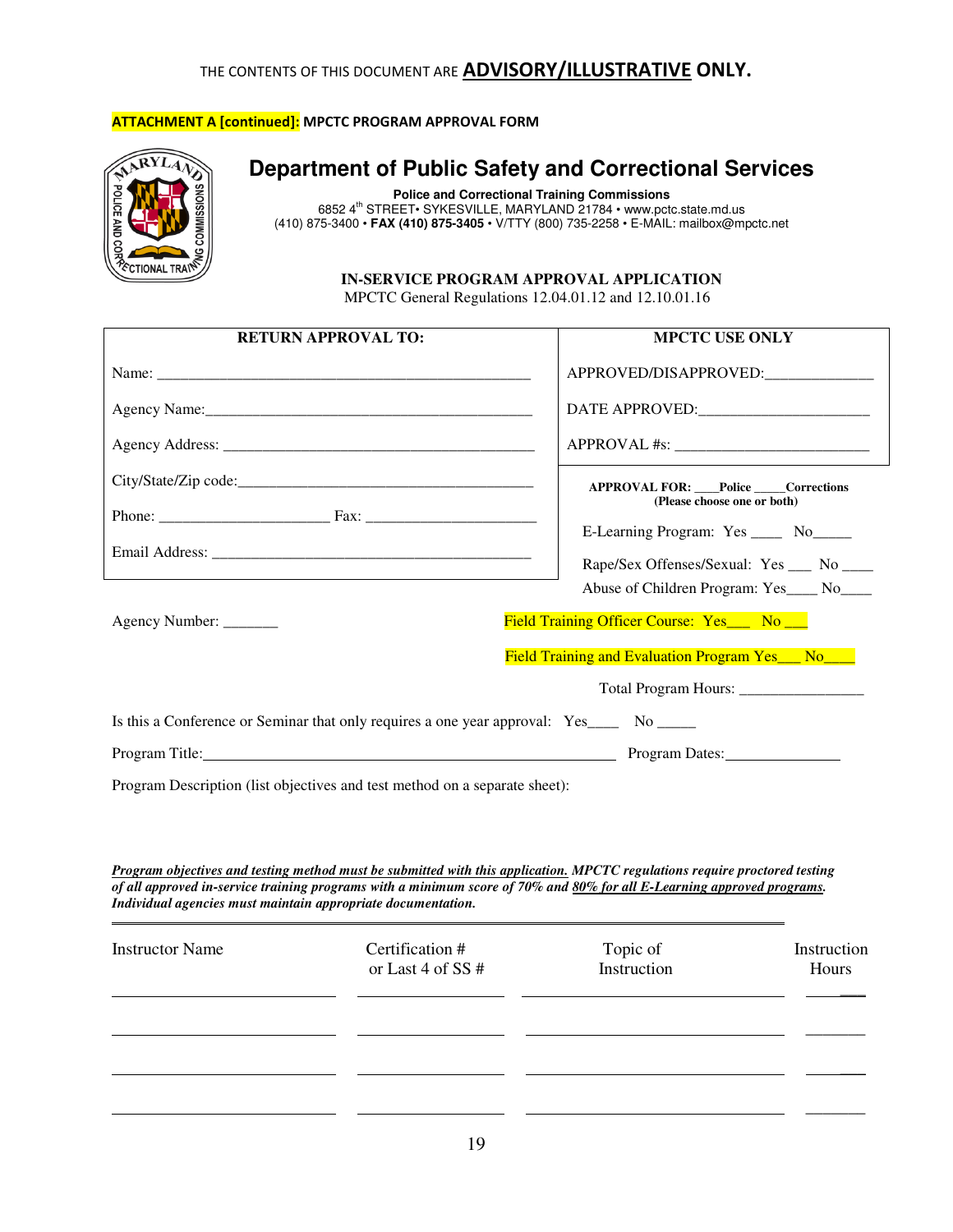### **I certify that all application information is true and correct:**

\_\_\_\_\_\_\_\_\_\_\_\_\_\_\_\_\_\_\_\_\_\_\_\_\_\_\_\_\_\_\_\_\_\_\_\_\_\_\_\_\_\_\_\_\_\_\_\_\_\_\_\_\_\_

Agency Head/Designee Signature/Title Email Address

Please TYPE/PRINT Name Phone Date

Rev. (9/2015)

*INCOMPLETE SUBMISSIONS MAY BE RETURNED* 

\_\_\_\_\_\_\_\_\_\_\_\_\_\_\_\_\_\_\_\_\_\_\_\_\_\_\_\_\_\_\_\_\_\_\_\_\_\_\_\_\_\_\_\_\_\_\_\_\_\_\_\_\_ \_\_\_\_\_\_\_\_\_\_\_\_\_\_\_\_\_\_\_\_\_\_\_\_\_\_\_\_\_\_\_\_\_\_\_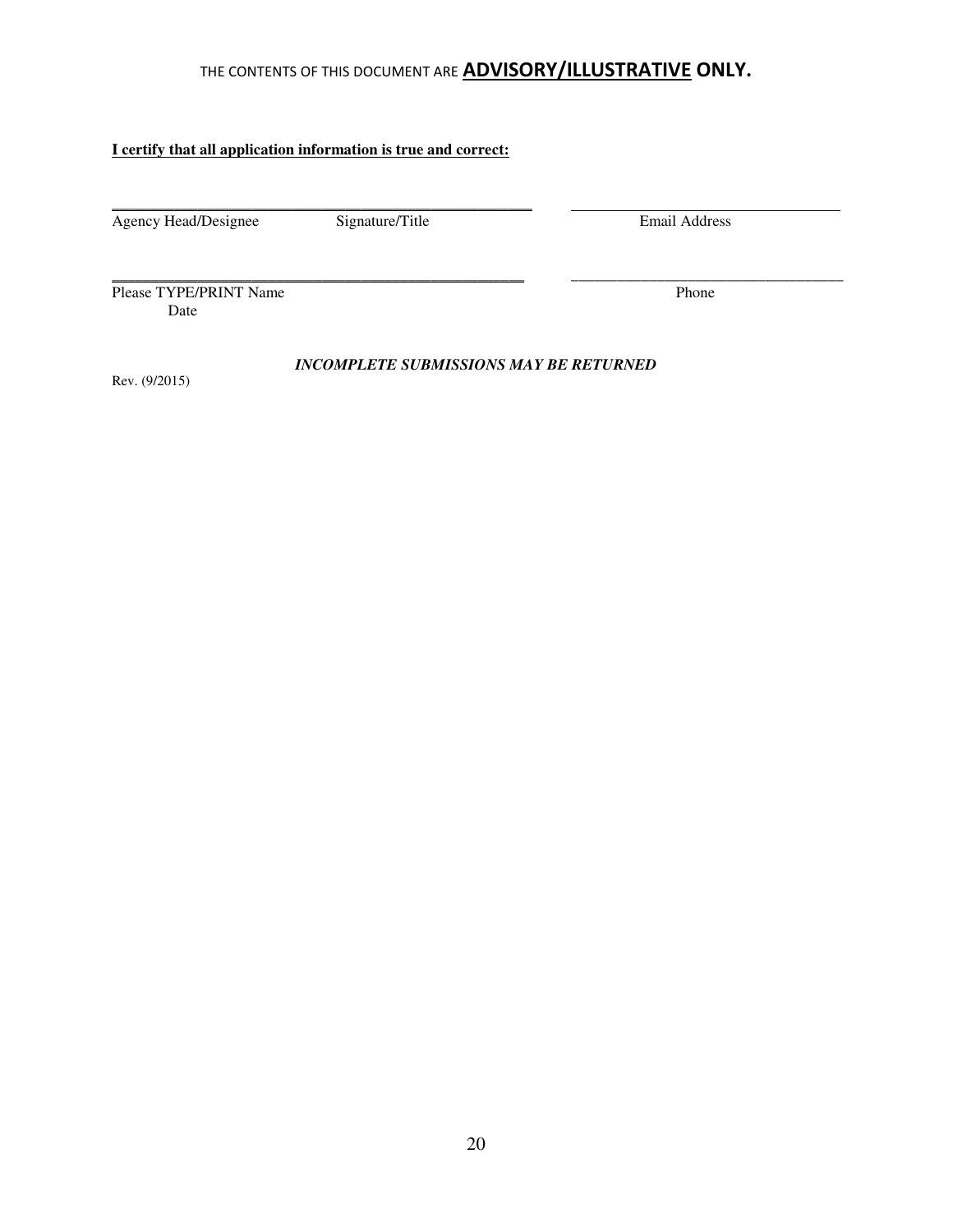## ATTACHMENT A [cont'd]: TRAINING OBJECTIVES + INSTRUCTIONAL POINTS [ADVISORY ONLY] - FTO TRAINING COURSE

# TRAINING OBJECTIVES

## FIELD TRAINING OFFICER [FTO] TRAINING PROGRAM/COURSE

| <b>TOPIC</b>                        | <b>OBJECTIVES</b>                                                                                                                                                                                                                                                                                                                                                                                                                                                                                                                                                                                                                                                                                                                                                                                                                                                                                                                                                                                                        |  |
|-------------------------------------|--------------------------------------------------------------------------------------------------------------------------------------------------------------------------------------------------------------------------------------------------------------------------------------------------------------------------------------------------------------------------------------------------------------------------------------------------------------------------------------------------------------------------------------------------------------------------------------------------------------------------------------------------------------------------------------------------------------------------------------------------------------------------------------------------------------------------------------------------------------------------------------------------------------------------------------------------------------------------------------------------------------------------|--|
| <b>FTO Training Course OVERVIEW</b> | <b>TERMINAL:</b><br>1. Examine the goals and training objectives of the agency's<br><b>FTO Training Course.</b><br><b>INSTRUCTIONAL POINTS:</b><br>1.1. Discuss why it is important that each attendee meet each<br>FTO training course objective.<br>1.2. Discuss the regulations established in COMAR 12.04.01.17<br>regarding the training of FTOs.<br>1.3. Discuss the regulations established in COMAR 12.04.01.17<br>regarding a law enforcement agency's Field Training and<br>Evaluation Program (FTEP).                                                                                                                                                                                                                                                                                                                                                                                                                                                                                                         |  |
| <b>Training LIABILITY Issues</b>    | <b>TERMINAL:</b><br>2. Examine the liability issues that may impact a FTO.<br><b>INSTRUCTIONAL POINTS:</b><br>2.1 Provide several examples of FTO/trainee behavior that may<br>create a potentially liability for the FTO, trainee and/or<br>agency.<br>3. Examine the impact liability issues have on the Field<br><b>Training Program.</b><br><b>INSTRUCTIONAL POINTS:</b><br>3.1 List at least two reasons why a law enforcement agency<br>trains its personnel, especially its recruits.<br>3.2. Discuss the legal standard for training claims where a FTO<br>and/or his/her agency may be held liable.<br>3.3. Differentiate the relationship between agency policy,<br>training, supervision, and accountability in the development<br>of training programs.<br>3.4 Explain the steps in the training documentation process and<br>how proper training documentation affects potential<br>liability.<br>3.5 Describe ways in which a FTO can appropriately respond to<br>each potentially liable behavior/action. |  |
| <b>CHALLENGES for the FTO</b>       | <b>TERMINAL:</b><br>4. Describe several challenges that a FTO could face during<br>FTP.<br><b>INSTRUCTIONAL POINTS:</b><br>4.1. Examine how a FTO can respond to each of these challenges<br>during FTP.<br>4.2. Discuss why it may be beneficial for a FTO to consider that<br>each challenge is an opportunity to improve a trainee's worth<br>to the agency.                                                                                                                                                                                                                                                                                                                                                                                                                                                                                                                                                                                                                                                          |  |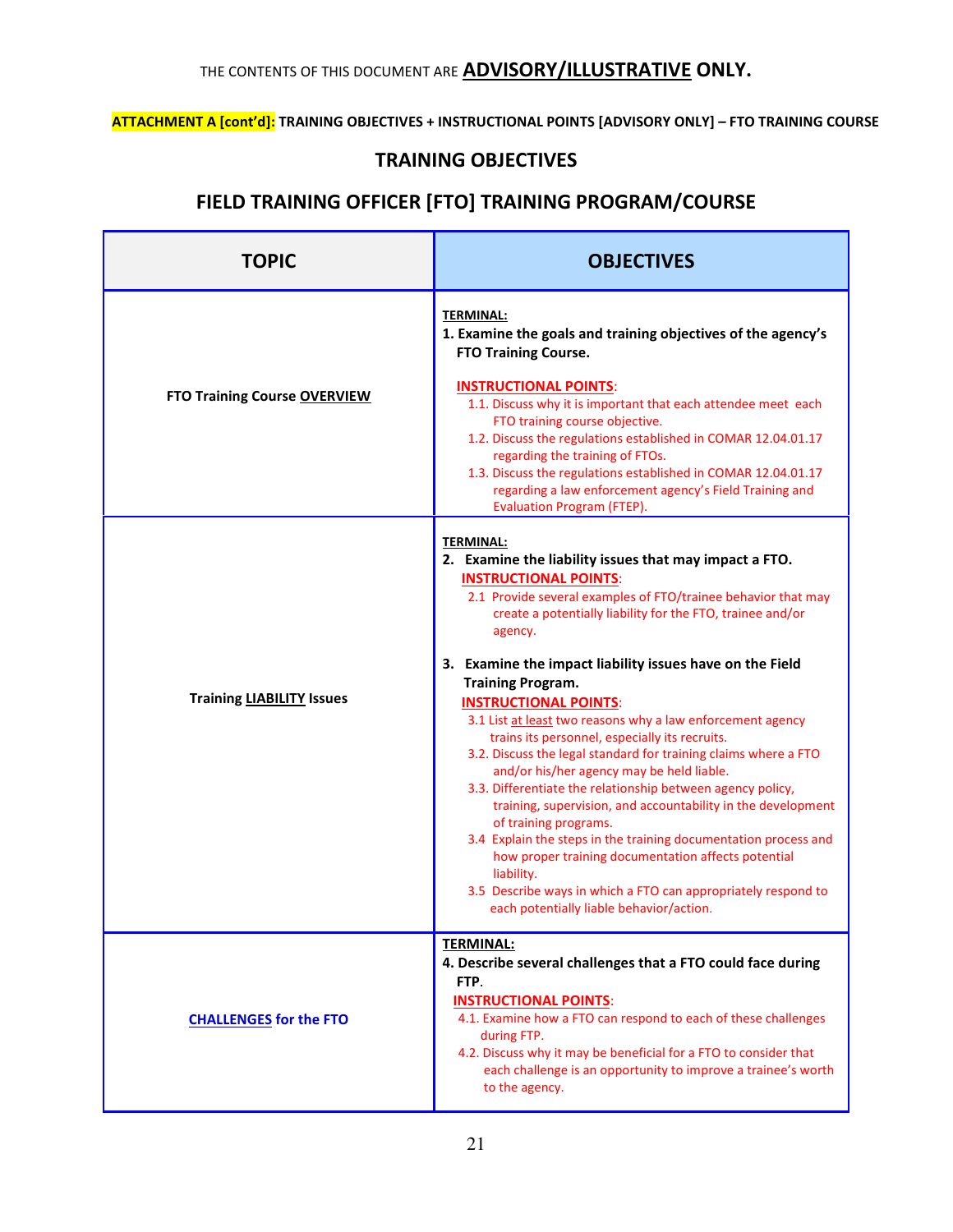|                                                                         | <b>TERMINAL:</b><br>5. Examine the various roles that a FTO fills during FTEP:<br>$\rightarrow$ trainer/coach;<br>$\rightarrow$ evaluator;<br>$\rightarrow$ mentor;<br>$\rightarrow$ supervisor.<br><b>INSTRUCTIONAL POINTS:</b><br>5.1. Discuss examples of how a FTO performs each role during<br>FTEP.<br><b>TERMINAL:</b><br>6. Examine the core competencies needed by a FTO.<br><b>INSTRUCTIONAL POINTS:</b><br>6.1. Define the term "core competency."<br>6.2. Identify the "core competencies" of an effective FTO.                                                                                                                                                                                                                                                |
|-------------------------------------------------------------------------|----------------------------------------------------------------------------------------------------------------------------------------------------------------------------------------------------------------------------------------------------------------------------------------------------------------------------------------------------------------------------------------------------------------------------------------------------------------------------------------------------------------------------------------------------------------------------------------------------------------------------------------------------------------------------------------------------------------------------------------------------------------------------|
| <b>ROLES, RESPONSIBILITIES and CORE</b><br><b>COMPETENCIES of a FTO</b> | 6.3. Provide an example of how each "core competency" applies to<br>a FTO as:<br>$\rightarrow$ trainer;<br>$\rightarrow$ evaluator;<br>$\rightarrow$ supervisor.<br>$\rightarrow$ mentor;<br>6.4. Explain why an individual needs to possess and demonstrate<br>the identified "core competencies" as a FTO.<br><b>TERMINAL:</b><br>7. Examine the responsibilities of a FTO during FTEP.<br><b>INSTRUCTIONAL POINTS:</b><br>7.1. Discuss ways in which a FTO will fulfill these responsibilities<br>during FTEP.<br><b>TERMINAL:</b><br>8. Examine the role of FTO as a supervisor during FTEP.                                                                                                                                                                           |
|                                                                         | <b>INSTRUCTIONAL POINTS:</b><br>8.1. Define delegation.<br>8.2. Identify the steps of the delegation process.<br>8.3. Provide examples of how a FTO acts as a supervisor by<br>delegating tasks to a trainee during FTEP.<br><b>TERMINAL:</b><br>9. Discuss the role of a FTO as "coach" during FTEP.<br><b>INSTRUCTIONAL POINTS:</b><br>9.1. Explain the technique of "coaching" as it pertains to law<br>enforcement training.<br>9.2. Explain the impact of coaching on learning.<br>9.3. Identify skills a FTO must have to be an effective coach.<br>9.4. Prepare/present a one-to-five minute demonstration<br>showing how a FTO would use "coaching" techniques to<br>instruct a trainee including a trainee who is going through a<br>comparative compliance FTEP. |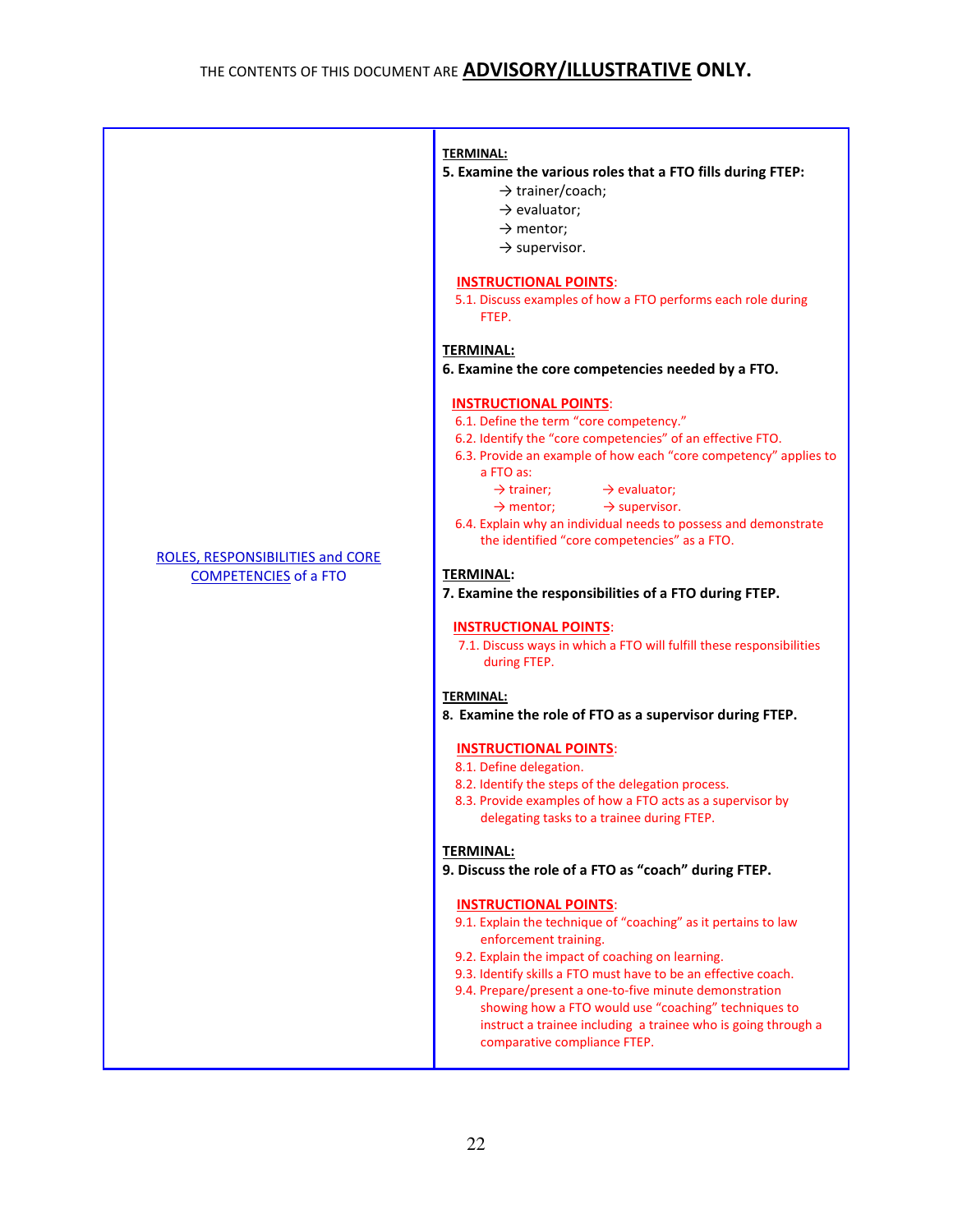|                            | <b>TERMINAL:</b><br>10. Examine the importance of the FTO conducting an<br>orientation session for each trainee.                                                                                                                                                                                                                                                                                                                                                                                                                                                                                                                                                                                                                                                                                                                                                                                                                                                                                                                                                                                                                                                                                                                                                                                                                                                                                                                                     |
|----------------------------|------------------------------------------------------------------------------------------------------------------------------------------------------------------------------------------------------------------------------------------------------------------------------------------------------------------------------------------------------------------------------------------------------------------------------------------------------------------------------------------------------------------------------------------------------------------------------------------------------------------------------------------------------------------------------------------------------------------------------------------------------------------------------------------------------------------------------------------------------------------------------------------------------------------------------------------------------------------------------------------------------------------------------------------------------------------------------------------------------------------------------------------------------------------------------------------------------------------------------------------------------------------------------------------------------------------------------------------------------------------------------------------------------------------------------------------------------|
| <b>Trainee ORIENTATION</b> | <b>INSTRUCTIONAL POINTS:</b><br>10.1. Discuss the role of the Field Training Officer in the trainee<br>FTEP orientation process.<br>10.2. Discuss the type of relationship that should exist between a<br>FTO and trainee during FTP.<br>10.3. Explain the importance of developing rapport between the<br>trainee and the FTO and provide several examples of how<br>this rapport can be established.<br>10.4. Discuss the importance for a FTO to<br>understand/appreciate/acknowledge the<br>"mindset"/expectations/anxieties of a trainee as he/she<br>enters an agency's FTEP.<br>10.5. Discuss several practical ways a FTO can help reduce a<br>trainee's anxiety/nervousness in order for the trainee to<br>perform to agency standards.<br>10.6. Discuss several issues that a recruit trainee may have to deal<br>with as he/she transitions from an academic environment to<br>the "real world" setting of street-level operations during<br>FTEP.<br>10.7. Examine the reason it is important that a FTO establish and<br>communicate clear expectations to the trainee at the<br>beginning of FTEP.<br>10.8. Develop a list of FTO realistic expectations for a trainee to<br>accomplish during FTEP.<br>10.9. Develop a list of expectations that a trainee may have for<br>participating in an agency's FTEP.<br>10.10. Describe several practical ways that a FTO can help a<br>trainee accept the demands and expectations of FTEP. |
| <b>Trainee COUNSELING</b>  | <b>TERMINAL:</b><br>11. Examine the reasons why it is important to provide<br>regular counseling to a trainee during FTEP.<br><b>INSTRUCTIONAL POINTS:</b><br>11.1. Define both informal and formal counseling.<br>11.2. Discuss the connection between providing counseling to a<br>trainee and a FTO's role as mentor.<br>11.3. Outline the indicators that a FTO may need to conduct a<br>counseling session with a trainee.<br>11.4. By providing examples, determine what trainee behaviors<br>may call for <i>informal</i> counseling and what behaviors require<br>a formal counseling session.<br>11.5. By providing examples, compare informal counseling to<br>formal counseling.<br>11.6. Demonstrate giving a counseling session to a trainee:<br>$\rightarrow$ recruit (entry-level) trainee;<br>$\rightarrow$ lateral entry/comparative compliance trainee.                                                                                                                                                                                                                                                                                                                                                                                                                                                                                                                                                                            |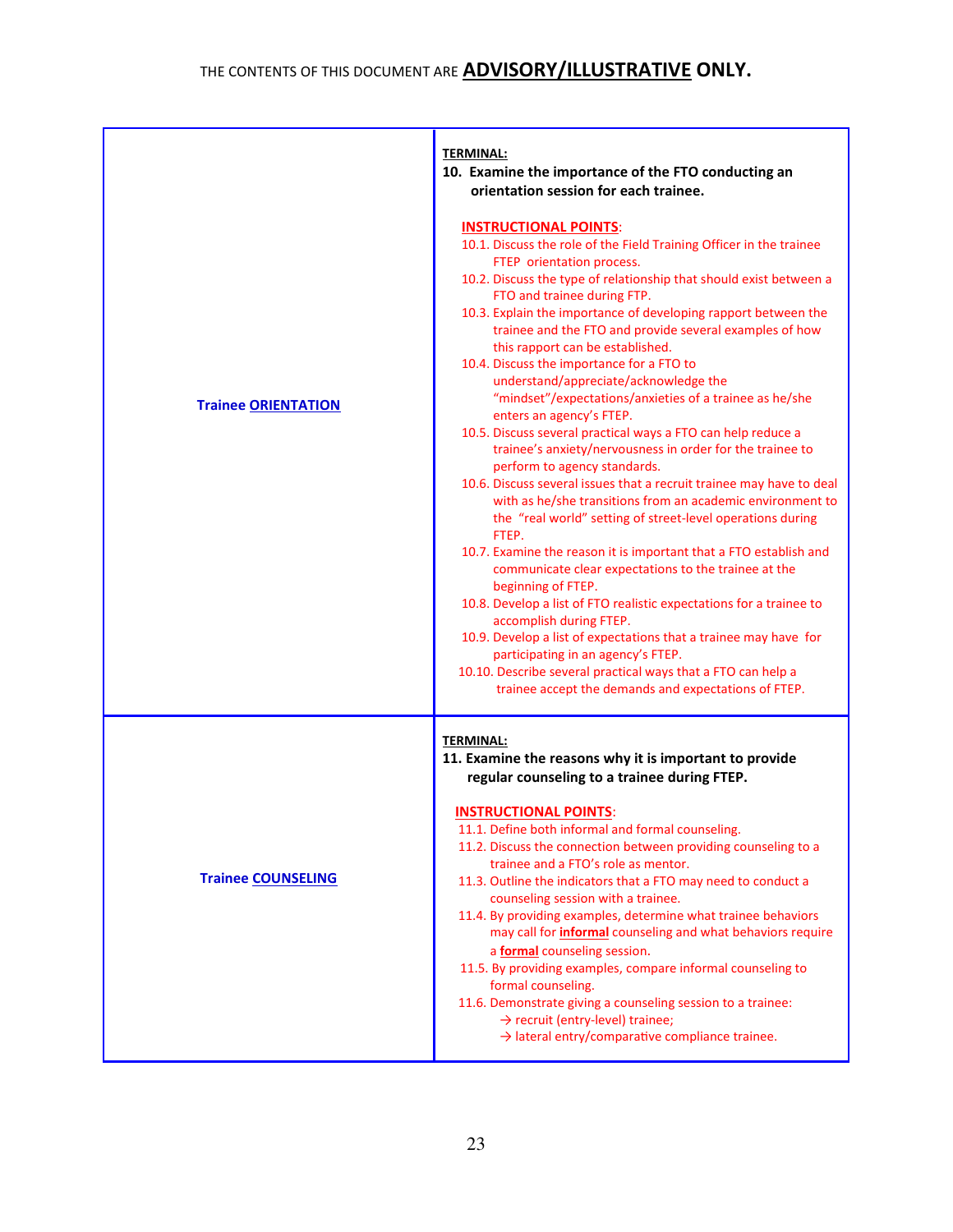| <b>Fundamentals of EFFECTIVE COMMUNICATION</b> | <b>TERMINAL:</b><br>12. Examine the essential need for EFFECTIVE communication<br>between a FTO and trainee during FTEP.<br><b>INSTRUCTIONAL POINTS:</b><br>12.1. Define the term <b>EFFECTIVE</b> communication.<br>12.2. Discuss several barriers to effective communication.<br>12.3. Explain the skills needed to provide effective<br>communication.<br>12.4. Demonstrate the use of effective communication<br>techniques that can be used by a FTO with a trainee<br>during various situations:<br>$\rightarrow$ when a trainee performs to agency standards;<br>$\rightarrow$ when a trainee fails to perform to agency standards;<br>$\rightarrow$ when a trainee compromises officer safety;<br>$\rightarrow$ when a trainee fails to treat a member of the<br>community with respect, understanding, etc.<br>12.5. Discuss the consequences for <i>ineffective</i><br>communication between a FTO and trainee.<br>12.6. Examine ways to deal with an <i>unresponsive</i> trainee:<br>$\rightarrow$ recruit (entry level) trainee;<br>$\rightarrow$ lateral entry/comparative compliance trainee. |
|------------------------------------------------|-------------------------------------------------------------------------------------------------------------------------------------------------------------------------------------------------------------------------------------------------------------------------------------------------------------------------------------------------------------------------------------------------------------------------------------------------------------------------------------------------------------------------------------------------------------------------------------------------------------------------------------------------------------------------------------------------------------------------------------------------------------------------------------------------------------------------------------------------------------------------------------------------------------------------------------------------------------------------------------------------------------------------------------------------------------------------------------------------------------|
| <b>ADULT LEARNING PRINCIPLES and STYLES</b>    | <b>TERMINAL:</b><br>13. Examine the role of the FTO as a trainer.<br><b>INSTRUCTIONAL POINTS:</b><br>13.1. Identify several characteristics of an effective trainer.<br>13.2. Discuss the principles of adult learning.<br>13.3. Examine the different learner styles.<br>13.4. Explain several obstacles to the learning process.<br>13.5. Demonstrate ways in which adult learner principles can be<br>applied to the FTO-trainee learning environment.<br>13.6. Discuss the consequences for failing to provide a trainee<br>with effective training during FTEP.                                                                                                                                                                                                                                                                                                                                                                                                                                                                                                                                        |
| <b>ETHICS and INTEGRITY</b>                    | <b>TERMINAL:</b><br>14. Discuss why it is important for a FTO to demonstrate<br>ethical behavior/integrity to a trainee when acting as a<br>FTO.<br><b>INSTRUCTIONAL POINTS:</b><br>14.1. Review the meaning of the terms ETHICS and INTEGRITY as<br>they apply to a law enforcement officer.<br>14.2. Examine three ethical checks for law enforcement officers.<br>14.3. Examine several examples of how a FTO can demonstrate<br>"ethical" behavior during FTEP.<br>14.4. Discuss an appropriate response if a FTO observes<br>questionable behavior by a trainee during FTEP including<br>behavior by a lateral entry/comparative compliance officer.                                                                                                                                                                                                                                                                                                                                                                                                                                                   |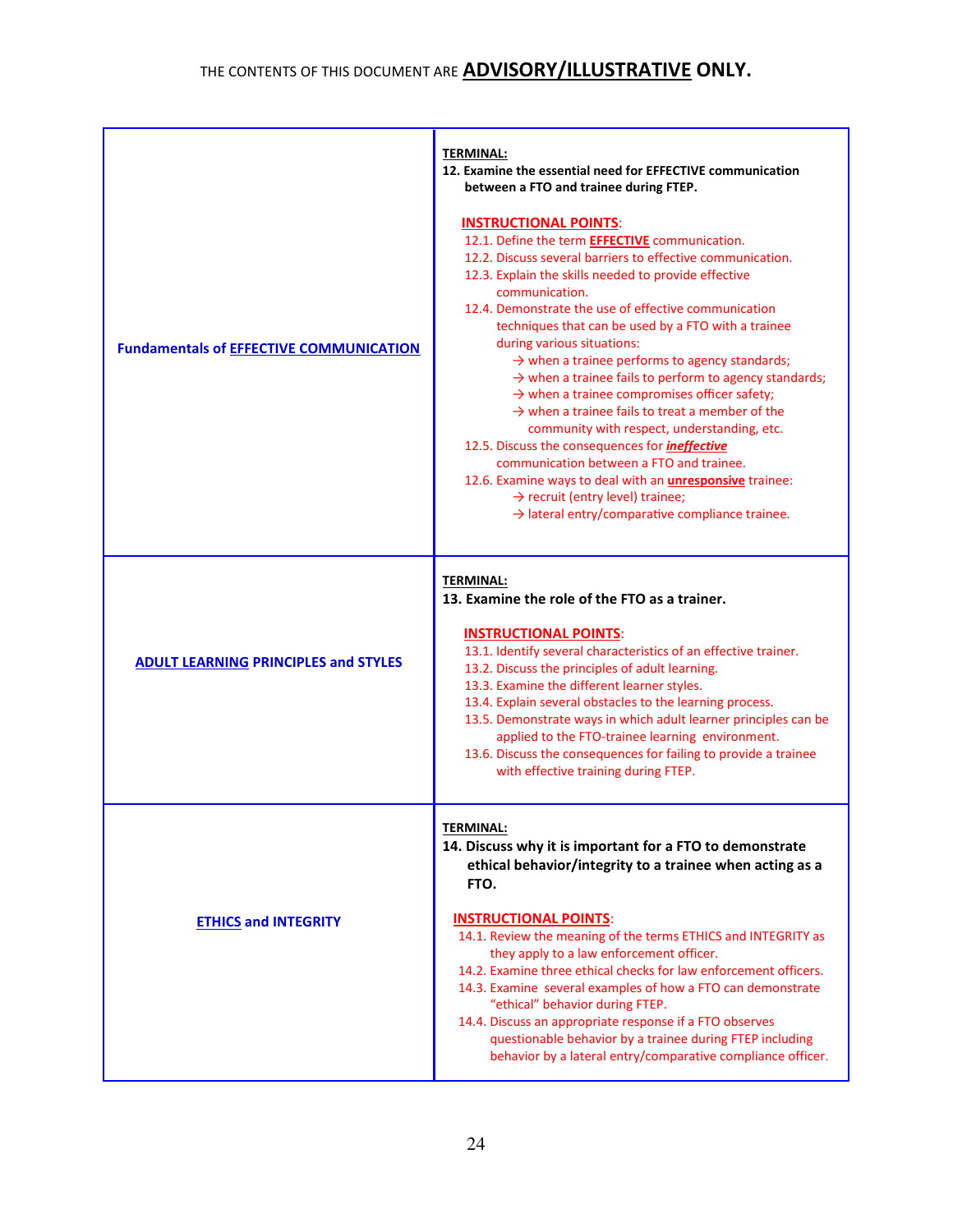| <b>EMOTIONAL INTELLIGENCE</b> | <b>TERMINAL:</b><br>15. Explain the importance of demonstrating emotional<br>intelligence as a law enforcement officer and FTO.<br><b>INSTRUCTIONAL POINTS:</b><br>15.1. Define the term "emotional intelligence."<br>15.2. Discuss the four attributes of emotional intelligence.<br>15.3. Explain the five key skills used to improve emotional<br>intelligence.<br>15.4. Discuss several examples of how a FTO can demonstrate<br>"emotional intelligence" to a trainee.<br>15.5. Discuss how a FTO can evaluate the "emotional intelligence"<br>of a trainee                                                                                                                                                                                                                                                                                                                                                                                                                                                                                                                                                                                                                                                                                                                                                                                                                                                                                                                                                                                                                                                                                                                                                                                                                                                                                                                                                                                                                                                                                                                                                                        |
|-------------------------------|-----------------------------------------------------------------------------------------------------------------------------------------------------------------------------------------------------------------------------------------------------------------------------------------------------------------------------------------------------------------------------------------------------------------------------------------------------------------------------------------------------------------------------------------------------------------------------------------------------------------------------------------------------------------------------------------------------------------------------------------------------------------------------------------------------------------------------------------------------------------------------------------------------------------------------------------------------------------------------------------------------------------------------------------------------------------------------------------------------------------------------------------------------------------------------------------------------------------------------------------------------------------------------------------------------------------------------------------------------------------------------------------------------------------------------------------------------------------------------------------------------------------------------------------------------------------------------------------------------------------------------------------------------------------------------------------------------------------------------------------------------------------------------------------------------------------------------------------------------------------------------------------------------------------------------------------------------------------------------------------------------------------------------------------------------------------------------------------------------------------------------------------|
| <b>EVALUATING a Trainee</b>   | <b>TERMINAL:</b><br>16. Examine the importance of the job performance evaluation<br>during FTEP.<br><b>INSTRUCTIONAL POINTS:</b><br>16.1. Define performance evaluation.<br>16.2. Discuss the various types of performance evaluations<br>typically used during FTEP, in particular Daily Observation<br>Reports, End of Phase Reports and Final FTEP Report, etc.<br>16.3. Discuss the need to be fair and "objective" when<br>conducting a performance evaluation during FTEP.<br>16.4. Examine the steps necessary for an FTO to provide a<br>trainee with a fair and objective performance evaluation.<br>16.5. Define performance "feedback."<br>16.6. Examine the types of performance "feedback" that a FTO<br>can give to a trainee during the course of a work day:<br>$\rightarrow$ positive feedback (reinforcement);<br>$\rightarrow$ negative feedback (correction).<br>16.7. Discuss several ways in which a FTO can effectively provide a<br>trainee with meaningful feedback during FTEP.<br>16.8. Discuss various techniques that a FTO can use during FTEP to<br>"test"/assess a trainee's knowledge/skills/abilities outside<br>handling an actual call for service or other law<br>enforcement/policing activity.<br>16.9. Discuss the potential consequences when a FTO fails to give<br>a trainee a fair and objective performance evaluation.<br>16.10. Examine ways in which a FTO can effectively critique and, if<br>necessary, correct the performance of a lateral entry or<br>comparative compliance trainee.<br>16.11. Discuss the role that trainee "attitude" plays in improving<br>performance.<br>16.12. Discuss the goals of "remedial" training.<br>16.13. Discuss when "remedial" training is the best response for a<br>trainee's inadequate performance.<br>16.14. Discuss the various types of "remedial" training that may<br>be available to a FTO.<br>16.15. Discuss the benefits of simulations/quizzes/professional<br>discussions involving the trainee during FTEP.<br>16.16. Discuss a FTO's response when a trainee continues<br>inadequate performance following "remedial" training. |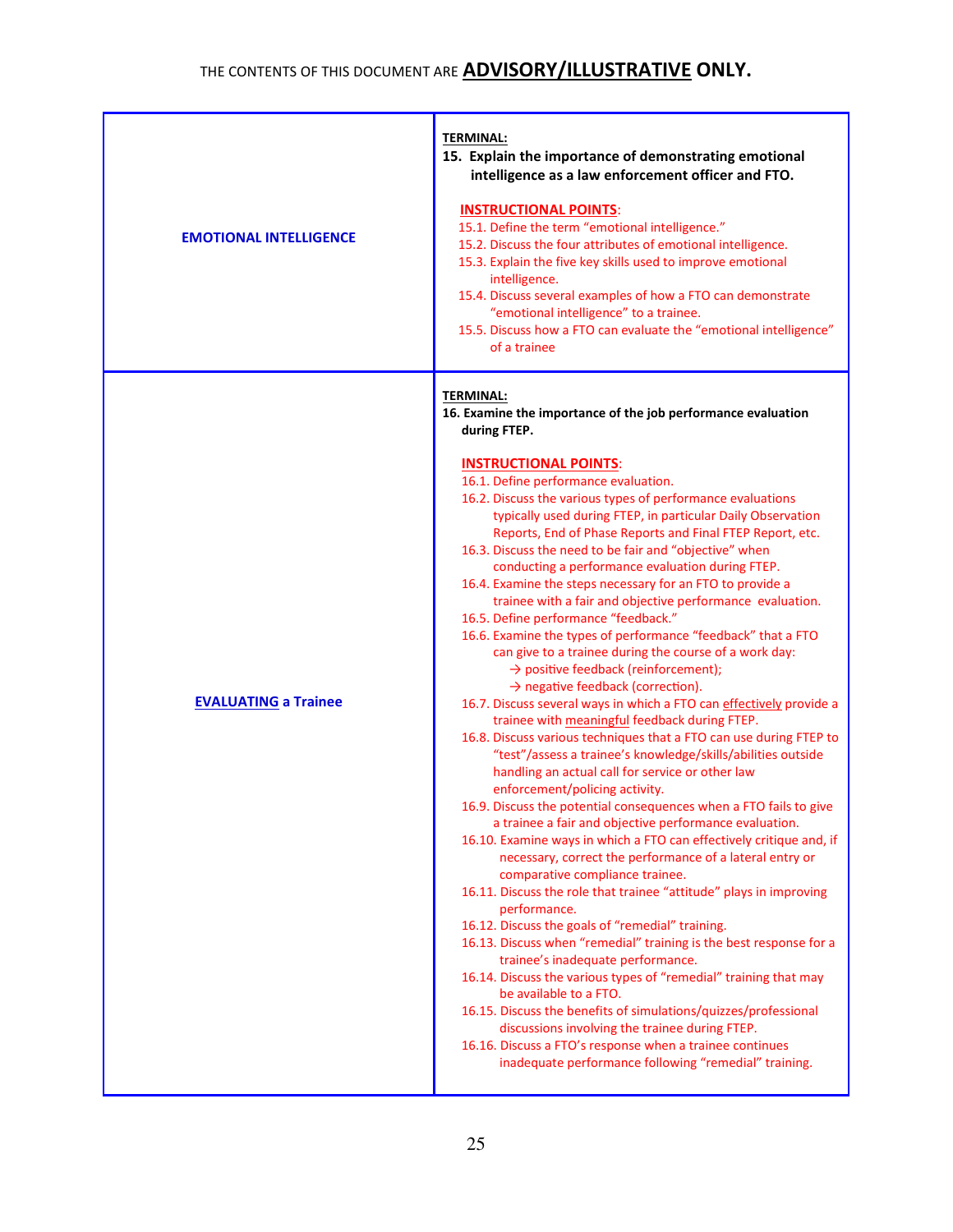|                                                          | <b>TERMINAL:</b><br>17. Examine the importance for an FTO to<br>understand diversity when training new officers.                                                                                                                                                                                                                                                                                                                                                                                                                                                                                                                                                                                                                                                                                                                                                    |  |  |
|----------------------------------------------------------|---------------------------------------------------------------------------------------------------------------------------------------------------------------------------------------------------------------------------------------------------------------------------------------------------------------------------------------------------------------------------------------------------------------------------------------------------------------------------------------------------------------------------------------------------------------------------------------------------------------------------------------------------------------------------------------------------------------------------------------------------------------------------------------------------------------------------------------------------------------------|--|--|
| <b>DIVERSITY and GENERATIONAL DIFFERENCES</b><br>in FTEP | <b>INSTRUCTIONAL POINTS:</b><br>17.1. Review the meaning of the term "diversity:"<br>$\rightarrow$ cultural;<br>$\rightarrow$ ethnic;<br>$\rightarrow$ socio-economic;<br>$\rightarrow$ generational; etc.<br>17.2. Discuss the impact diversity issues may play during FTEP.<br>17.3. Discuss why it is important for a FTO to demonstrate<br>tolerance and respect for different individuals during FTEP.<br>17.4. Discuss several "general" differences between generations,<br>including stereotypes about each generation, that might<br>exist between FTO and a trainee and why it is important to<br>address them.<br>17.5. Discuss the issues that training and evaluating individuals<br>from different generations may have on the effectiveness<br>and success of FTEP.<br>17.6. Examine ways to respond to the generational differences<br>during FTEP. |  |  |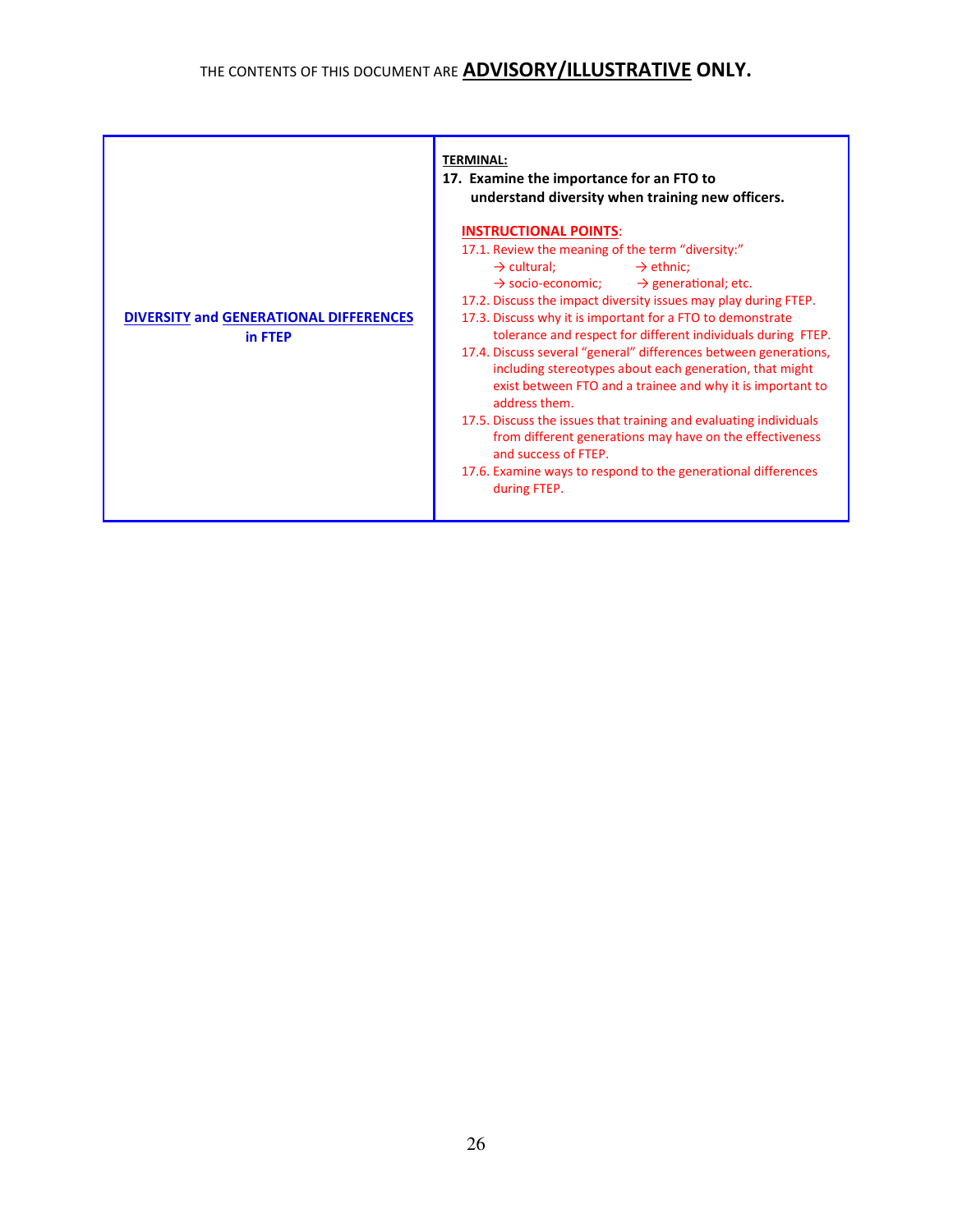## ATTACHMENT B: "APPLICATION FOR INSTRUCTOR CERTIFICATION (Page 1 of 4) - FIELD TRAINING OFFICER"

|                                                                                                                     | <b>Maryland Police &amp; Correctional</b><br><b>Training Commissions</b><br>6852 4th Street, Sykesville, MD 21784 · (410) 875-3400 · Fax: (410) 875-3405 |                                                    |                             |                                   |
|---------------------------------------------------------------------------------------------------------------------|----------------------------------------------------------------------------------------------------------------------------------------------------------|----------------------------------------------------|-----------------------------|-----------------------------------|
|                                                                                                                     | APPLICATION FOR INSTRUCTOR CERTIFICATION                                                                                                                 |                                                    |                             |                                   |
| Please Type or Print clearly                                                                                        |                                                                                                                                                          |                                                    |                             |                                   |
| <b>Applicants Last Name:</b>                                                                                        |                                                                                                                                                          | MI:                                                | <b>First Name:</b>          |                                   |
| <b>Certification Number:</b>                                                                                        |                                                                                                                                                          |                                                    | <b>Application for:</b>     | Police<br>Corrections             |
| <b>Agency Name:</b>                                                                                                 |                                                                                                                                                          |                                                    | <b>Agency Code:</b>         |                                   |
| <b>Agency Address:</b>                                                                                              |                                                                                                                                                          |                                                    | <b>Telephone:</b>           |                                   |
| <b>Agency Contact:</b>                                                                                              |                                                                                                                                                          |                                                    | <b>Email:</b>               |                                   |
| THIS APPLICATION IS FOR (check ALL that apply; then complete the section(s) indicated or Section I Waiver request): |                                                                                                                                                          |                                                    |                             |                                   |
| Academic                                                                                                            | Provisional<br>П<br>A, B, C1                                                                                                                             | Instructor<br>D, F1                                | Renewal<br>F2               |                                   |
| <b>Firearms</b>                                                                                                     | Provisional<br>A, B, C2, E1, G                                                                                                                           | Instructor<br>D, F3, G<br>Line Instructor<br>F4, G | Renewal<br>F5, G<br>Renewal | Weapons Update E<br>6, G          |
| <b>Defensive Tactics</b>                                                                                            | Provisional<br>A, B, C3, E3                                                                                                                              | Instructor<br>D, F11                               | F6, G<br>Renewal<br>F12     |                                   |
| <b>Electronic Control Device</b>                                                                                    |                                                                                                                                                          | Instructor<br>D, E4, H                             | Renewal<br>F13, H           | Device Update<br>Н                |
| <b>E.V.O.C Instructor</b>                                                                                           | Provisional<br>$\mathbf{I}$<br>A, B, C4, E2                                                                                                              | Instructor<br>C <sub>4</sub> , D <sub>, F7</sub>   | Renewal<br>F <sub>9</sub>   |                                   |
| <b>Motorcycle Instructor</b>                                                                                        | Provisional<br>A, B, C5, E5                                                                                                                              | Instructor<br>C5, D, F14                           | Renewal<br>F <sub>16</sub>  |                                   |
| <b>Field Training Officer (FTO)</b>                                                                                 |                                                                                                                                                          | Instructor<br>C6, E7                               | Renewal<br>F <sub>18</sub>  |                                   |
|                                                                                                                     |                                                                                                                                                          |                                                    |                             |                                   |
| FOR MPCTC USE ONLY                                                                                                  |                                                                                                                                                          |                                                    |                             |                                   |
| Date Reviewed/Amended: _                                                                                            |                                                                                                                                                          | Expiration Date:                                   |                             | Approved / Denied<br>Reviewed by: |

DPSCS-PCTC-1 Revised 3/2016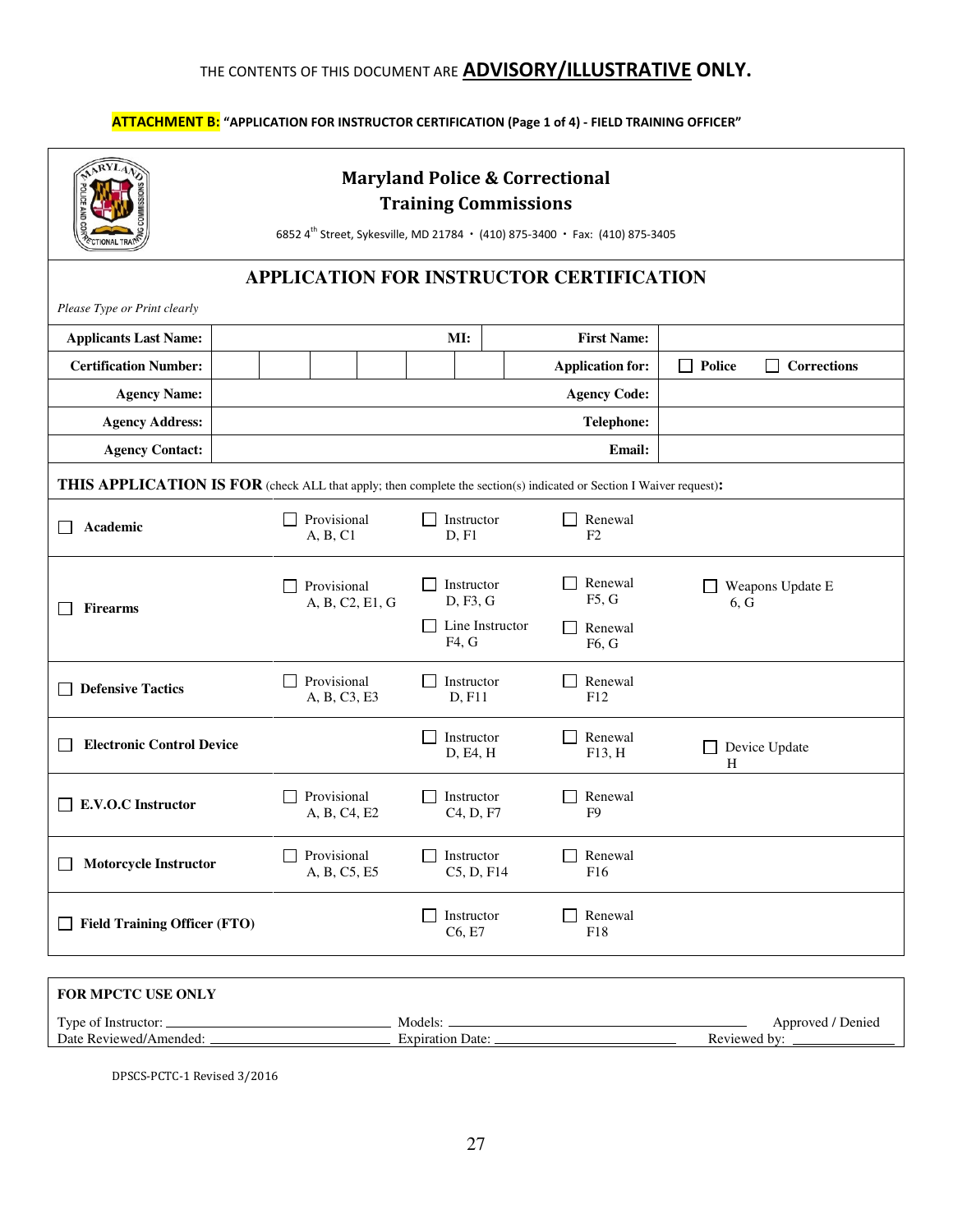### **ATTACHMENT C: FTEP OVERVIEW:**

### **COMMENTARY**

Many agencies provide newly hired officers, especially inexperienced recruits, with an OVERVIEW of the agency's FTEP prior to beginning the program. This OVERVIEW is often provided in the last week of the recruit's entry-level training or as close to the beginning of the recruit's participation in FTEP as possible. In some cases the agency's FTEP Coordinator makes the presentation, assisted by members of the agency's entry-level training staff and/or selected FTOs. Depending on the amount and content of the information presented, an OVERVIEW may take a couple of hours.

Additionally, a number of agencies, both in Maryland and nationwide, have developed their own FTEP MANUAL/HANDBOOK/GUIDEBOOK. As any manual should, an FTEP Manual serves as a reference and guide for both the FTO and the newly hired officer during FTEP. It can be written so as to inform the TRAINEE about the various duties that they will be called upon to perform during FTEP. The guide can also serve as the "lesson plan" for the FTO's instruction. If possible, each agency should develop its own FTEP Manual. At a minimum, a FTEP Manual should contain an orientation portion explaining the agency's FTEP and its operation including objectives that must be met, performance evaluation protocols, specific rules, etc.

It is suggested that the FTEP Manual be given to the TRAINEEs during the FTEP OVERVIEW prior to entry into FTEP.

While an agency may incorporate whatever it wishes in its FTEP Manual, it is suggested an agency consider including at least the following items:

- 1. Goals and Objectives of the Field Training Program
- 2. Chain of Command and Supervision Information
- 3. Explanation of the Elements of the Field Training Program
- 4. Role/Expectations of Trainees and Field Training Officers
- 5. Explanation of the Evaluation Process
- 6. Copies of the evaluation instruments.

Providing TRAINEEs with the FTEP Manual at the start of the program serves several purposes. It clarifies the TRAINEE's role in the FTEP process, improves understanding of the mechanics of the program, enhances the credibility of the FTO, and reduces a good deal of apprehension normally found in any training program.

## FTEP OVERVIEW

[This attachment provides a SAMPLE syllabus for an FTEP OVERVIEW. It is ILLUSTRATIVE only.]

| 1. Explanation of FTEP;<br>1-a. Purpose of/Expectations for FTEP;<br>2. Importance of FTEP; | 4. Specialized training received by FTO;<br>5. FTO as supervisor during FTEP;<br>6. Chain of Command used during FTEP; |  |
|---------------------------------------------------------------------------------------------|------------------------------------------------------------------------------------------------------------------------|--|
| 3. FTEP elements:                                                                           | 7. TRAINEE Performance Evaluation Report;                                                                              |  |
| 3-a. length of program;                                                                     | 8. Remedial training;                                                                                                  |  |
| 3-b. TRAINEE orientation;                                                                   | 9. FTEP extension;                                                                                                     |  |
| 3-c. phases of FTEP;                                                                        | 10. Relationship between FTO and TRAINEE:                                                                              |  |
| 3-d. TRAINEE Performance Evaluation Report:                                                 | 10-a. resolving problems between FTO and TRAINEE;                                                                      |  |
| 3-d-i. type;                                                                                | 10-b. fraternization between FTO and TRAINEE;                                                                          |  |
| 3-d-ii. frequency;                                                                          | 11. Completion of FTEP;                                                                                                |  |
| 3-e. Remedial training;                                                                     | 12. Termination;                                                                                                       |  |
| 3-f. Rotation of FTOs;                                                                      | 13. post-FTEP Critique;                                                                                                |  |
|                                                                                             |                                                                                                                        |  |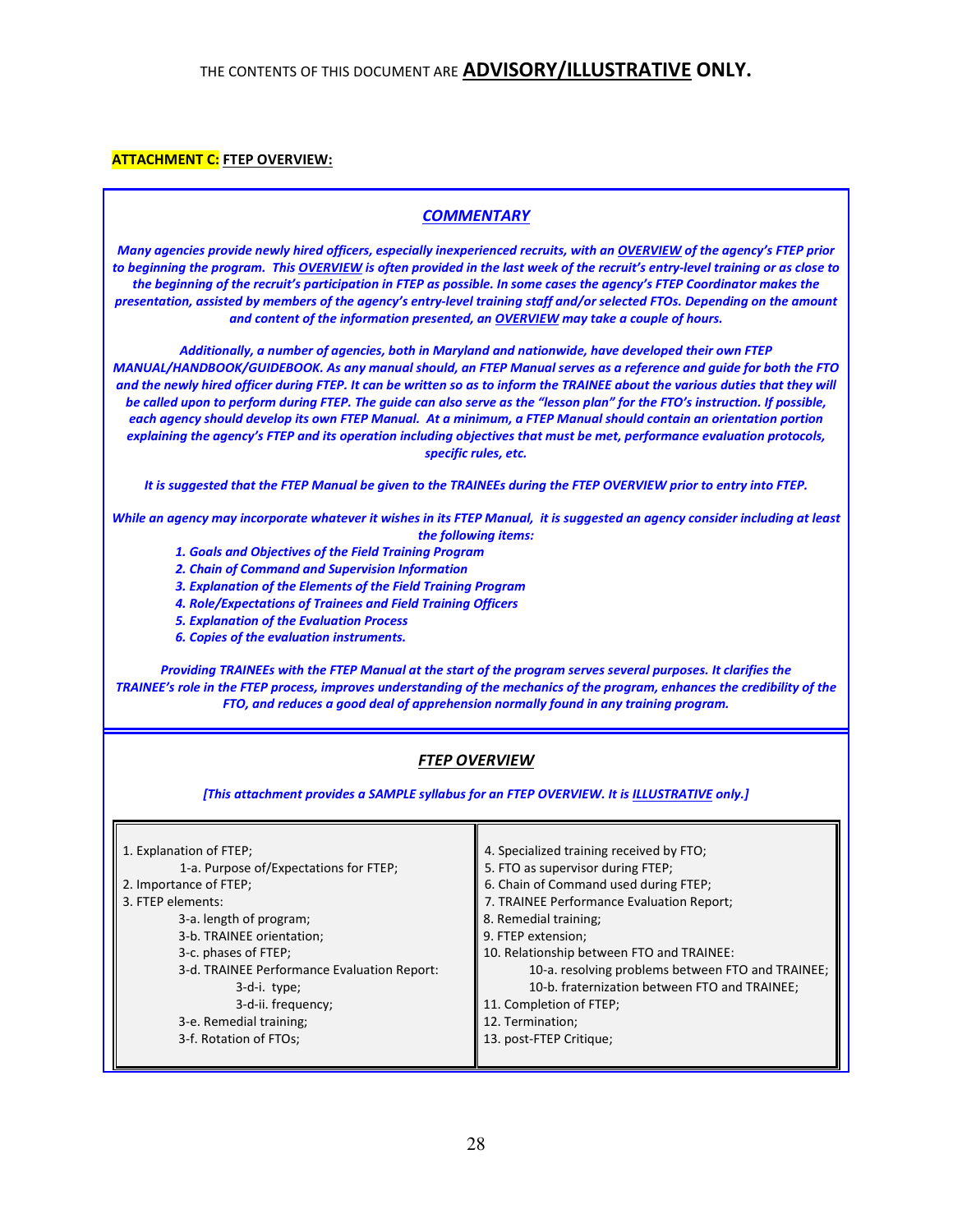### ATTACHMENT D: FTEP PERFORMANCE EVALUATION PROCESS & SCHEDULE

### **COMMENTARY**

Commission-approved FTEP for entry-level recruits must be a minimum of 240 hours. However, some agencies may find that a 240 hour field training and evaluation program will not be sufficient to meet their established FTEP objectives. Agencies, therefore, have the flexibility to lengthen the amount of time that they allot for FTEP in order to meet their needs.

While there is no "magic" formula for determining the maximum length of FTEP, research and experience in presenting field training and evaluation programs have shown that 10 – 16+ weeks is the "typical" amount of time needed to allow a newly hired recruit to become minimally proficient in general law enforcement duties so that he/she can operate independently. This time period has been shown sufficient to allow FTO s and the FTEP Coordinator to provide agency-specific training, guidance, and evaluation to the recruit TRAINEE. Agency administrators with input from their FTOs and training staff should establish a set time period for their FTEP based on department needs and philosophy.

No matter what length of time is devoted to FTEP, many agencies use a standardized/phase training FTEP model in order to maintain uniformity and to standardize certain aspects of field training that fall within each topic/area of performance skills. This is particularly true when agencies rotate FTOs during FTEP. FTOs who assume the responsibility for a TRAINEE from another FTO must have confidence in the training that has preceded their segment of training. Using a standardized training schedule allows both the FTO and the TRAINEE to chart a TRAINEE's progress and to approach each phase of FTEP with the "building-block" philosophy that is normally associated with FTEP, i.e. preparing the TRAINEE to operate independently and effectively at the end of FTEP by thoughtfully increasing the TRAINEE's responsibilities and duties in the field. Using a training program that is based on structured learning content (topical areas of instruction and performance objectives) will

also minimize problems that can arise from inconsistent training and will ensure maximum uniformity in the training process.

PHASE training is designed to provide the following:

- 1. a systematic approach to field training;
- 2. consistent and standardized training;
- 3. the means of assuring the trainee's capability to perform competently as a solo patrol officer;
- 4. the opportunity to train with various FTOs and to be exposed to their methods and techniques while operating within standardized quidelines.

During each PHASE, the trainee will complete a portion of the program including specific performance objectives designed to ensure that the trainee has learned specific skills. The TRAINEE will be observed and his/her performance will be formally evaluated during each PHASE. While many field training programs are divided into four phases the number of phases needs to be determined by each agency in keeping with the goals and objectives of its FTEP.

#### FOUR PHASE FTEP

The following is a summary of a FOUR PHASE FTEP PROGRAM. It is a SAMPLE of a structured field training and evaluation program. It is ILLUSTRATIVE ONLY and is intended for INFORMATIONAL PURPOSES ONLY. The Commission does NOT require that any law enforcement agency adopt or otherwise use this model as its FTEP. Times used in this SAMPLE are ILLUSTRATIVE.

## PHASE #1 [INTRODUCTORY PHASE] [3-4 WEEKS]:

The introductory phase consists of the orientation period followed by a period of instruction and training by the FTO.

#### ORIENTATION: [1-5 DAYS]

FTEP should begin with an ORIENTATION period. ORIENTATION should allow for a smooth transition from the entry-level training program to the field training program. A TRAINEE's first few days in the field training program may prove to be the most critical in terms of "setting the stage" for his/her learning and development. ORIENTATION and the FTEP OVERVIEW can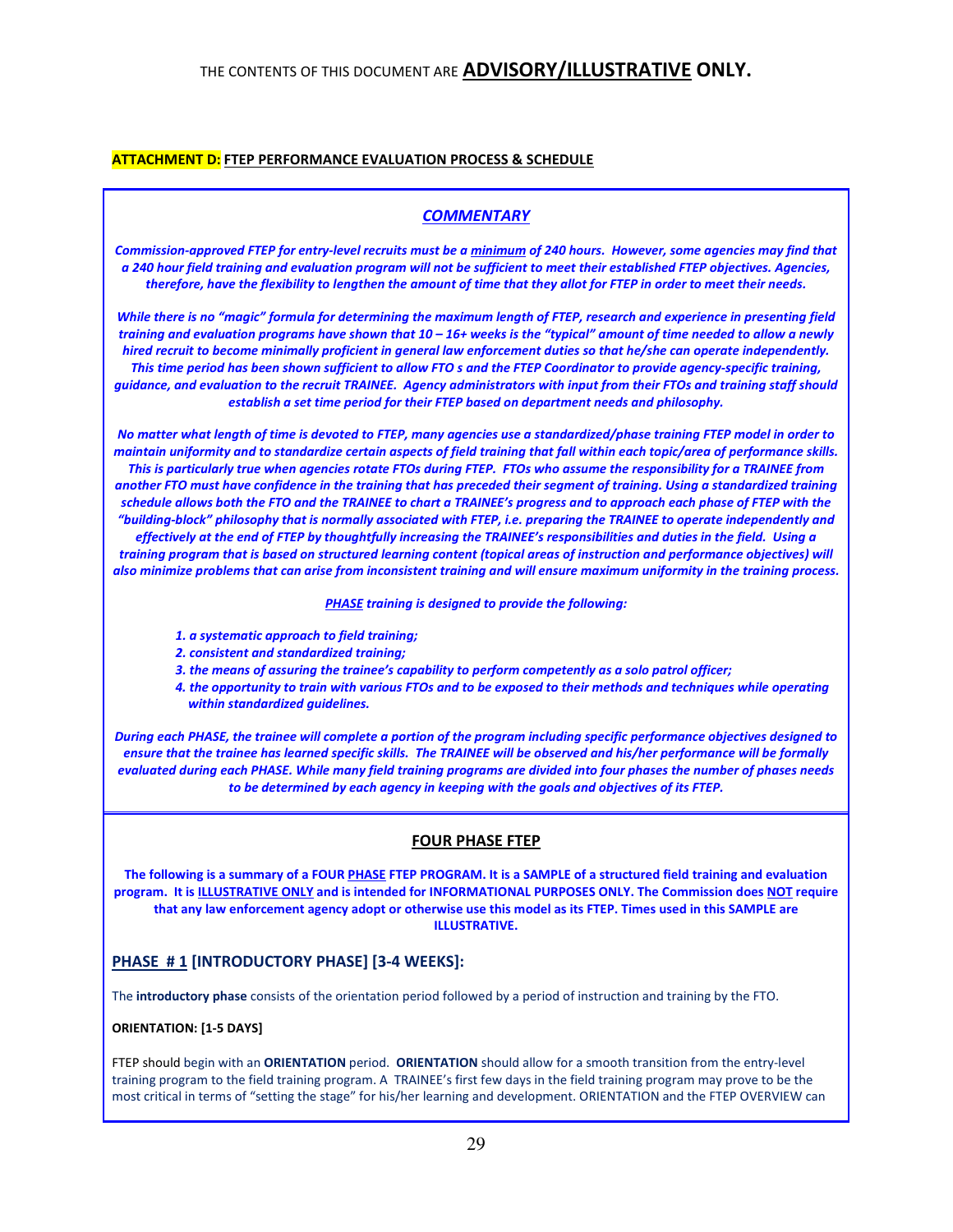| be combined if an agency desires. A number of agencies use ORIENTATION to allow the FTO to introduce his/herself to the<br>TRAINEE and to review the agency's FTEP Manual/Handbook/Guidebook and can include such topics as: |
|------------------------------------------------------------------------------------------------------------------------------------------------------------------------------------------------------------------------------|
| 1. review of the goals and objectives of FTEP:                                                                                                                                                                               |
| 1-a. review of FTEP Manual (if provided);                                                                                                                                                                                    |
| 2. the role and expectations of the FTO during FTEP:                                                                                                                                                                         |
| 2-a. officer safety;                                                                                                                                                                                                         |
| 3. the role and expectations of the TRAINEE during FTEP;                                                                                                                                                                     |
| 4. the relationship between FTO and TRAINEE during FTEP:                                                                                                                                                                     |
| 4-a. FTO as supervisor;                                                                                                                                                                                                      |
| 4-b. FTO as trainer:                                                                                                                                                                                                         |
| 4-b-i. adult learning/coaching techniques;                                                                                                                                                                                   |
| 4-b-ii. asking questions;                                                                                                                                                                                                    |
| 4-c. FTO as evaluator;                                                                                                                                                                                                       |
| 5. the evaluation process used during FTEP:                                                                                                                                                                                  |
| 5-a. review of Field Training Evaluation Report;                                                                                                                                                                             |
| 6. dealing with mistakes;                                                                                                                                                                                                    |
| 7. remedial training;                                                                                                                                                                                                        |
| 8. resolving problems/conflict;                                                                                                                                                                                              |
| 9. FTEP phase completion;                                                                                                                                                                                                    |
| The orientation period is not evaluated. The goal of this orientation is to give TRAINEEs a solid foundation from which they can<br>actively enter into the program.                                                         |
| During PHASE #1, the TRAINEE will be taught and focus on certain basic skills. These include officer safety and other areas of                                                                                               |

potential liability to the agency and TRAINEE. The important element of this phase is molding the TRAINEE toward his/her duties and responsibilities in the field, making it clear that FTEP is not "just something else they have to get through." The FTO's function as a role model is particularly important in PHASE 1. A TRAINEE's ultimate success may hinge on his/her attitude toward FTEP and on the image projected by the FTO. During PHASE # 1, a TRAINEE primarily observes how his/her FTO handles particular situations; the TRAINEE may be required to complete particular tasks such as report writing, operating the vehicle or interacting with community members in non-enforcement situations. The FTO assigned to the TRAINEE in PHASE # 1 is normally identified as the TRAINEE's PRIMARY FTO.

Once FTEP ORIENTATION has been completed the TRAINEE's performance is formally evaluated by the FTO and feedback is provided to the TRAINEE in this and each succeeding PHASE.

## PHASE # 2: [3-4 WEEKS]

During PHASE # 2, TRAINEEs become more adept at handling their new role as a uniformed officer. During this phase, TRAINEEs are expected to begin handling calls for service with less input required from their FTO. They should begin to master the skills that are needed to effectively resolve "routine" calls for service. For his/her part, the FTO must acknowledge the TRAINEE's growing assertiveness but remains constantly aware of and monitors the TRAINEE's workload and performance, guarding against under or over loading the TRAINEE in order to ensure a proper learning environment.

## PHASE # 3: [3-4 WEEKS]

PHASE # 3 is the last phase of formal training. TRAINEEs are expected to handle all patrol details without assistance from the FTO except those to which they have not yet been exposed. TRAINEEs should be initiating patrol activities on their own. While training continues during PHASE # 3, critical evaluation of performance takes on ever increasing importance. This is an opportunity for the FTO to review those tasks previously accomplished and to be sure the trainee is prepared for PHASE # 4. During PHASE # 3, FTOs are normally rotated to other TRAINEEs.

## PHASE # 4 [FINAL/TEST PHASE]: [1-2 WEEKS]

PHASE # 4 is a TEST PHASE; it is predominantly an evaluation only phase. PHASE # 4 is a period of observed patrol activity. ALL training should be completed and ALL agency performance objectives met prior to the TRAINEE's entry into PHASE #4. Normally a TRAINEE will return to his/her PRIMARY FTO for evaluation so that the FTO who originally observed the TRAINEE will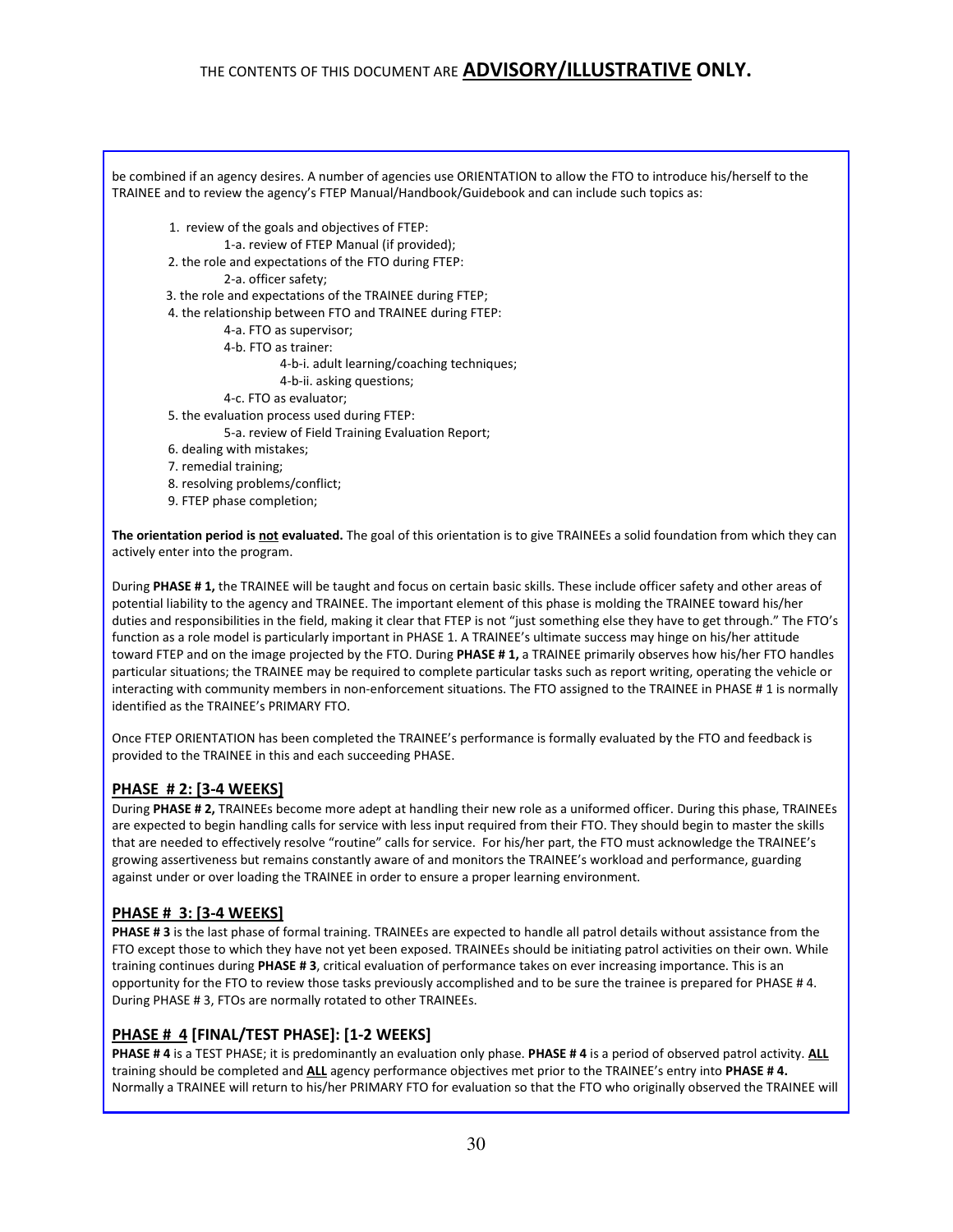be able to evaluate the final product and compare performance levels. To ensure the TRAINEE acts as the lead officer during this phase, the PRIMARY FTO observes the actions of the TRAINEE from a "ride-along" perspective. In some agencies, the FTO wears plain clothes so that he/she is less inclined to "take over" the situation. The FTO will not take action except in instances where his/her intervention is necessary because of officer safety concerns or concerns for the safety of the community, illegal and/or unethical activity or embarrassment to a community member, the agency, or the FTO .

If it is determined the TRAINEE has demonstrated a pattern of difficulty or an inability to perform to the standards of achievement established by the agency in any phase of FTEP, the TRAINEE should either receive an extension of that phase of FTEP, be given a remedial training assignment or "contract", or be terminated from the program.

l.

| <b>SAMPLE PHASE TRAINING TOPIC OVERVIEW</b>                                                                                                                                                                                                                                               |                                                                                                                                                                                                                                                                          |                                                                                                                                                                                                                                               |                                                                                                        |
|-------------------------------------------------------------------------------------------------------------------------------------------------------------------------------------------------------------------------------------------------------------------------------------------|--------------------------------------------------------------------------------------------------------------------------------------------------------------------------------------------------------------------------------------------------------------------------|-----------------------------------------------------------------------------------------------------------------------------------------------------------------------------------------------------------------------------------------------|--------------------------------------------------------------------------------------------------------|
| PHASE #1                                                                                                                                                                                                                                                                                  | PHASE #2                                                                                                                                                                                                                                                                 | PHASE #3                                                                                                                                                                                                                                      | <b>PHASE #4</b>                                                                                        |
| FTEP Orientation<br>Agency Policies<br>■ Law Enforcement Ethics<br>Professional Demeanor<br>■ Officer Safety<br>■ Use of Force<br>Radio Communications<br>Vehicle Operations<br>$\bullet$ routine<br>$\bullet$ emergency<br>Post Familiarization<br>Response to Calls<br>■ Report Writing | Patrol Functions &<br>Procedures<br>■ Criminal Law<br>■ Civil Offenses<br>■ Control of Persons<br>• Prisoners<br>• Mentally Ill<br>Juvenile Procedures<br>■ Search and Seizure<br>■ Community Oriented<br>Policing<br>■ Tactical Communications<br>• Conflict Resolution | ■ Investigation<br>lnterview<br>$\bullet$ Victim<br>• Witness<br>• Suspect<br>Interrogation<br>■ Evidence Handling<br>■ Charging Documents<br>$\blacksquare$ Traffic<br>• Enforcement<br>• Accident Investigation<br>■ Case/Court Preparation | ■ Self-initiated Activity<br>$\blacksquare$ TRAINEE acts as<br>"primary" officer for all<br>activities |

Standardization and consistency of PHASE training are essential to the success of the agency's FTEP. Standardized training provides for uniform application of policy, procedure, and law throughout the agency. Consistency in training ensures fair and impartial treatment of all TRAINEEs.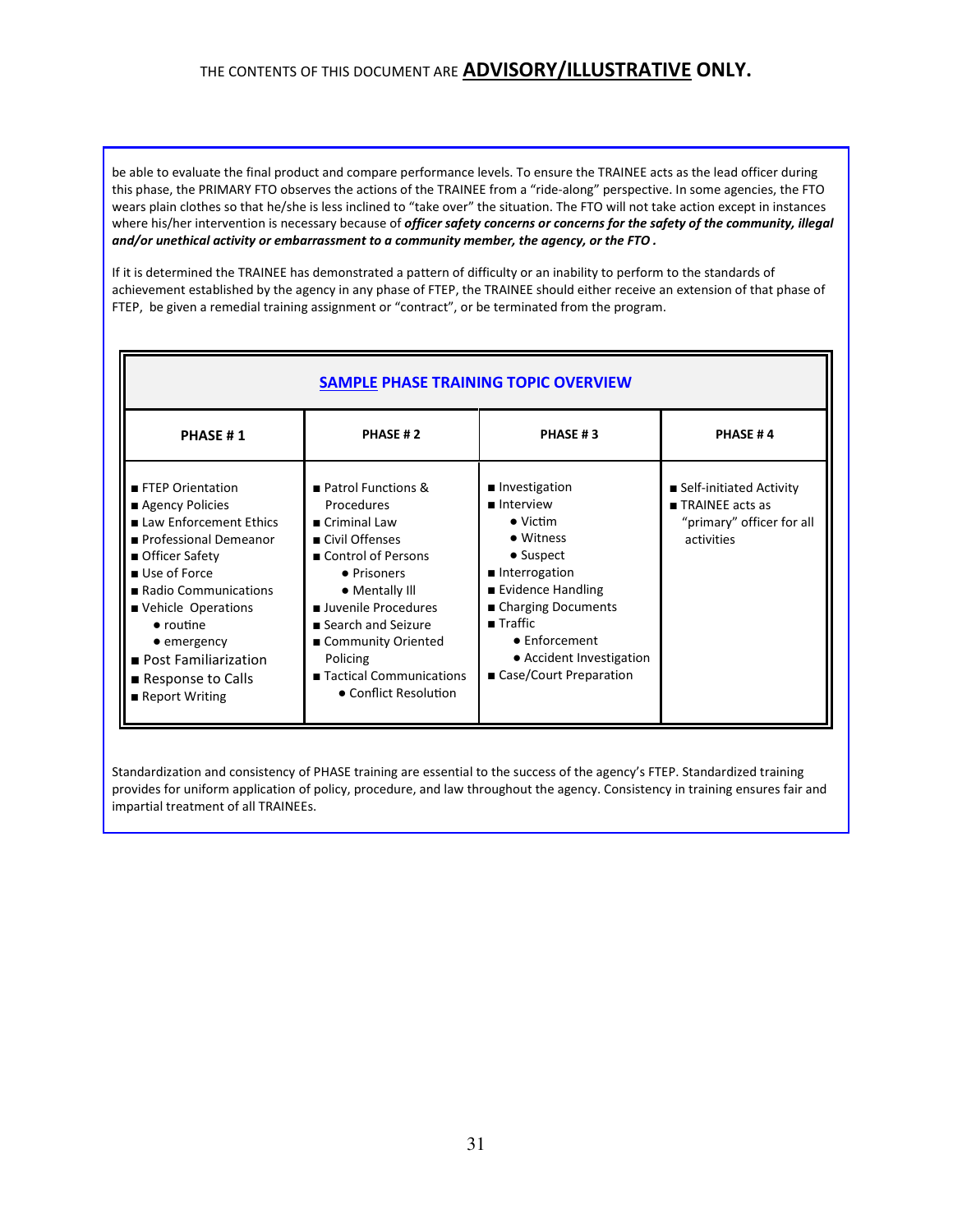### **ATTACHMENT E:** FTEP PERFORMANCE EVALUATION DOCUMENTATION

### **COMMENTARY**

The Commission recognizes that the performance evaluation process that an agency incorporates into its FTEP is critical to the effectiveness of its program. While there are several FTEP performance evaluation models in use by law enforcement agencies across the country, the evaluation process presented in the "San Jose" model is the most frequently used. That FTEP performance evaluation is also the one that is normally taught and discussed in most FTO training courses. For these reasons a generic version of the "San Jose" model is presented in this SAMPLE policy and procedure guide. If an agency has not already developed its own FTEP performance evaluation process it may prove beneficial if they consider adopting and using a version/spin-off of the "San Jose" model which has become the standard among many field training and evaluation programs. As has been previously mentioned, this version is ILLUSTRATIVE ONLY and agencies are free to adopt their own FTEP performance evaluation process and forms.

It should be noted that an agency's choice of forms is not nearly as crucial as the feedback and guidance that comes from the FTO during the performance review process. As FTOs are normally taught during their FTO training, FTEP evaluations must be consistent, objective, and administered in a manner that promotes good TRAINEE performance and progress throughout the program. The performance objectives established by the agency and communicated to the TRAINEE, the judgment used by the TRAINEE, and the skills, knowledge, and competency demonstrated in performing the job-related duties of a uniformed officer serve as the basis for FTEP evaluations. As FTOs should have discovered during their FTO training course, the most difficult part of the evaluation process for many of them to master is the tendency for FTOs to use their own personal opinions of what the trainee's performance should be as the measurement whether a TRAINEE'S performance is satisfactory. To overcome this tendency FTOs must be able to rate each TRAINEE according to the language in the agency's FTEP evaluation guidelines. As FTOs should have been taught, they have no discretion in this matter and they should adhere strictly to the agency's FTEP performance evaluation protocol.

The typical "San Jose" model FTEP performance evaluation protocol uses a DAILY OBSERVATION REPORT (DOR), a SUPERVISOR'S WEEKLY OBSERVATION REPORT and END OF FTEP PHASE REPORT and a FINAL FTEP REPORT to document a TRAINEE'S performance. Versions of those performance summaries are included in this SAMPLE policy and procedure for ILLUSTRATIVE purposes. It is understood that many Maryland law enforcement agencies already use similar documents to record their TRAINEE's performance and these versions are included for information purposes only.

## THE "SAN JOSE MODEL" FTEP PERFORMANCE EVALUATION

The typical "San Jose" model FTEP performance evaluation protocol uses a DAILY OBSERVATION REPORT (DOR), a SUPERVISOR'S WEEKLY OBSERVATION REPORT, an END OF FTEP PHASE REPORT and a FINAL FTEP REPORT to document a TRAINEE's performance.

#### DAILY OBSERVATION REPORT (DOR):

A Daily Observation Report (DOR) is completed by the FTO at the end of day that the TRAINEE is assigned to work during FTEP. Days where the TRAINEE receives no evaluation by a qualified FTO (i.e., orientation, days off, medical leave, non-enforcement or special assignments, etc.) should be documented on the DOR with only the headings and narrative portions completed for those shifts. The DOR is used to record the TRAINEE's performance, specific training/instruction presented by the FTO, and any other information of importance related to the TRAINEE's activities on that day. The DOR is a permanent record of the TRAINEE's progress in terms of performance, skills, knowledge and any improvements needed as well as documentation of an FTO's efforts to bring about performance improvement. It is the principle document used for determining the TRAINEE's status in the program.

The DOR should be completed at or near the end of each shift and reviewed with the TRAINEE unless unusual circumstances exist. It is important that feedback be shared with the TRAINEE in a timely manner to the events that will be documented in the DOR so that he/she can have the benefit of utilizing the feedback in advance of the next call for service and/or shift.

The DOR lists specific categories of behavior (e.g., Officer Safety, Driving Skill, Appearance, etc.) and uses either a numerical or alphabetic scale to rate observed behavior. Each TRAINEE'S FTEP performance should be evaluated using those categories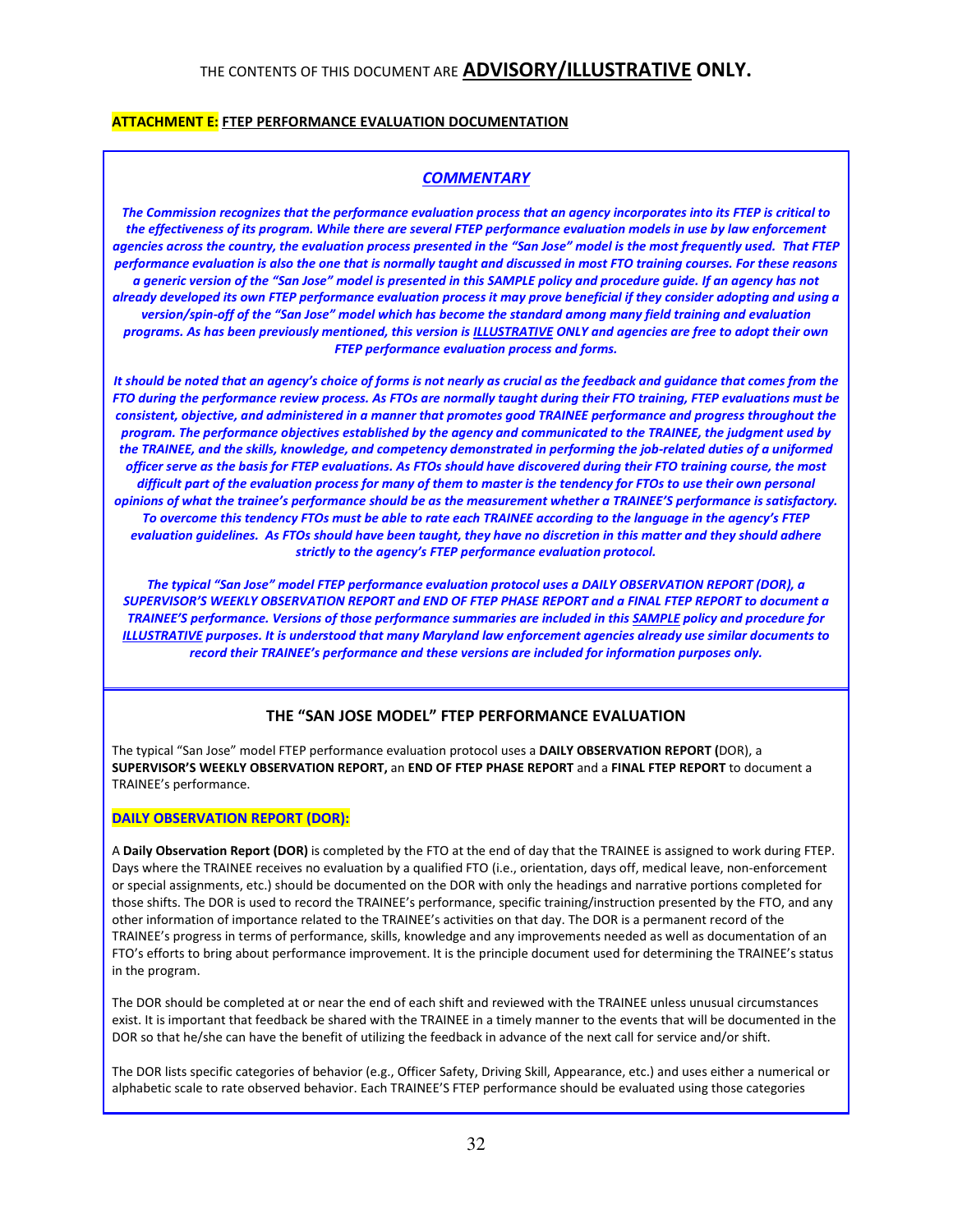which, when taken together, reflect the totality of the job for which the TRAINEE was hired. [See Section X – B. FTEP OUTLINE of this sample policy and procedure]. These categories should reflect the knowledge, skills, behaviors, and attitudes that are required for satisfactory performance of their job as a law enforcement officer. Each listed behavior must receive a rating or be marked "Not Observed" (N/O) during the shift covered by that DOR.

These performance areas are rated by measuring the TRAINEE's performance against an agency's established performance standards. Most agencies develop and use Standardized Evaluation Guidelines (SEGs) to assist an FTO in providing reasonably objective rating standards to measure the TRAINEE's performance. SEGs have been established to ensure each FTO's rating of a TRAINEE will be standard throughout the program. They are designed to provide a definition, in behavioral terms, of various levels of performance. These reference points should be designed to explain the rationale supporting the scores used by each agency, such as "1" (Unacceptable), "4" (Acceptable), "7" (Superior), "NI" (Needs Improvement), "C" (Competent), etc. SEGs, evaluation "scales," and the explanations for Unacceptable, Acceptable, Superior, Needs Improvement, and Competent should be modified to reflect the operational standards for any given agency. The SEGs, evaluation "scales," should accurately reflect the levels of knowledge, skills, behaviors, and attitudes that officers in a particular agency must display in the performance of their duties.

The SEGs (or whatever accepted standard is established by the agency) must be applied equally to all TRAINEEs, regardless of their experience, time in the program, or other incidental factors. Departments using a DOR should provide SEGs for every category listed on the face sheet of the DOR. Agencies using Daily Training Notes and Weekly Progress Reports should provide a clear evaluation "scale."

Marking the appropriate rating records that the performance of the observed behavior is based on the Standardized Evaluation Guideline (SEG) for each category. Ratings such as Unacceptable, Below Standard, Far Exceeds Standards, and/or Superior should be explained in the narrative portion of the evaluation.

Most agencies using a numeric scale utilize a 7-point (1 thru 7) rating system; others use a modified 5-point scale (1 thru 5). The alternative alphabetic scale uses descriptive ratings such as "NI" (Needs Improvement), "C" (Competent), and "S" (Superior).

The FTO's role is to examine the TRAINEE's performance and choose the appropriate description as provided in the relevant Standard Evaluation Guideline (SEG) developed by the agency. The FTO selects the description that "fits" the behavior being evaluated. FTOs have been trained to understand that a TRAINEE's performance may not always "fit" into a rating box; a TRAINEE's performance may be somewhat better or worse than the rating descriptor. In these cases, where behavior is not "anchored" by the appropriate description, the FTO should select a score and use the NARRATIVE SECTION of the DOR to explain the rating.

The DOR should be designed to contain a NARRATIVE SECTION which allows the FTO to provide more detailed comments about particular positive or negative TRAINEE performance and rating. Any steps taken to assist the TRAINEE in improving his/her performance should also be noted in the NARRATIVE SECTION.

All DORs are to be signed and dated by **both** the TRAINEE and the FTO. They can be retained by the FTO until passed on to the FTO's supervisor in anticipation of him/her completing the SUPERVISOR'S WEEKLY OBSERVATION REPORT.

DORs should be forwarded to the FTEP Coordinator attached to the SUPERVISOR'S WEEKLY OBSERVATION REPORT but in no event later than completion of the END OF PHASE REPORT completed by the FTO. The FTEP Coordinator should be required to review the DORs upon receipt in order to monitor the TRAINEE's performance during FTEP. He/she may also be required to sign the DORs as part of this review process.

#### SUPERVISOR'S WEEKLY OBSERVATION REPORT (SWOR):

In an effort to ensure accountability, supervision, and participation from a higher level within the agency many agencies require that the FTO's supervisor complete an evaluation of the TRAINEE's performance and progress each week. That evaluation is often based on review of the DORs for the week as well as the supervisor's own observations of the TRAINEE's performance. The SWR is completed and given to the TRAINEE by the supervisor. This report is useful not only to report a TRAINEE's performance but also to serve as a check and balance of the FTO's evaluation of the TRAINEE.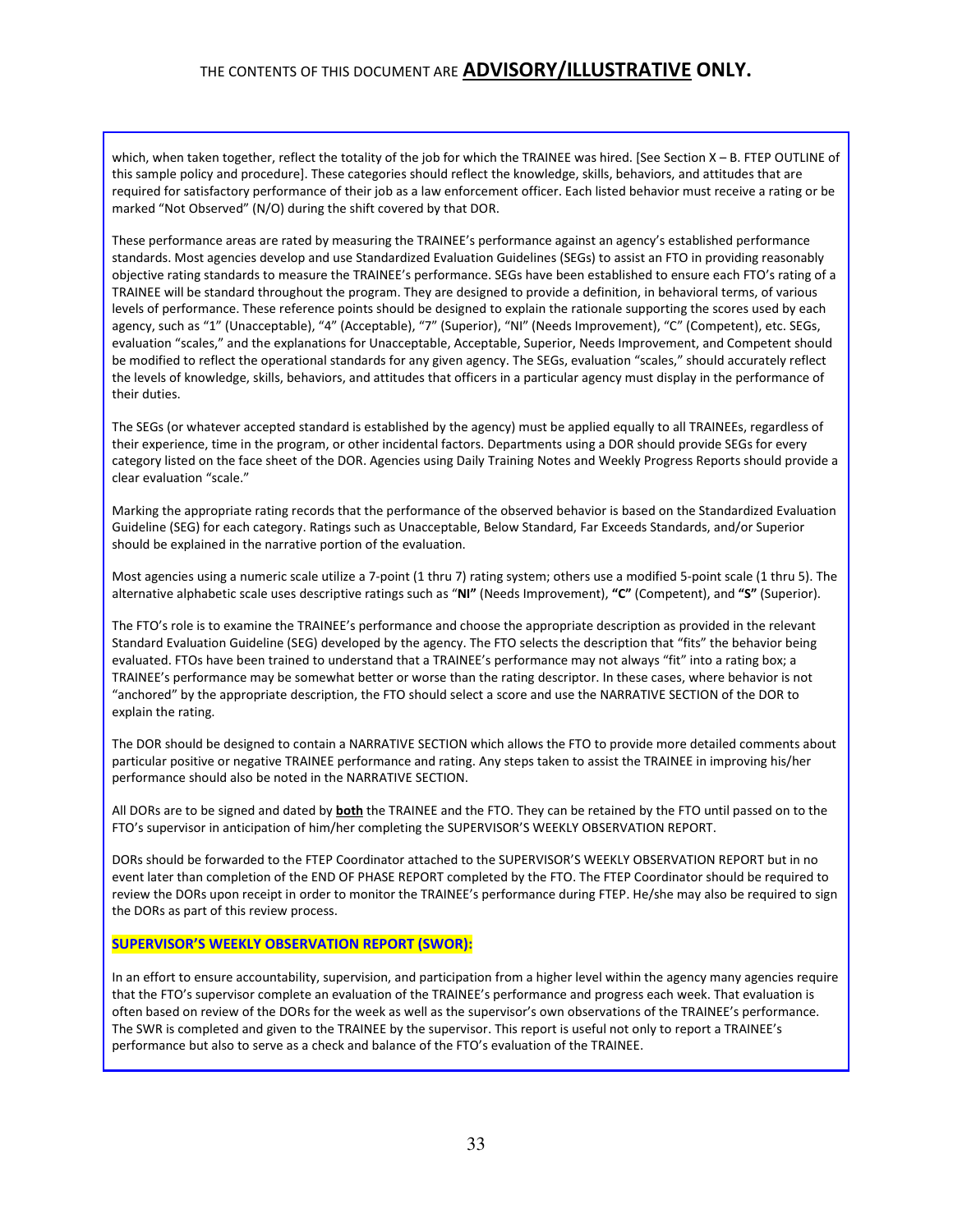The Supervisor's Weekly Observation Report (SWOR) should contain a comment in which the supervisor advises the TRAINEE that his/her performance for that week was either "acceptable" or "unacceptable." The supervisor should also advise the TRAINEE as to the level of his/her overall performance at that point in the program. This report provides additional feedback to the TRAINEE and an opportunity for the TRAINEE to discuss other training issues with a supervisor, if needed. The SWR should be signed and dated by both the trainee and the supervisor and forwarded to the FTEP Coordinator.

#### END OF PHASE REPORT/FINAL EVALUATION REPORT:

Agencies using DORs and phase training should require that FTOs complete an **End of Phase Report (EPR).** EPRs detail the TRAINEE's significant strengths and weaknesses, as well as list specific training provided during the PHASE just concluded. The EPRs also list recommendations for any additional training that is needed by the trainee during the next phase of instruction. In this report, FTOs will indicate their judgment as to the actual level of performance demonstrated by the TRAINEE. The EPR should be discussed in a field training staff meeting with the FTEP Coordinator, the TRAINEE's current FTO, and the TRAINEE's next FTO. Special training problems should be clarified and addressed with the development of a specific training regimen for the next phase of instruction. The EPR should be signed and dated by the TRAINEE, the FTO, and the FTEP Coordinator.

The End of Phase Report can also be used as the FTEP Final Evaluation Report.

#### COMPETENCY ATTESTATION/RELEASE FROM FTEP:

Upon the TRAINEE's successful completion of the field training program, it will be the responsibility of the FINAL PHASE FTO to complete a competency attestation of the TRAINEE's ability to perform the duties of a solo officer. After assuring that all the materials from the field training program guide have been covered and signed off, and after personally observing the TRAINEE's acceptable performance in all of the functional areas or categories, the FTO will initiate a COMPETENCY ATTESTATION/RELEASE FROM FTEP REPORT to be routed through the chain of command. The form should be signed and dated by the TRAINEE, the FINAL PHASE FTO, the FTEP Coordinator and the agency Head (or his/her designee). This form should become a permanent part of the TRAINEE's training record and should be submitted to the Police Training Commission as per COMAR 12.04.01.17 G (4) (a & b).

> [SAMPLE COPIES OF THE EVALUATION FORMS AND STANDARD EVALUATION GUIDELINES FOLLOW ON NEXT SEVERAL PAGES]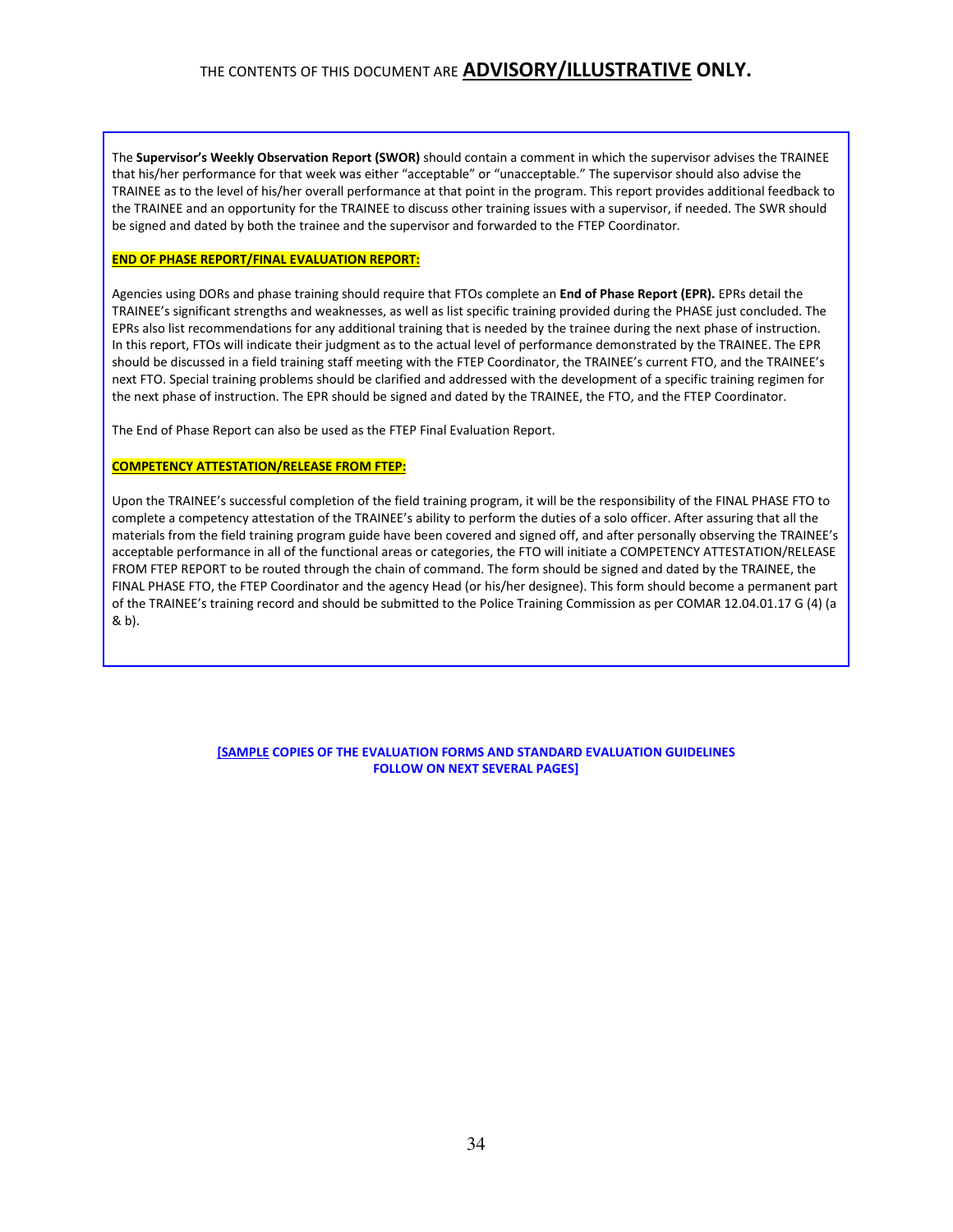## SAMPLE - FTEP - DAILY OBSERVATION REPORT [D0R]

| FTO:            | DATE:              | <b>SHIFT</b>                 |
|-----------------|--------------------|------------------------------|
| <b>TRAINEE:</b> | <b>FTEP PHASE:</b> | <b>TOTAL HOURS:</b><br>_____ |

ASSIGNMENT/REASON FOR NO EVALUATION: \_\_\_\_\_\_\_\_\_\_\_\_\_\_\_\_\_\_\_\_\_\_\_\_\_\_\_\_\_\_\_\_\_\_\_\_\_\_\_\_\_\_\_\_\_\_\_\_\_

RATING SCALE

| <b>NOT MEET AGENCY STANDARDS</b>                   |              |                |   |   | <b>MEETS AGENCY STANDARDS</b> |   |   | <b>SUPERIOR</b> |           |
|----------------------------------------------------|--------------|----------------|---|---|-------------------------------|---|---|-----------------|-----------|
| <b>CATEGORY</b>                                    | $\mathbf{1}$ | $\overline{2}$ | 3 | 4 | 5                             | 6 | 7 | N.O.            | $N.R.T.*$ |
| 1. General Appearance                              |              |                |   |   |                               |   |   |                 |           |
| 2. Preparation for Duty                            |              |                |   |   |                               |   |   |                 |           |
| 3. Professional Demeanor/Bearing                   |              |                |   |   |                               |   |   |                 |           |
| 4. Knowledge of Agency Policy /Procedure:          |              |                |   |   |                               |   |   |                 |           |
| Verbal/Written/ Simulation Testing                 |              |                |   |   |                               |   |   |                 |           |
| <b>FTEP Performance</b>                            |              |                |   |   |                               |   |   |                 |           |
| 5. Knowledge of Criminal Laws:                     |              |                |   |   |                               |   |   |                 |           |
| <b>Verbal/Written/Simulation Testing</b>           |              |                |   |   |                               |   |   |                 |           |
| <b>FTEP Performance</b>                            |              |                |   |   |                               |   |   |                 |           |
| 6. Knowledge of Local Laws:                        |              |                |   |   |                               |   |   |                 |           |
| <b>Verbal/Written/Simulation Testing</b>           |              |                |   |   |                               |   |   |                 |           |
| <b>FTEP Performance</b>                            |              |                |   |   |                               |   |   |                 |           |
| 7. Knowledge of Motor Vehicle Law:                 |              |                |   |   |                               |   |   |                 |           |
| <b>Verbal/Written/Simulation Testing</b>           |              |                |   |   |                               |   |   |                 |           |
| <b>FTEP Performance</b>                            |              |                |   |   |                               |   |   |                 |           |
| 8. Knowledge of Criminal Procedure:                |              |                |   |   |                               |   |   |                 |           |
| <b>Verbal/Written/Simulation Testing</b>           |              |                |   |   |                               |   |   |                 |           |
| <b>FTEP Performance</b>                            |              |                |   |   |                               |   |   |                 |           |
| 9. Demonstrates Proper Writing Ability:            |              |                |   |   |                               |   |   |                 |           |
| <b>Agency Reports/Forms</b>                        |              |                |   |   |                               |   |   |                 |           |
| <b>Charging Documents</b>                          |              |                |   |   |                               |   |   |                 |           |
| 10. Demonstrates Proper Use of Radio:              |              |                |   |   |                               |   |   |                 |           |
| <b>Uses Appropriate Codes</b>                      |              |                |   |   |                               |   |   |                 |           |
| <b>Listens and Comprehends</b>                     |              |                |   |   |                               |   |   |                 |           |
| <b>Articulates Clearly</b>                         |              |                |   |   |                               |   |   |                 |           |
| 11. Demonstrates Proper Use of Computer            |              |                |   |   |                               |   |   |                 |           |
| 12. Demonstrates Proper Driving Skills:            |              |                |   |   |                               |   |   |                 |           |
| <b>Normal Conditions</b>                           |              |                |   |   |                               |   |   |                 |           |
| <b>Under Stress</b>                                |              |                |   |   |                               |   |   |                 |           |
| 13. Demonstrates Proper Response To Calls          |              |                |   |   |                               |   |   |                 |           |
| 14. Demonstrates Appropriate Officer Safety Skills |              |                |   |   |                               |   |   |                 |           |
| 15. Demonstrates Self-Control under Stress         |              |                |   |   |                               |   |   |                 |           |
| 16. Demonstrates Proper Use of Force Skills        |              |                |   |   |                               |   |   |                 |           |
| 17. Demonstrates Proper Judgment under Stress      |              |                |   |   |                               |   |   |                 |           |
| 18. Demonstrates Problem Solving Skills            |              |                |   |   |                               |   |   |                 |           |
| 19. Initiates Appropriate Field Activity           |              |                |   |   |                               |   |   |                 |           |
| 20. Demonstrates Proper Interview Techniques       |              |                |   |   |                               |   |   |                 |           |
| 21. Demonstrates Proper Interrogation Techniques   |              |                |   |   |                               |   |   |                 |           |
| 22. Demonstrates Proper Investigative Techniques   |              |                |   |   |                               |   |   |                 |           |
| 23. Demonstrates Proper Handling of Evidence       |              |                |   |   |                               |   |   |                 |           |
| 24. Demonstrates Proper Traffic Control Skills     |              |                |   |   |                               |   |   |                 |           |
| 25. Demonstrates Ability to Control Conflict       |              |                |   |   |                               |   |   |                 |           |
| 26 Demonstrates Knowledge of Juvenile Procedures   |              |                |   |   |                               |   |   |                 |           |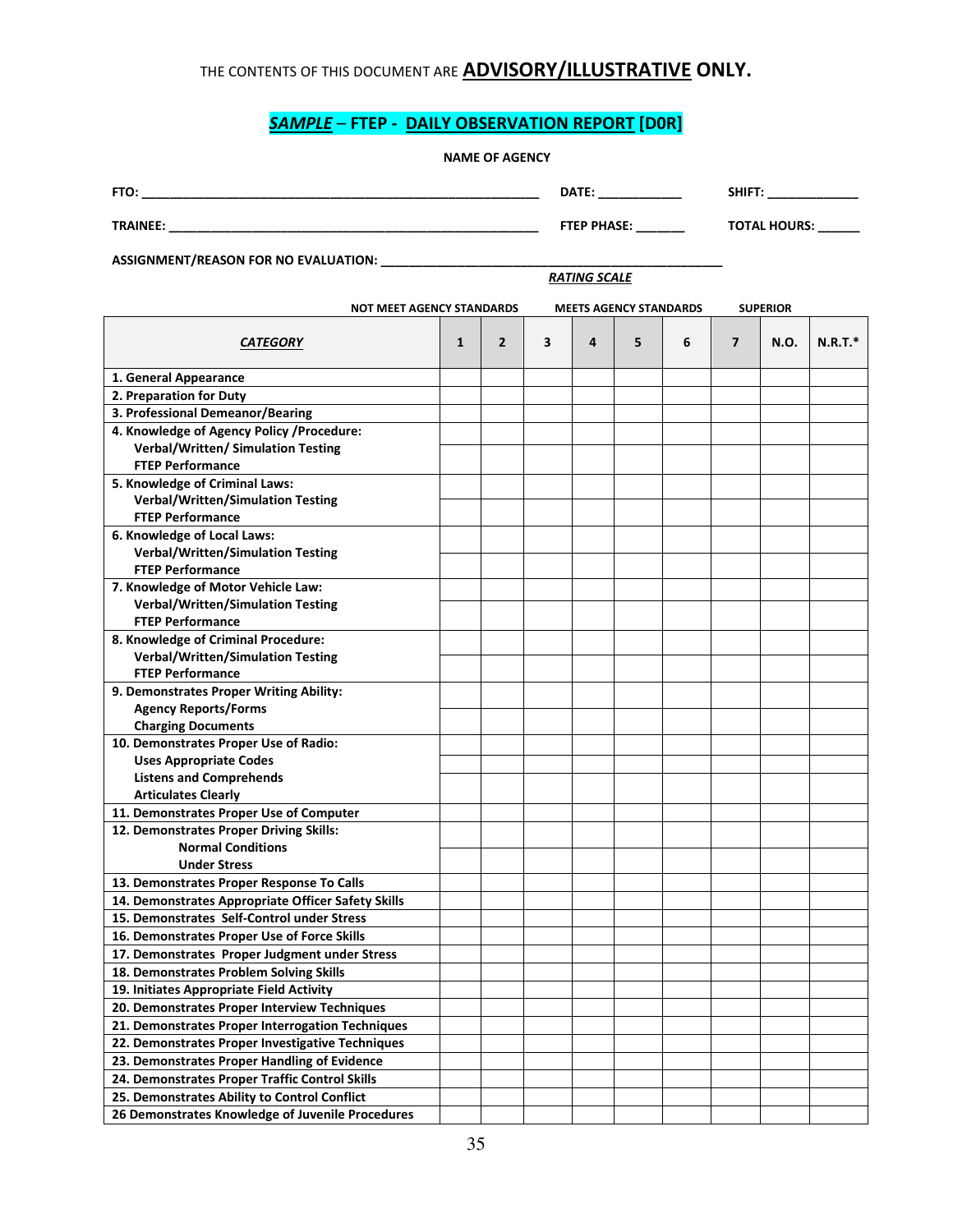| <b>NOT MEET AGENCY STANDARDS</b>                                                                                                                                |              |                |   |   | <b>MEETS AGENCY STANDARDS</b> |                                         |                | <b>SUPERIOR</b> |           |
|-----------------------------------------------------------------------------------------------------------------------------------------------------------------|--------------|----------------|---|---|-------------------------------|-----------------------------------------|----------------|-----------------|-----------|
| <b>CATEGORY</b>                                                                                                                                                 | $\mathbf{1}$ | $\overline{2}$ | 3 | 4 | 5                             | 6                                       | $\overline{7}$ | N.O.            | $N.R.T.*$ |
| 27. Demonstrates Proper Handling of Evidence                                                                                                                    |              |                |   |   |                               |                                         |                |                 |           |
| 28. Applies Philosophy of Community Policing                                                                                                                    |              |                |   |   |                               |                                         |                |                 |           |
| 29. Demonstrates Proper Interpersonal Skills:                                                                                                                   |              |                |   |   |                               |                                         |                |                 |           |
| With other law enforcement personnel                                                                                                                            |              |                |   |   |                               |                                         |                |                 |           |
| With community members/public in general                                                                                                                        |              |                |   |   |                               |                                         |                |                 |           |
| With different ethnic/cultural/social persons                                                                                                                   |              |                |   |   |                               |                                         |                |                 |           |
| 30. Interacts Appropriately with Disabled Persons                                                                                                               |              |                |   |   |                               |                                         |                |                 |           |
| 31. Interacts Appropriately with Juveniles                                                                                                                      |              |                |   |   |                               |                                         |                |                 |           |
| <b>FTEP PARTICIPATION</b>                                                                                                                                       |              |                |   |   |                               |                                         |                |                 |           |
| 32. Demonstrates Willingness to Learn                                                                                                                           |              |                |   |   |                               |                                         |                |                 |           |
| 33. Accepts Correction Positively                                                                                                                               |              |                |   |   |                               |                                         |                |                 |           |
| 34. Willingly Participates in Testing/Simulations                                                                                                               |              |                |   |   |                               |                                         |                |                 |           |
| 35. Understands Limits of Knowledge & Skills                                                                                                                    |              |                |   |   |                               |                                         |                |                 |           |
| 36. Follows Directions/Suggestions                                                                                                                              |              |                |   |   |                               |                                         |                |                 |           |
| <b>MOST SATISFACTORY area of TRAINEE performance:</b><br>LEAST SATISFACTORY area of TRAINEE performance: _________________________________                      |              |                |   |   |                               | * [N.R.T. - Not Responding to Training] |                |                 |           |
| DOCUMENTATION OF TRAINEE PERFORMANCE/COMMENTS<br><b>CATEGORY#</b><br>OTHER FTO COMMENTS [continue comments on separate page if necessary] $\Box$ SEE ATTACHMENT |              |                |   |   |                               |                                         |                |                 |           |
| [TRAINEE may attach a statement if warranted]                                                                                                                   |              |                |   |   |                               |                                         |                |                 |           |
|                                                                                                                                                                 |              |                |   |   |                               |                                         |                |                 |           |

## RATING SCALE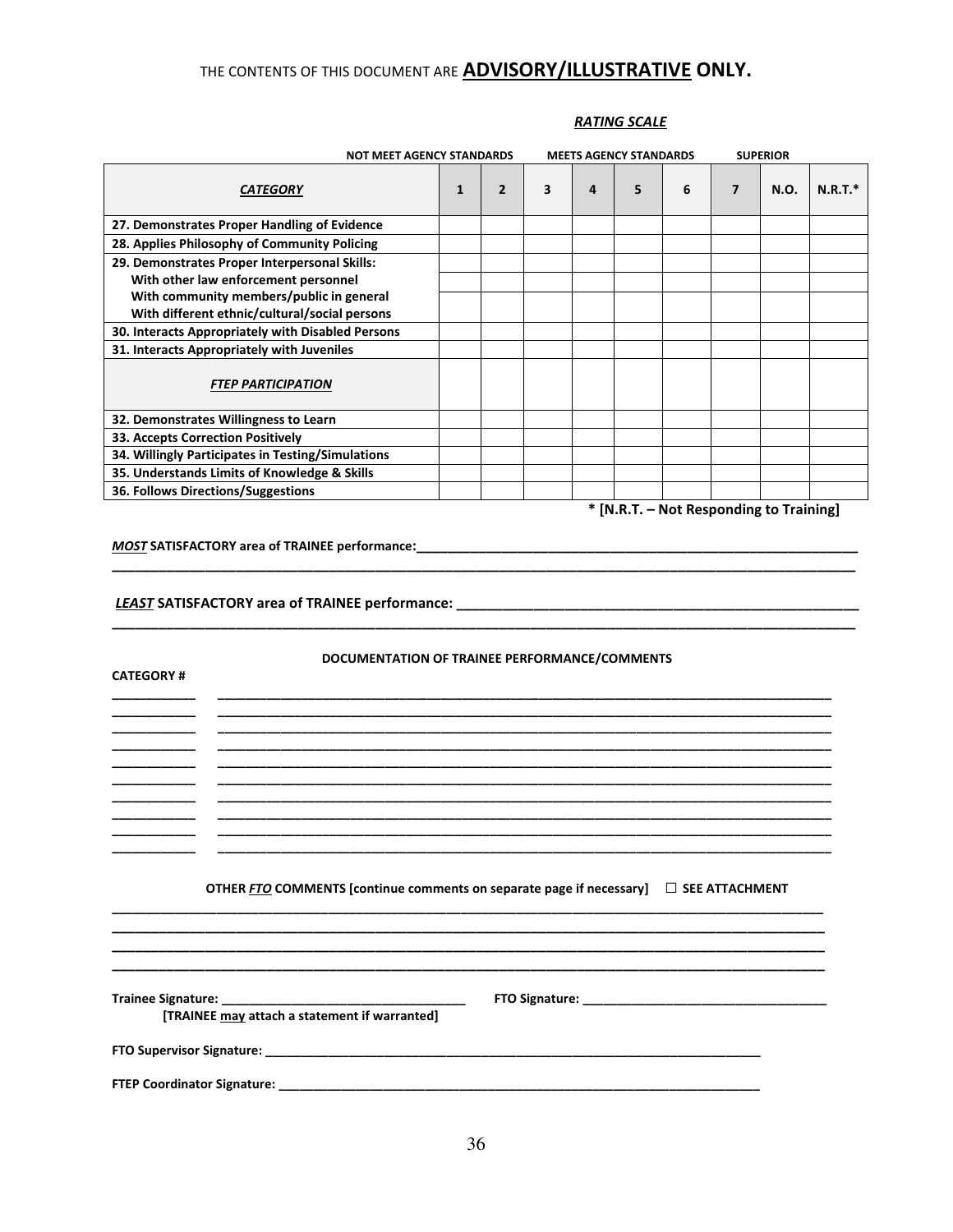#### SAMPLE - Standardized Evaluation Guidelines [SEGs]

The following numerical scale values should be utilized when rating a TRAINEE in each of the performance categories/areas on the Daily Observation Report (DOR). The scale has been established numerically from (1), which denotes unacceptable performance, to (7), which denotes superior performance. A TRAINEE who attains a rating of 4 has demonstrated performance that meets minimum performance standards of the [NAME OF AGENCY]. The use of the standardized rating system provides for consistent evaluations among FTOs.

Below are explanations for each numerical rating used on the DOR:

#### NOT MEET AGENCY STANDARDS:

- (1) Extensive and detailed training COMPULSORY. TRAINEE is unable to demonstrate the ability to perform in this category. Extensive and detailed remedial training including testing/practical exercises is necessary and should be followed by close supervision.
- (2) Detailed training REQUIRED. TRAINEE has demonstrated a limited ability to perform in this category. Training with testing is required to improve the TRAINEE'S ability to perform in this area. Close supervision following the training is required.
- (3) Additional training is necessary. TRAINEE has demonstrated performance that nearly meets agency standards and has shown the ability to perform in this area. Additional training and experience should increase the ability to perform at a level that meets the agency's minimum standards of performance. Close supervision is appropriate.

#### MEETS AGENCY STANDARDS:

- (4) Additional training would be beneficial but is not necessary; supervision is still needed to ensure that the task is performed satisfactorily. TRAINEE is able to perform in the area at a level that minimally meets agency standards. Hands-on supervision would most likely increase the TRAINEE'S confidence and improve performance ability. At this level the TRAINEE is able to function on his/her own.
- (5) Additional supervision sometimes necessary. TRAINEE is able to perform in this area/category in a confident and/or professional manner. Supervision is not necessary while the task is being completed but would be beneficial for specific, identifiable areas of performance. Debriefing of task with TRAINEE would still be beneficial. At this level the TRAINEE is able to function on his/her own.
- (6) Additional supervision is optional. TRAINEE is able to perform in this category/area in a confident and professional manner and has demonstrated the need for very limited supervision or no direct supervision while task is being completed. TRAINEE may still benefit from debriefing of task. At this level the TRAINEE has demonstrated the ability to function well on his/her own.

#### SUPERIOR:

(7) No additional training or supervision necessary. TRAINEE is able to perform in this category in a confident and professional manner with no demonstrated need for additional training or direct supervision.

#### EXAMPLE – EVALUATION OF CATEGORY/AREA USING STANDARD EVALUATION GUIDELINES (SEGs):

#### APPEARANCE:

- 1. General Appearance Evaluates physical appearance, dress, demeanor and equipment.
- (1-2-3) Does Not Meet Agency Standards overweight (in comparison to hiring standard); dirty/un-shined shoes/boots and wrinkled uniform; uniform fits poorly or is improperly worn; hair not neatly groomed or in violation of police department regulation; dirty weapon or equipment; equipment is missing or inoperative; displays unauthorized/inappropriate accoutrements on uniform; offensive body odor or breath.
- (4-5-6) Meets agency standards uniform neat and clean and is properly worn; weapon, leather gear and equipment are clean and operative; hair is within regulations; brass and other uniform accoutrements are polished and worn properly; shoes/boots are shined.
- (7) Superior uniform is immaculate and tailored; leather gear is shined; shoes/boots are spit shined; projects command bearing.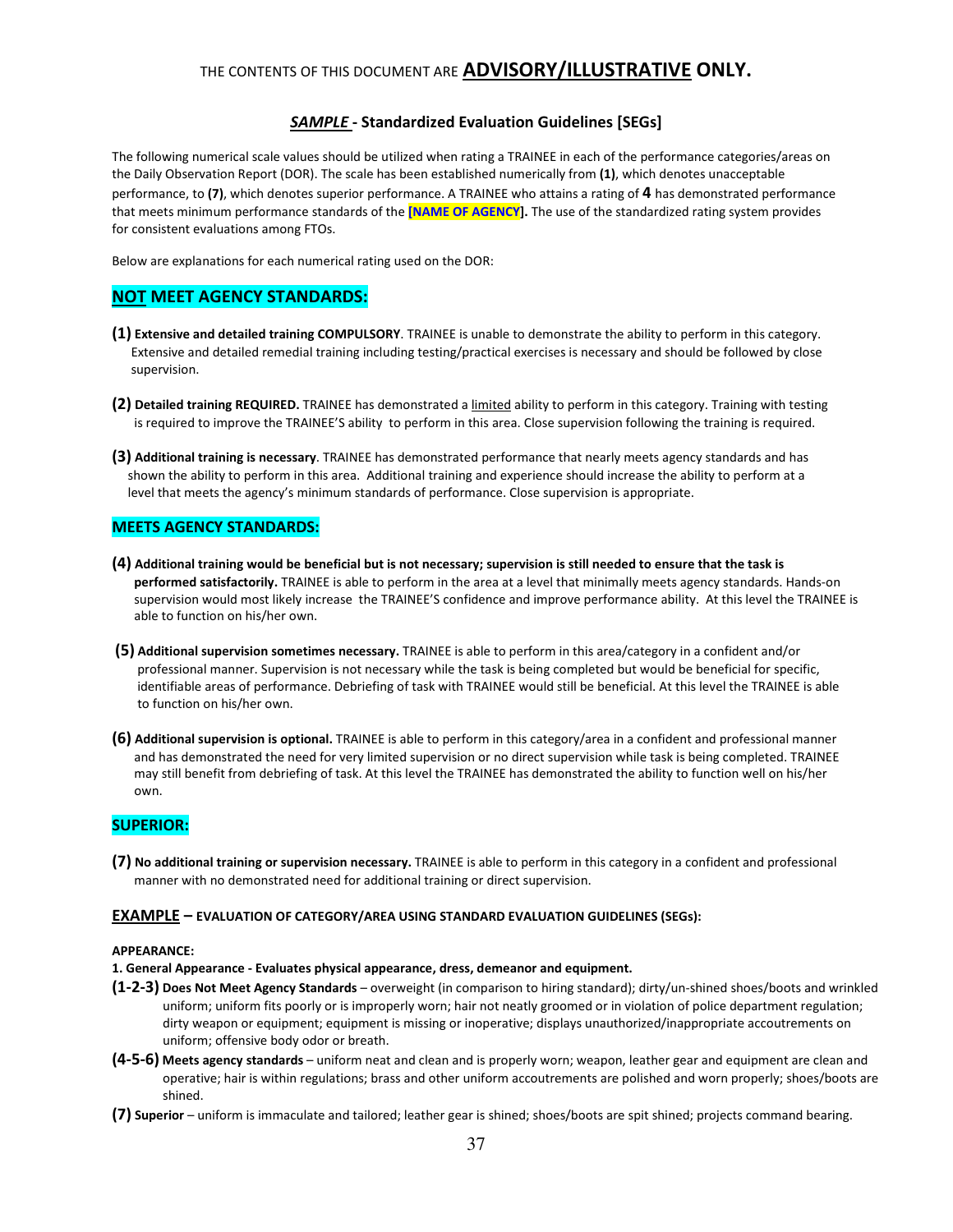### SAMPLE Daily Observation Report (DOR) Instructions

Each TRAINEE's progress, as he/she proceeds through FTEP, is to be recorded on a DAILY OBSERVATION REPORT [DOR]. DORs have many purposes, to include:

- Recording and documenting a trainee's progress,
- Informing the trainee of his or her performance level at a particular point in time,
- Identifying training needs,
- Documenting training,
- Providing important documentation for litigation purposes, and
- To chronicle the skill and efforts of the FTO.

Collectively, over the duration of FTE[, evaluations tell a chronological story, category by category. They tell of a TRAINEE's successes and failures, improvements and digression, and of the attempts to manage each of these occurrences. These documents are critical in the career of each TRAINEE and should be treated as such. The TRAINEE's evaluations must be honest and objective.

Each trainee will be evaluated in 36 separate categories/performance areas. These categories cover much of each aspect of the police environment and responsibilities as can be expected.

A TRAINEE's performance must be evaluated on the basis of his/her actual performance of a particular skill or by verbal,written, or simulated testing.

#### DOR, page 1:

- 1. The "DOR HEADING" must be filled out in order to ensure that the FTO and TRAINEE are given proper credit for that days performance in FTEP. This also ensures that the FTO's supervisor as well as the FTEP Coordinator can determine if TRAINEE has been given an evaluation for each day of FTEP.
- 2. The DOR "DATE" should contain the month, day, and year (for example: 01/01/2012). When a work shift contains more than two dates, the date indicated need only be the date on which the trainee's work shift began.
- 3. The work "SHIFT HOURS" need to be documented (for example: 1600 2100).
- 4. The "TOTAL HOURS WORKED" should also be documented because a minimum number of hours is required for certification. NOTE: Time worked should reflect total actual hours worked; this includes any overtime that the FTO and TRAINEE work together.
- 5. The full names of the "TRAINEE" and the "FTO"/"NON FTO" should be written in the space provided.

 An assigned FTO may be replaced based on need as permitted by this agency's FTEP policy. If this occurs, the individual designated to replace the assigned FTO should complete the DOR in order to document the TRAINEE's time in FTEP. However, unless that replacement has received training on how to complete a DOR the evaluation portion of the DOR should not be filled out. A non- FTO-trained individual may make comments regarding the TRAINEE in the COMMENT SECTION on page 2 of the DOR. The non-FTO trained individual will sign and date page 2 of the DOR, indicating that he or she is not a trained FTO.

6. "ASSIGNMENT OR REASON FOR NO EVALUATION". The type of assignment for the work shift should be documented in this space, i.e. patrol, prisoner transport, court.

If no evaluation is able to be completed on the DOR the reason should be summarized in this space.

7. "RATING SCALE". In each of the categories, the trainee's performance must be evaluated using the Standard Evaluation Guidelines (SEGs) as explained during FTO training. SEGs are used to maintain the validity of the program (all trainees are evaluated on the same basis), maintain reliability, standardize the viewpoint of all the FTOs, and eliminate subjectivity and biases by the FTOs.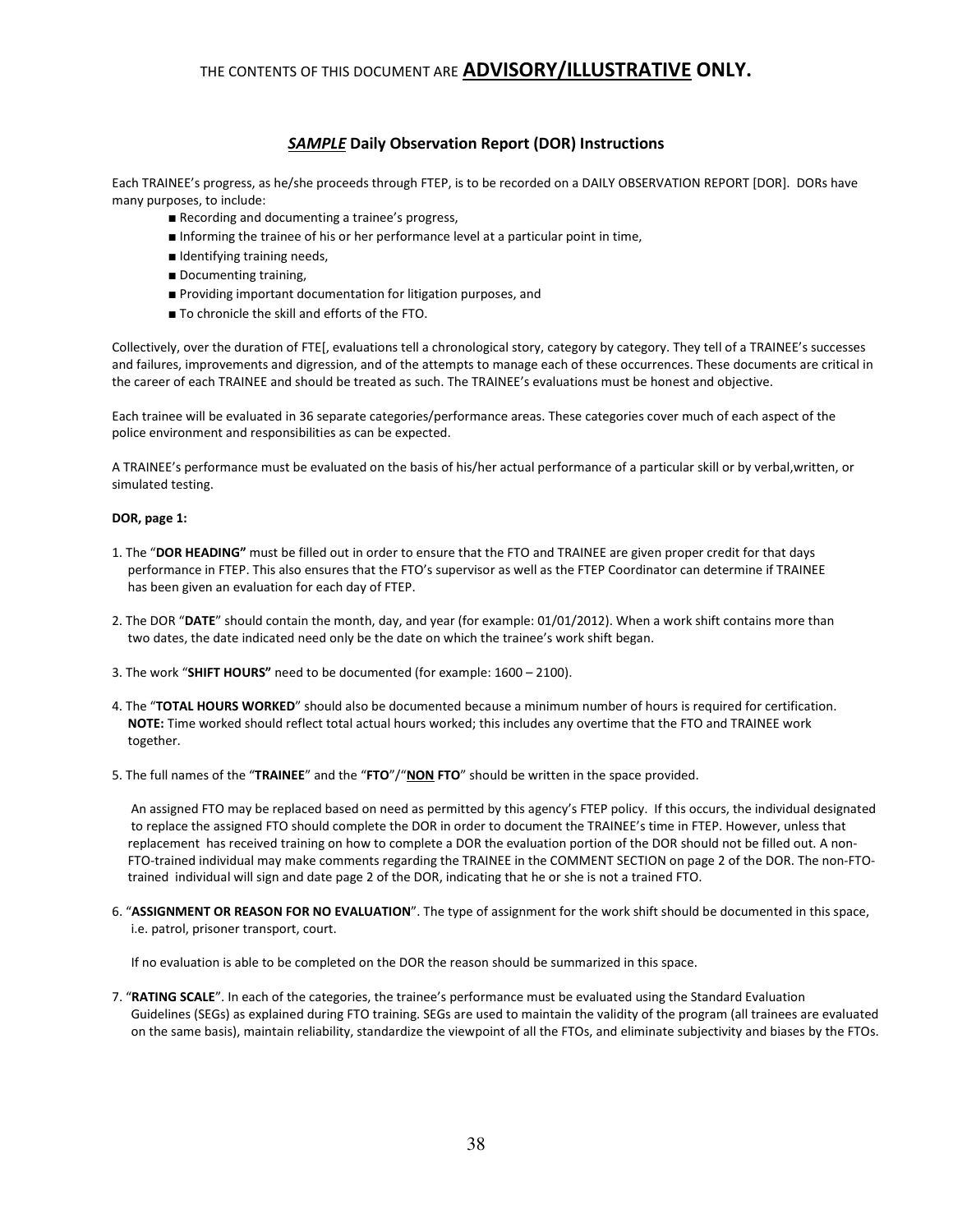The SEGs are behavioral anchors, in other words, they are specific, easy-to-apply examples of behaviors that demonstrate a competency and proficiency level. They provide a definition, in behavioral terms, Unacceptable, Minimally Acceptable and Superior levels of performance that must be applied to all trainees, regardless of:

- their experience level,
- time in the Field Training and Evaluation Program, or
- other incidental factors.

The rating scale and SEGs have been explained in the preceding ATTACHMENT entitled **SAMPLE** - Standardized Evaluation Guidelines [SEGs]..

The "NO" box should refer to any activity listed on the DOR that the FTO did not observe sufficiently to rate.

 The "NRT" box should refer to any TRAINEE behavior that indicates the TRAINEE is "Not Responding to Training". The "NRT" column is normally used when a TRAINEE, after having been instructed in a task enough times that improvement or accomplishment is expected, fails to improve or "fails to respond to training".

- 8. Indicate in the "SEE ATTACHMENT" box if any additional paperwork/reports/pages accompanies the DOR by checking the box. Additional paperwork/reports/pages can be any documentation that further explains any rating or observation made in the DOR.
- 9. "THE MOST SATISFACTORY AREA OF TRAINEE PERFORMANCE". It is mandatory that the FTO write a category number(s) in the space provided. This category should be one in which the TRAINEE did his or her best performance. The FTO should describe the specific incident/event that demonstrates this area of performance. This category may not necessarily reflect an area of that a TRAINEE receives his/her highest score for the day's performance in that it may be an area in which the TRAINEE has been struggling and has shown significant improvement on that day.
- 10. "THE LEAST SATISFACTORY AREA OF TRAINEE PERFORMANCE. " It is mandatory that the FTO write a category number(s) in the space provided when a "not meets agency standards" grade  $(1 - 3)$  is earned. The FTO must write about a specific incident/event that demonstrates the identified least acceptable area of performance. When all ratings are satisfactory, select one category/area that can improve with additional effort/experience or knowledge.
- 11. In the area entitled "DOCUMENTATION OF TRAINEE PERFORMANCE AND COMMENTS", the FTO is required to make a narrative documentation of how the trainee earned ratings of 1, 2, 6, 7, or NRT if they had not already been noted in the most or least acceptable blocks. The FTO can note any other information/activity in this area related to the TRAINEEs work shift, such as role playing scenarios performed, quizzes taken, etc.
- 12. The trainee, if they wish, can comment about the contents of a DOR by attaching a statement to the DOR. Comments may include something that they learned, how they addressed issues that they encountered or how they plan to improve a facet of their performance.
- 13. The FTO and TRAINEE are required to sign and date each DOR. The trainee's signature indicates that the FTO has gone over the DOR and any accompanying documentation with the trainee and that the trainee has had the opportunity to discuss the ratings and comments and ask questions of the FTO.

The TRAINEE's signature does not indicate that the TRAINEE necessarily agrees with the DOR's ratings and comments.

 The FTO's signature and date is indicates that the FTO has reviewed the DOR and any accompanying documentation with the TRAINEE and the TRAINEE has had the opportunity to discuss the ratings and comments and ask questions.

- 14. The DOR should then be reviewed by the FTO's supervisor. The contents of the week's DORs will be used by the FTO's supervisor to complete his/her Supervisor's Weekly Observation Report (SWOR).
- 15. ALL DORs shall be sent to the FTEP Coordinator along with the Supervisor's Weekly Observation Report unless a FTO and FTO's supervisor believe that the FTEP Coordinator should review a particular DOR sooner.
- 16. A copy of a DOR may be retained by the TRAINEE with the approval of the FTEP Coordinator.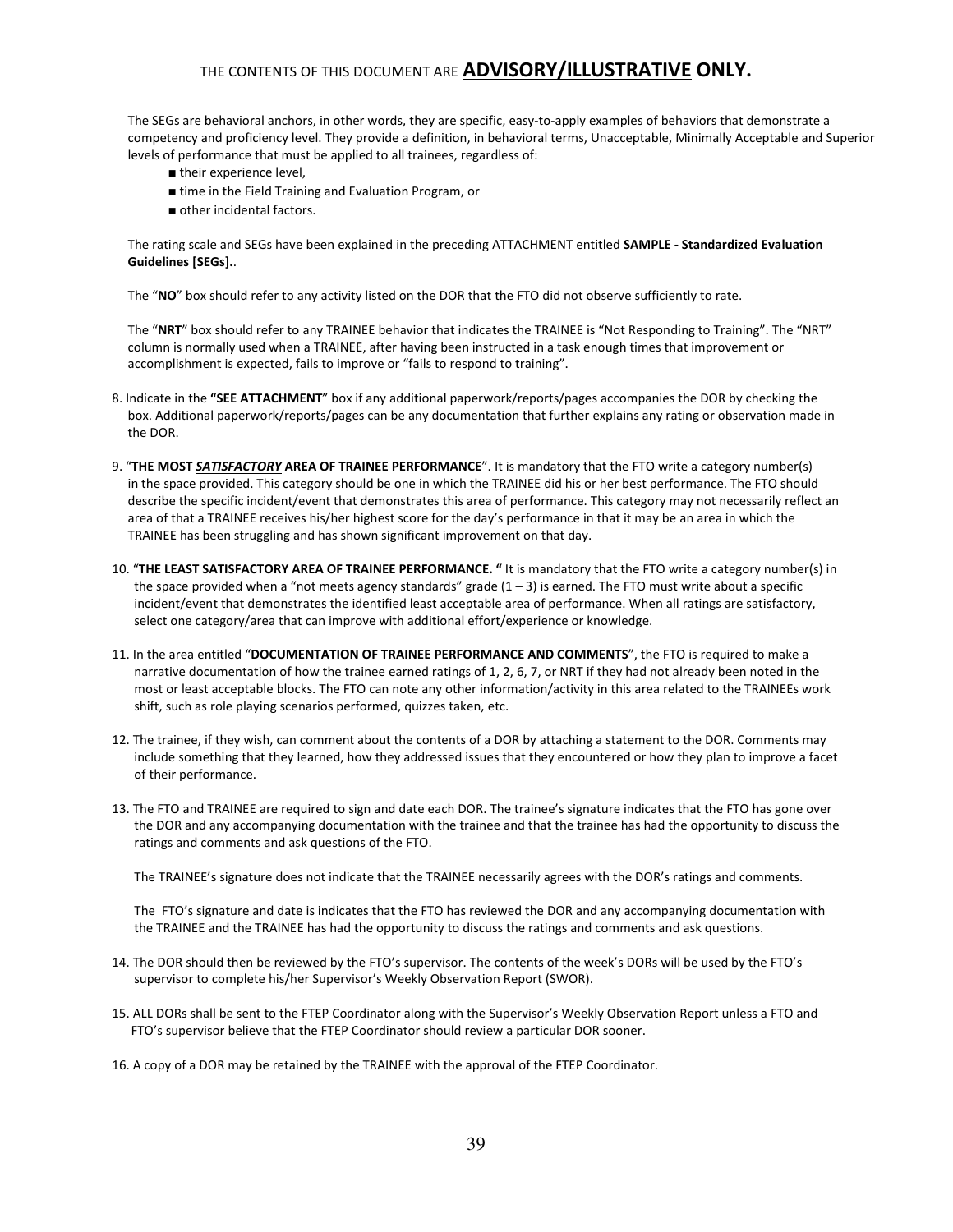## SAMPLE – SUPERVISOR'S WEEKLY OBSERVATION REPORT [SWOR]

## [NAME OF AGENCY]

## FTEP - Supervisor's Weekly Observation Report [SWOR]

| <b>TRAINEE NAME:</b>                                                                                                                                                          | <b>BADGE/ID#:</b> | <b>Supervisor Name:</b> |                                                                | <b>BADGE/ID#:</b> |
|-------------------------------------------------------------------------------------------------------------------------------------------------------------------------------|-------------------|-------------------------|----------------------------------------------------------------|-------------------|
|                                                                                                                                                                               |                   |                         |                                                                |                   |
| DATE: _______________  FTEP PHASE: ___________  WEEK #: ____________                                                                                                          |                   |                         | SHIFT WORKED: _________                                        |                   |
|                                                                                                                                                                               |                   |                         |                                                                |                   |
|                                                                                                                                                                               |                   |                         |                                                                |                   |
| REASON/INCIDENT-PERFORMANCE OBSERVED:                                                                                                                                         |                   |                         |                                                                |                   |
|                                                                                                                                                                               |                   |                         |                                                                |                   |
|                                                                                                                                                                               |                   |                         |                                                                |                   |
|                                                                                                                                                                               |                   |                         |                                                                |                   |
|                                                                                                                                                                               |                   |                         |                                                                |                   |
|                                                                                                                                                                               |                   |                         |                                                                |                   |
| REASON/INCIDENT-PERORMANCE OBSERVED:                                                                                                                                          |                   |                         |                                                                |                   |
|                                                                                                                                                                               |                   |                         |                                                                |                   |
|                                                                                                                                                                               |                   |                         |                                                                |                   |
|                                                                                                                                                                               |                   |                         |                                                                |                   |
| Has the TRAINEE been counseled on his/her deficiency(ies)?                                                                                                                    |                   |                         | $\Box$ YES                                                     | $\Box$ No         |
| Has the TRAINEE received remedial training for this deficiency(ies)?                                                                                                          |                   |                         | $\Box$ YES                                                     | $\Box$ NO         |
| If YES, describe the training and the results (attach additional pages if necessary):                                                                                         |                   |                         |                                                                |                   |
|                                                                                                                                                                               |                   |                         |                                                                |                   |
|                                                                                                                                                                               |                   |                         |                                                                |                   |
|                                                                                                                                                                               |                   |                         |                                                                |                   |
| Based on my observations of the TRAINEE's performance I believe the TRAINEE is making sufficient progress in FTEP<br>and is on schedule to be released from FTEP on schedule. |                   | $\Box$ YES              | $\square$ NO                                                   |                   |
|                                                                                                                                                                               |                   |                         | (USE BACK OF FORM TO PROVIDE ADDITIONAL OBSERVATIONS/COMMENTS) |                   |
| (TRAINEE SIGNATURE)                                                                                                                                                           |                   |                         | (Supervisor Signature)                                         |                   |
| [USE BACK OF FORM FOR TRAINEE COMMENTS]                                                                                                                                       |                   |                         |                                                                |                   |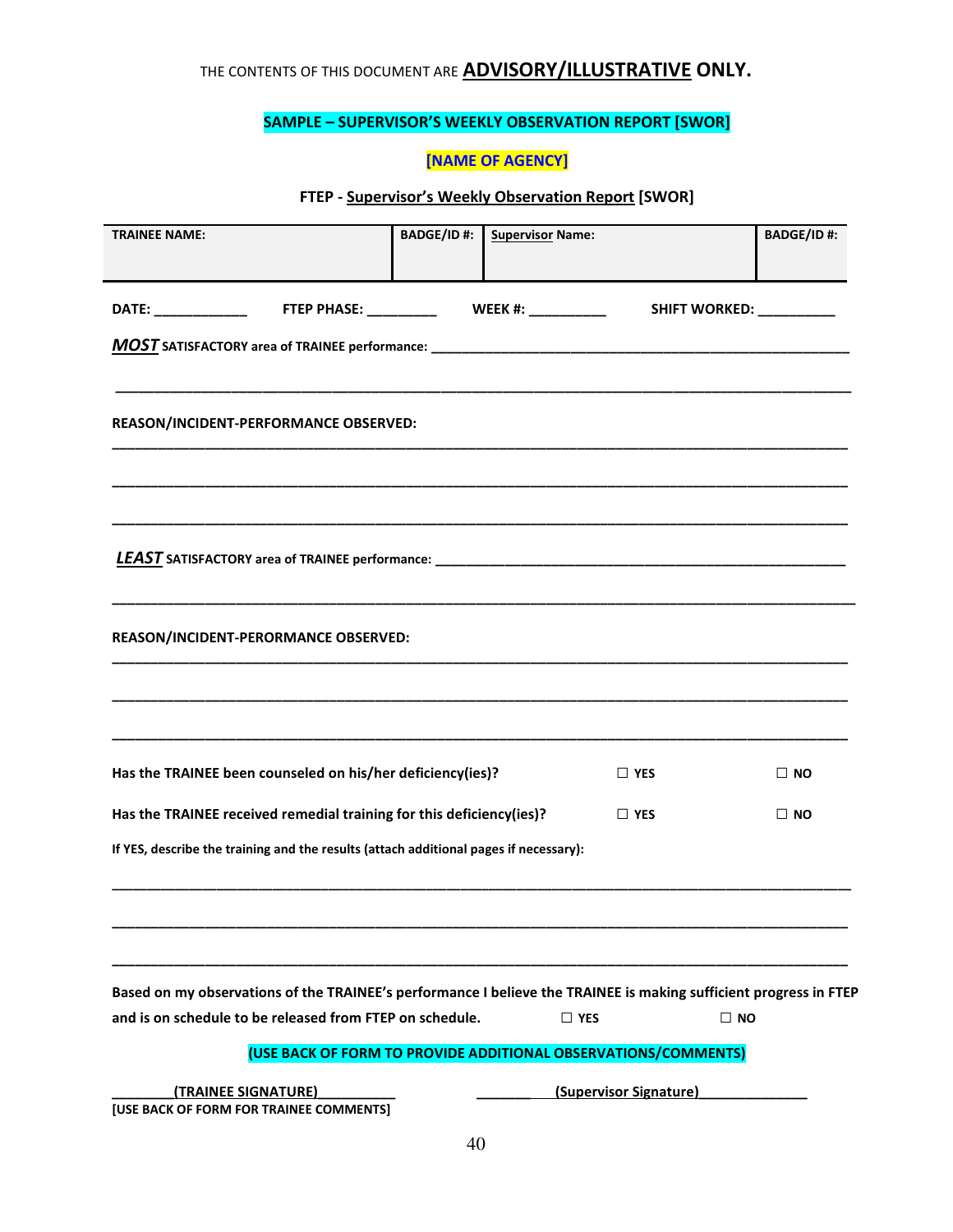# [NAME OF AGENCY]

## FTEP - END OF PHASE REPORT [EPR]/FINAL FTEP REPORT

|                                                                                                                                                                                                                                                                  |                   |           | DATE: __________ |                   |
|------------------------------------------------------------------------------------------------------------------------------------------------------------------------------------------------------------------------------------------------------------------|-------------------|-----------|------------------|-------------------|
| <b>TO: FTEP COORDINATOR</b>                                                                                                                                                                                                                                      |                   |           |                  |                   |
|                                                                                                                                                                                                                                                                  |                   |           |                  |                   |
|                                                                                                                                                                                                                                                                  |                   |           |                  |                   |
| RE: RECOMMENDATION FOR ADVANCEMENT TO PHASE ______ FTEP by TRAINEE _______ (NAME)                                                                                                                                                                                |                   |           |                  |                   |
| <b>TRAINEE NAME:</b>                                                                                                                                                                                                                                             | <b>BADGE/ID#:</b> | FTO Name: |                  | <b>BADGE/ID#:</b> |
| FTEP - END OF PHASE REPORT(EPR):                                                                                                                                                                                                                                 |                   |           |                  |                   |
| <b>REPORT DATE:</b>                                                                                                                                                                                                                                              |                   |           |                  |                   |
| PART A:                                                                                                                                                                                                                                                          |                   |           |                  |                   |
| Based on the observed performance of <b>TRAINEE NAME</b> as documented on the Daily Observation Reports submitted by the undersigned Field<br>Training Officer the following performance strengths and weaknesses were observed and discussed with TRAINEE NAME. |                   |           |                  |                   |
| SIGNIFICANT STRENGTHS/WEAKNESSES [Use PART C or additional pages for additional comments]:<br><b>STRENGTHS:</b>                                                                                                                                                  |                   |           |                  |                   |
| 1.                                                                                                                                                                                                                                                               |                   |           |                  |                   |
| 2.<br>3.                                                                                                                                                                                                                                                         |                   |           |                  |                   |
| 4.                                                                                                                                                                                                                                                               |                   |           |                  |                   |
| <b>WEAKNESSES:</b>                                                                                                                                                                                                                                               |                   |           |                  |                   |
| 1.                                                                                                                                                                                                                                                               |                   |           |                  |                   |
| 2.<br>3.                                                                                                                                                                                                                                                         |                   |           |                  |                   |
| 4.                                                                                                                                                                                                                                                               |                   |           |                  |                   |
|                                                                                                                                                                                                                                                                  |                   |           |                  |                   |

## PART B:

ADDITIONAL/REMEDIAL training was given to **TRAINEE NAME** as indicated [Use PART C or additional pages]:

PART C: ADDITIONAL COMMENTS (OPTIONAL)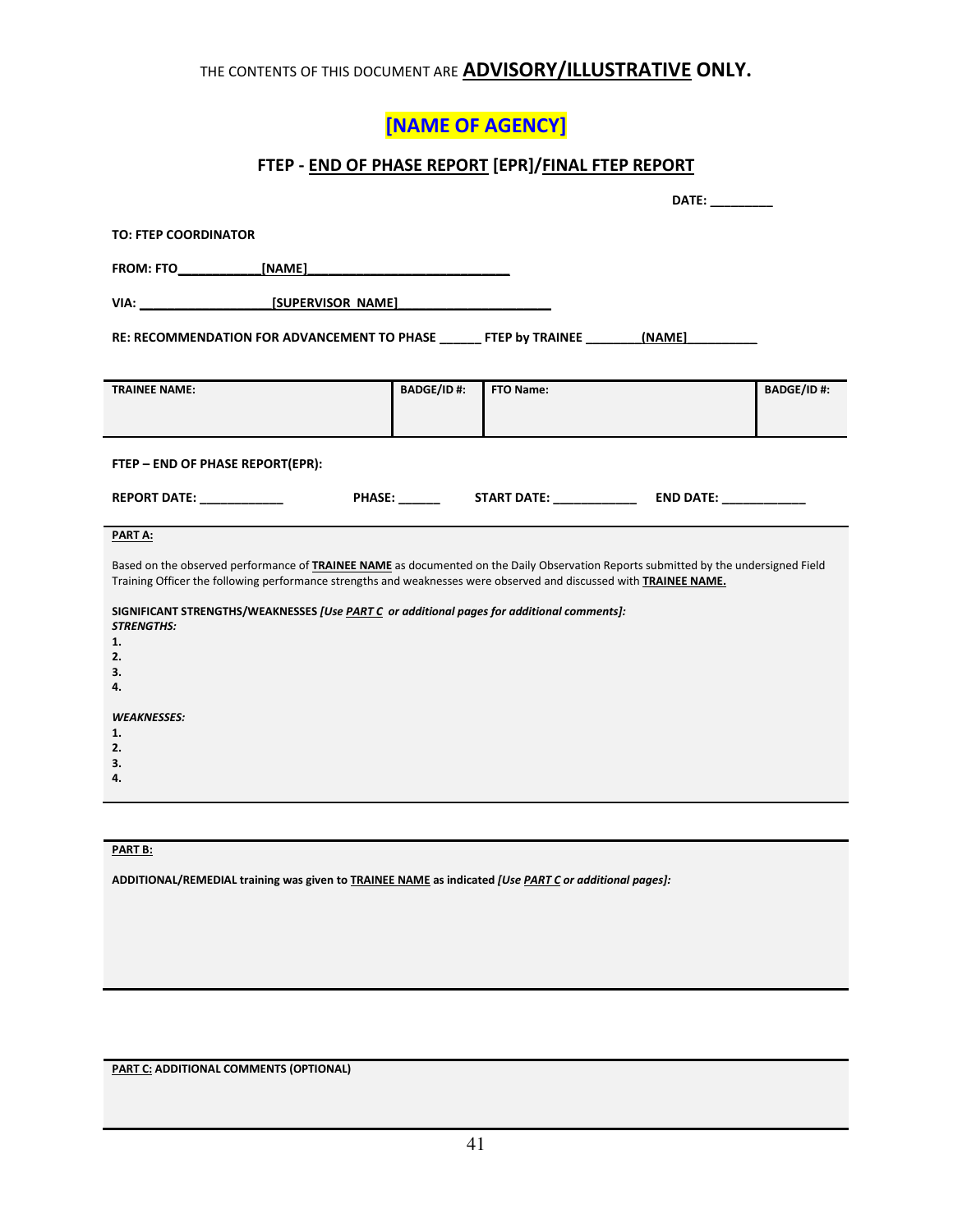#### PART D: RECOMMENDATION:

| Based on the observed performance of TRAINEE ______________                                                                                   | [name] | as documented on the Daily Observation                                   |
|-----------------------------------------------------------------------------------------------------------------------------------------------|--------|--------------------------------------------------------------------------|
| Reports submitted by the undersigned Field Training Officer it is my recommendation that <b>TRAINEE [NAME]</b> :                              |        |                                                                          |
|                                                                                                                                               |        |                                                                          |
|                                                                                                                                               |        |                                                                          |
| [FTO INITIALS] Return to PHASE ________________of FTEP for further training and evaluation;                                                   |        |                                                                          |
| [FTO INITIALS] Has <i>satisfactorily</i> completed FTEP and is eligible to be released from FTEP and assigned to "solo" duty with the agency; |        |                                                                          |
| [FTO INITIALS] is unable to satisfactorily complete FTEP and should be terminated from the agency;                                            |        |                                                                          |
|                                                                                                                                               |        |                                                                          |
|                                                                                                                                               |        |                                                                          |
| PART E: REVIEW AND REQUIRED SIGNATURES:                                                                                                       |        |                                                                          |
| I acknowledge that I have discussed this FTEP evaluation and recommendation with (TRAINEE NAME)                                               |        |                                                                          |
|                                                                                                                                               |        | [FTO SIGNATURE]                                                          |
| I acknowledge that I have discussed this FTEP evaluation and recommendation with the above FTO.                                               |        |                                                                          |
|                                                                                                                                               |        |                                                                          |
|                                                                                                                                               |        | [TRAINEE SIGNATURE]<br>[TRAINEE COMMENTS ON SEPARATE PAGE, IF WARRANTED] |
|                                                                                                                                               |        | [FTO and TRAINEE SUPERVISOR SIGNATURE]                                   |
|                                                                                                                                               |        |                                                                          |

 $\Box$ [FTEP COORDINATOR SIGNATURE] $\Box$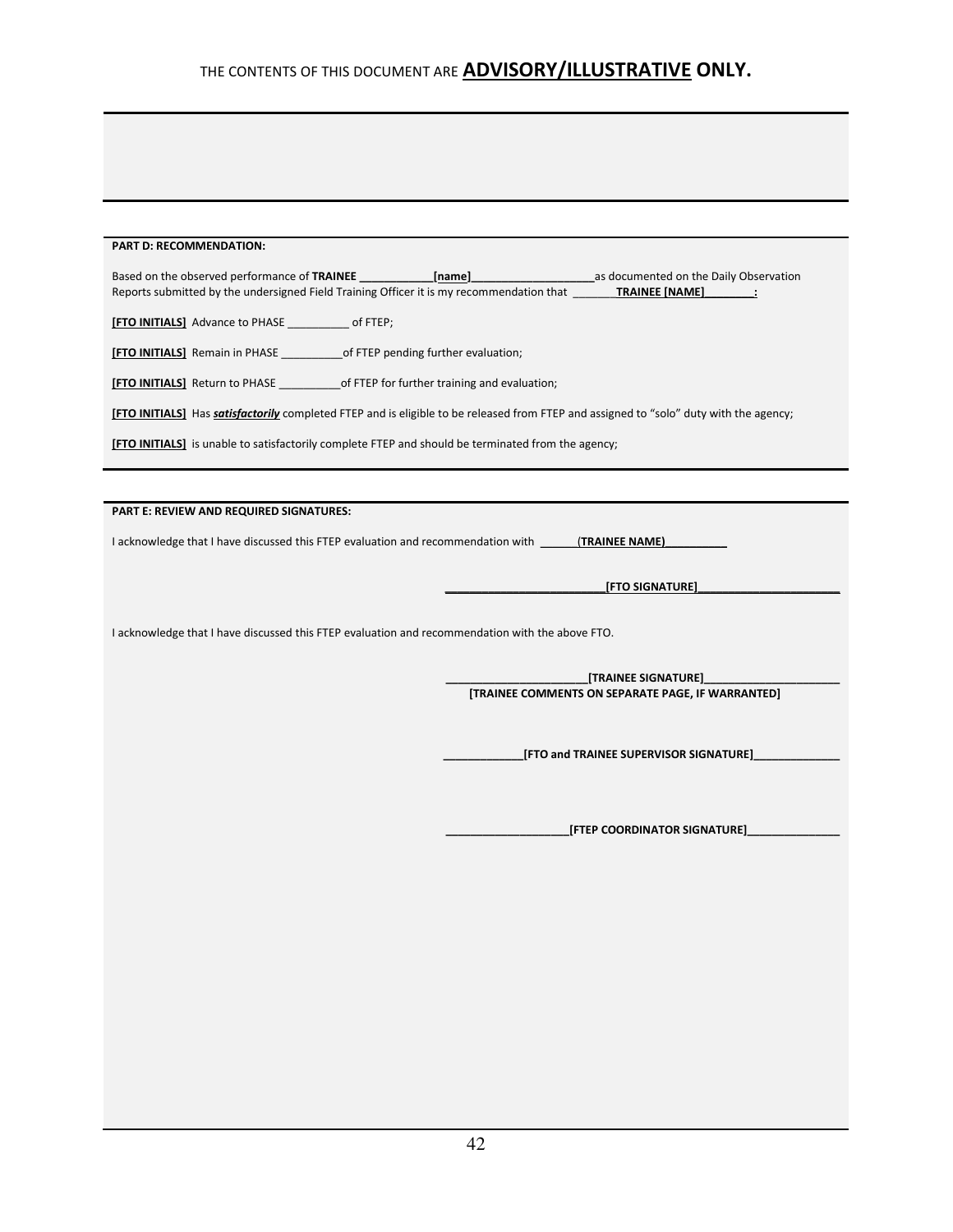#### ATTACHMENT F: REMEDIAL TRAINING NOTIFICATION/DOCUMENTATION

#### **COMMENTARY**

It is highly unlikely that a newly hired officer, whether at the entry level or an experienced officer who has attended comparative compliance training or is a lateral entry officer, will not require some level of instruction, guidance or direction during his/her FTEP. Agency policies and procedures, different protocols and techniques etc. will often require that newly hired personnel receive some level of direction from their FTO as they begin to perform their duties for the agency in the field. More likely than not, FTOs will report that "training" is an on-going process that is the result of natural interactions between themselves and TRAINEEs no matter what the level of experience. Simple comments passed from an FTO to his/her TRAINEE

during the course of or following an incident often include training tips or information. Many of these comments or observations are given simultaneous to an activity or incident and often go unreported and undocumented because they are minor in nature or only observed only once and are corrected immediately by the TRAINEE. Other mistakes or oversights, however, may be more serious in nature and require more detailed and directed correction and training. This response by the FTO or FTEP Coordinator falls under the heading of REMEDIAL TRAINING. Mistakes or oversights that require formal REMEDIAL TRAINING should always be reported and documented with the results of that training so indicated in the TRAINEE's performance evaluation and other agency FTEP documents. This documentation of REMEDIAL TRAINING helps to protect both the TRAINEE and the AGENCY in the event future performance is questioned.

#### A SAMPLE REMEDIAL TRAINING NOTIFICATION/DOCUMENTATION follows.

#### REMEDIAL TRAINING

Most FTOs will report that training is an "ongoing" process that is the result of the natural interactions between themselves and the TRAINEE. Simple comments such as "keep your gun hand clear" or "this word is spelled…" often take place simultaneously to the observed mistake. Some training, however, may have to take place at another time or location away from the actual event. What is important to remember is that:

- 1) a mistake or performance deficiency must be corrected; and
- 2) correction should come as soon as practical after the behavior without interfering with the agency's service responsibilities.

While many performance mistakes may be relatively simple to correct and can be done immediately by pointing out the mistake to the TRAINEE, there may be other improper actions that are repeated, may carry more serious consequences or may occur because a TRAINEE may not fully understand what action should be taken. These repeated mistakes or oversights call for a more formal approach of correction often referred to as REMEDIAL TRAINING. REMEDIAL TRAINING is generally defined as the correction or review of previously taught information or procedures. REMEDIAL TRAINING becomes necessary when a TRAINEE's job performance is evaluated as less than acceptable after he/she has been provided with sufficient training or intervention that should have corrected the mistake/oversight and improved job performance. While the FTO's role is to help the TRAINEE overcome performance deficiencies and give him/her every opportunity to learn and perform, some performance deficiencies are such that a FTO cannot correct the problem on the spot or simply by "counseling" the TRAINEE. It may be that inexperience and the absence of sufficient practice has led to the problem. REMEDIAL TRAINING may then be the proper fix for the problem and should begin as soon as the continued deficiency is noted. Some forms of REMEDIAL TRAINING can occur during a TRAINEE's participation in FTEP but other performance problems may require an extended stay in FTEP. When a FTO believes that REMEDIAL TRAINING needs to take place, the FTO should notify the FTEP Coordinator and develop a planned course of REMEDIAL TRAINING.

As most FTOs should learn during their FTO training, REMEDIAL TRAINING will often involve training that may require the participation of other FTOs or members of the agency's training staff. For example, role playing and the use of scenarios, role reversals, verbalization exercises, the use of flash cards, spelling quizzes, report writing exercises, a self-evaluation exercise are all REMEDIAL TRAINING techniques that can be used to correct on-going performance problems. Because the assistance of other FTOS or other staff may be needed the FTEP Coordinator should be informed whenever REMEDIAL TRAINING is believed to be required.

The type of the REMEDIAL TRAINING and its results should always be documented and included in the TRAINEE's FTEP file.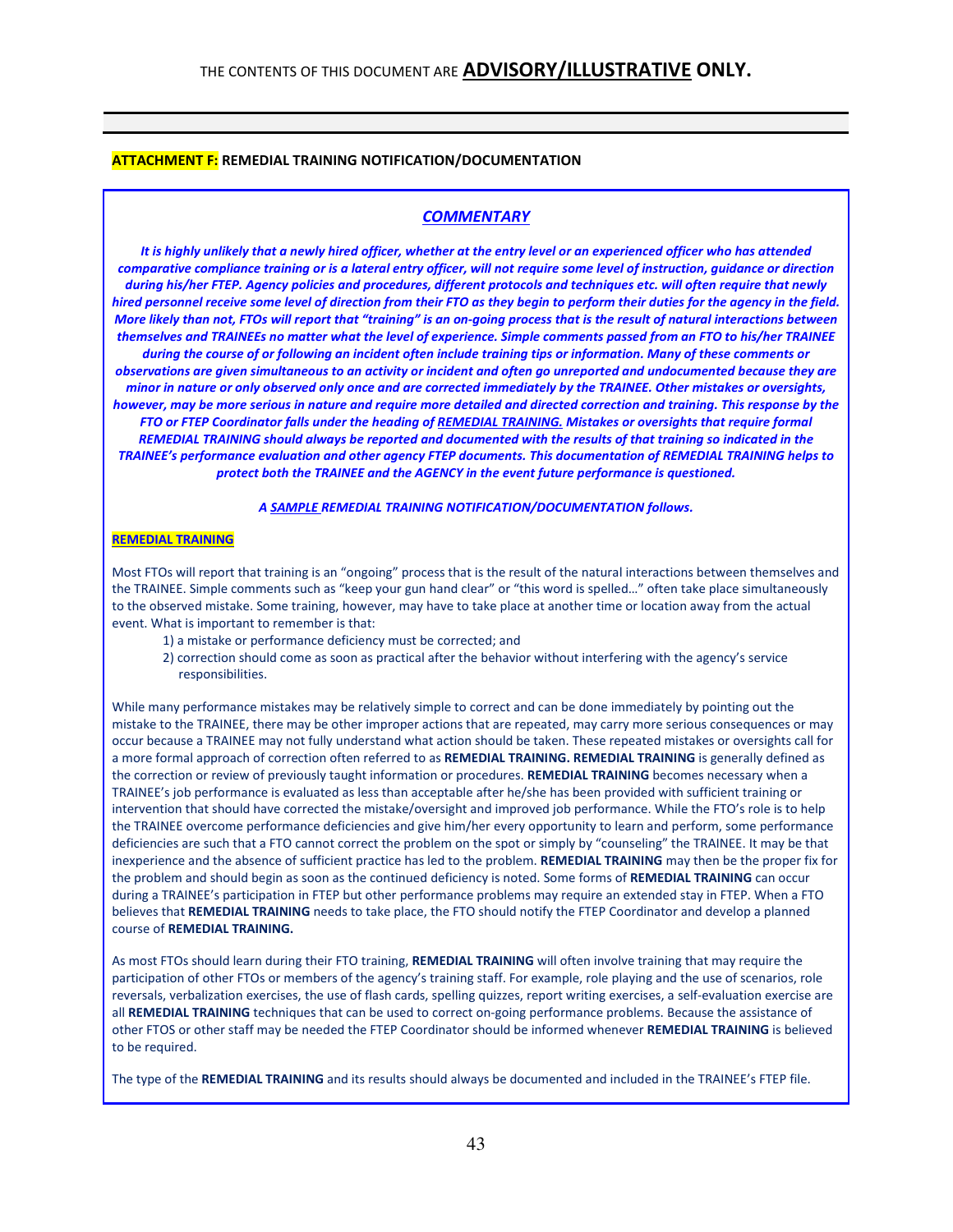#### [SAMPLE "RECOMMENDATION FOR REMEDIAL TRAINING FORM" FOLLOWS ON NEXT PAGE]

## SAMPLE - RECOMMENDATION FOR REMEDIAL TRAINING

DATE:

| <b>TO: FTEP COORDINATOR</b>                                 |  |
|-------------------------------------------------------------|--|
| <b>FROM: FTO</b>                                            |  |
| <b>RE: Recommendation for REMEDIAL TRAINING for TRAINEE</b> |  |

The above named Field Training Officer has observed and documented on a DOR dated \_\_\_\_\_\_\_\_\_ the below indicated performance deficiency involving [NAME OF TRAINEE] during PHASE \_\_\_\_\_ of FTEP. It is the recommendation of this FTO that [NAME OF TRAINEE] be provided with REMEDIAL TRAINING in an effort to correct this performance deficiency. I understand that I, or other FTOs or members of the training staff, may be called upon to participate in, provide and evaluate this TRAINEE's remedial training and his/her performance following this training.

DESCRIPTION OF PERFORMANCE DEFICIENCY OBSERVED/DOCUMENTED: RECOMMENDED REMEDIAL TRAINING: TRAINEE SIGNATURE: \_\_\_\_\_\_\_\_\_\_\_\_\_\_\_\_\_\_\_\_\_\_\_\_\_\_\_\_\_\_\_\_\_\_\_\_\_\_\_\_\_\_\_ FTO SIGNATURE:  $\blacksquare$ FTO's SUPERVISOR SIGNATURE: \_\_\_\_\_\_\_\_\_\_\_\_\_\_\_\_\_\_\_\_\_\_\_\_\_\_\_\_\_\_\_\_\_\_\_ FTEP COORDINATOR ACTION:  $\Box$  APPROVED  $\Box$  DISSAPPROVED  $\Box$  CHANGED FTEP COORDINATOR SIGNATURE: \_\_\_ REMEDIAL TRAINING CONDUCTED TYPE OF REMEDIAL TRAINING CONDUCTED: DATE CONDUCTED: PARTICIPANT NAMES: TESTING METHOD USED: REMEDIAL TRAINING RESULT:  $\Box$  SATISFACTORILY COMPLETED  $\Box$  NOT COMPLETED  $\Box$  FURTHER TRAINING REQUIRED RESULTS DISCUSSED WITH TRAINEE: \_\_\_\_\_\_\_\_\_\_\_\_\_\_[TRAINEE SIGNATURE]\_\_\_\_\_\_\_\_\_\_\_\_\_\_\_\_\_\_\_\_\_\_\_\_\_\_ REMEDIAL TRAINING VERIFICATION: \_\_\_\_\_\_\_\_\_\_\_ [SIGNATURE OF OFFICER VERIFYING TRAINING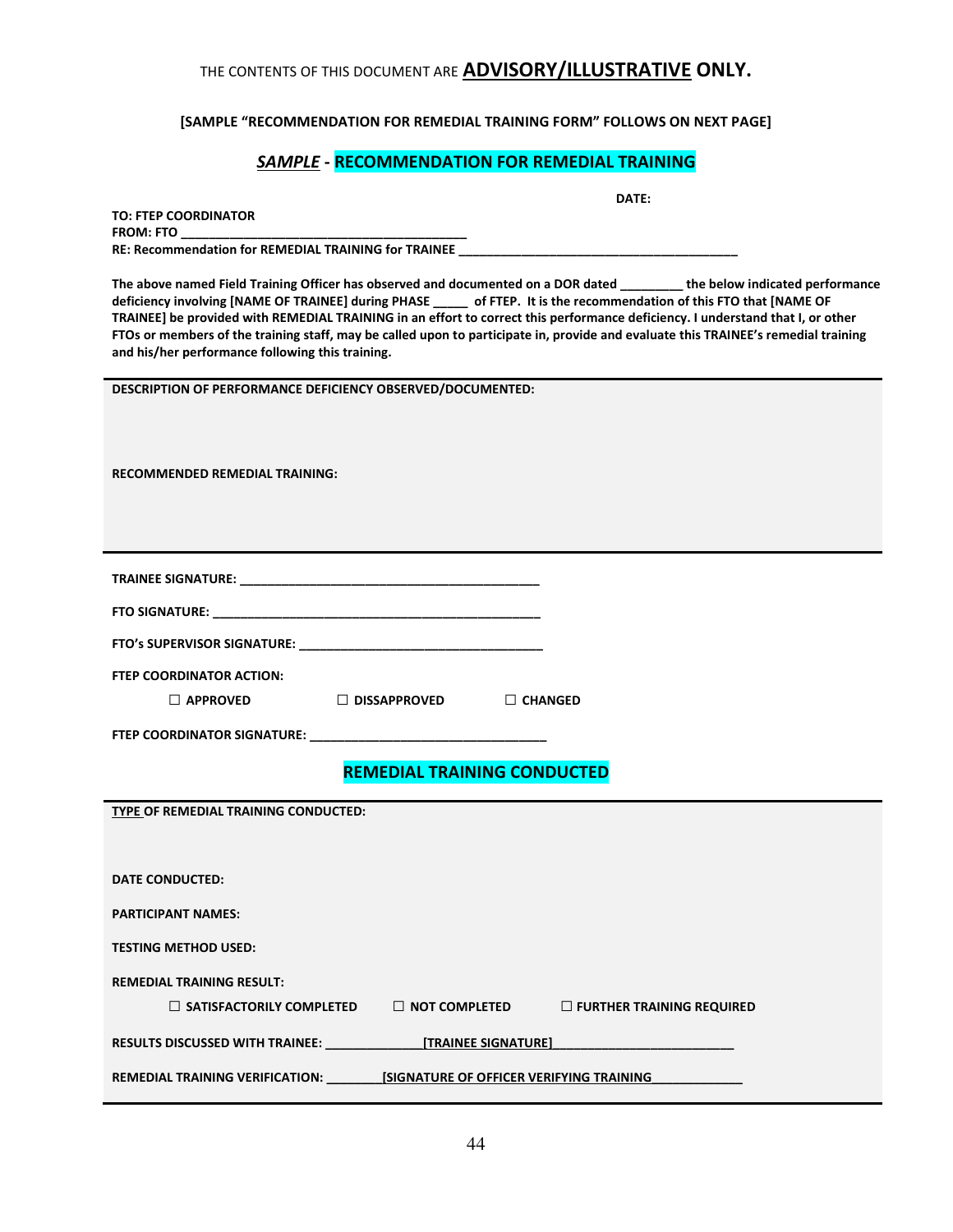#### [ORIGINAL DOCUMENTATION IS TO BE MAINTAINED, IN FILE, BY THE FTEP COORDINATOR] [COPY OF COMPLETED FORM TO BE GIVEN TO FTO AND TRAINEE] ATTACHMENT G: CERTIFICATION OF FTEP COMPLETION/RELEASE FROM FTEP:

#### **COMMENTARY**

Release from FTEP is obviously a major step for both the TRAINEE and the agency. After months of preparation the TRAINEE finally believes that he/she is prepared to embark on his/her law enforcement career; the agency, on the other hand, is now able to assign what it believes is another well-trained and well-prepared officer to protect and serve the community. While there is not normally the pomp and circumstance that surrounds graduation from an entry-level training academy, the significance of this step to a new officer is every bit as important. By releasing him/her from FTEP, the agency is acknowledging that the individual is now prepared to function on his/her own in the community. The agency, through the FTO, is attesting that it has done everything reasonable to ensure that the new officer is prepared to meet the challenges that may face him/her as the new officer begins his/her law enforcement career.

As stated in COMAR 12.04.o1.17 A ..."an individual shall successfully complete Commission-approved field training as required under this regulation before receiving police officer certification or recertification under this chapter," the Commission is prepared to certify individuals as police officers upon receipt of an agency's declaration that the individual has successfully completed the agency's approved FTEP.

The "CERTIFICATION OF FIELD TRAINING FOR LAW ENFORCEMENT OFFICERS" [release from FTEP] used by the Commission can be found at www.mdle.net under FORMS - CERTIFICATION OF FIELD TRAINING FOR LAW ENFORCEMENT OFFICERS [pdf].

A copy of the "CERTIFICATION OF FIELD TRAINING FOR LAW ENFORCEMENT OFFICERS" follows in ATTACHMENT G.

[SAMPLE MPCTC CERTIFICATION OF FTEP COMPLETION FORM CONTINUES ON NEXT PAGE]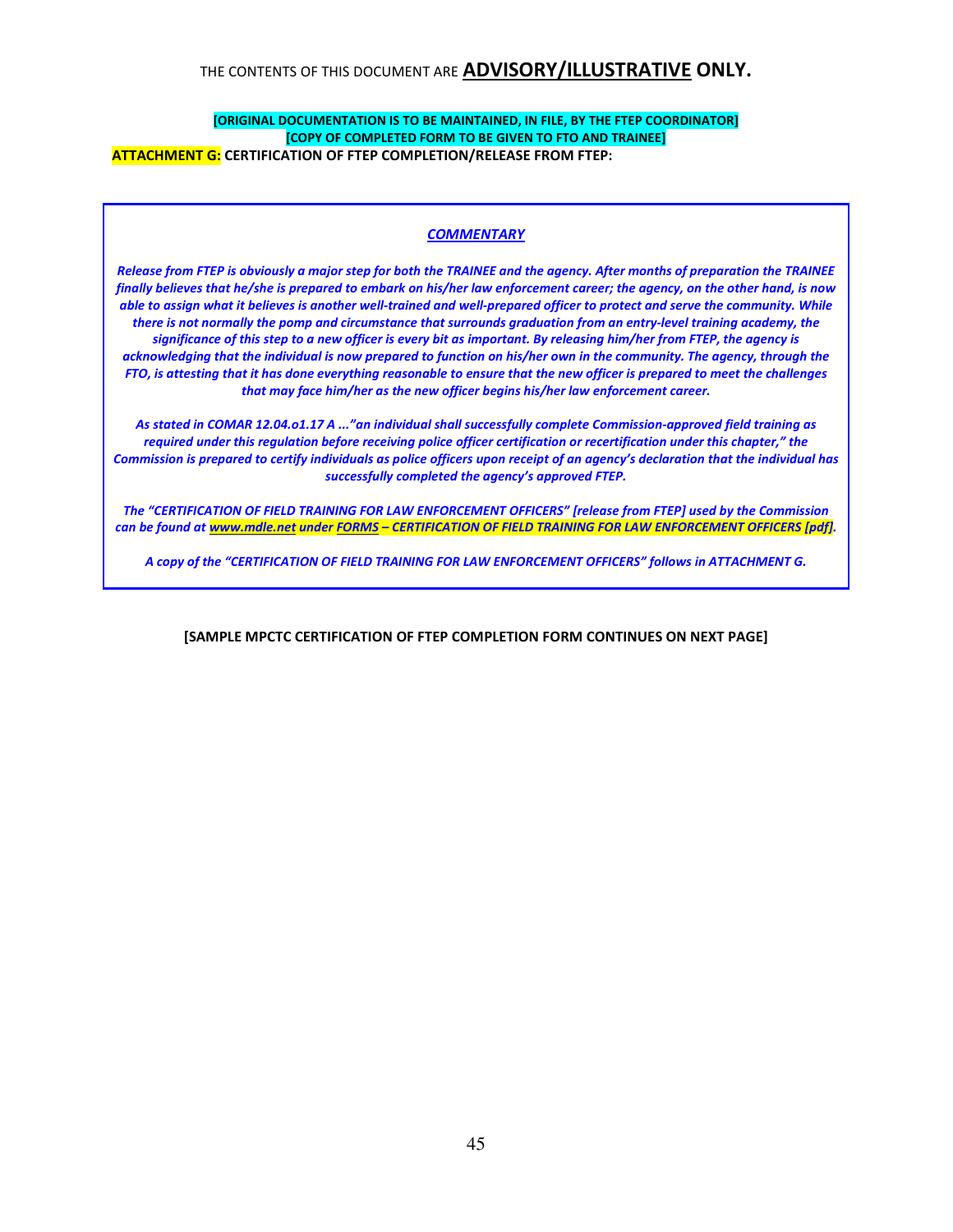

# **Department of Public Safety and Correctional Services**

**Police and Correctional Training Commissions**  6852 4th STREET• SYKESVILLE, MARYLAND 21784 • www.pctc.state.md.us (410) 875-3400 • FAX (410) 875-3582 • V/TTY (800) 735-2258 • E-MAIL: mailbox@mpctc.net

## CERTIFICATION OF FIELD TRAINING FOR LAW ENFORCEMENT PERSONNEL

I certify that the following members of

 (agency) have completed field training as specified under COMAR 12.04.01.17. The field

training has been documented and are available for audit.

| <b>Name</b> | Program Approval<br><b>Number</b> | <b>Cert Number</b> | <b>Completion Date</b> |
|-------------|-----------------------------------|--------------------|------------------------|
|             |                                   |                    |                        |
|             |                                   |                    |                        |
|             |                                   |                    |                        |
|             |                                   |                    |                        |
|             |                                   |                    |                        |
|             |                                   |                    |                        |
|             |                                   |                    |                        |
|             |                                   |                    |                        |
|             |                                   |                    |                        |
|             |                                   |                    |                        |

 *Please include the Export file with this form or enter the information onto mdle.net.* 

\_\_\_\_\_\_\_\_\_\_\_\_\_\_\_\_\_\_\_\_\_\_\_\_\_\_\_\_\_\_\_\_\_\_\_ \_\_\_\_\_\_\_\_\_\_\_\_\_\_\_\_ \_\_\_\_\_\_\_\_\_\_\_\_\_\_\_\_\_\_ (agency head) (title) (date)

Please return form to: MPCTC Attn: Certification Unit 6852  $4^{\text{th}}$  Street Sykesville, MD 21784

Questions regarding the Field Training requirement or the use of this form, please call (410) 875- 3604 or (410) 875-3513. Form may be faxed to: (410) 875-3405.

FieldTrngFormLE2 DPSCS-PCTC-14 Revised 03/2016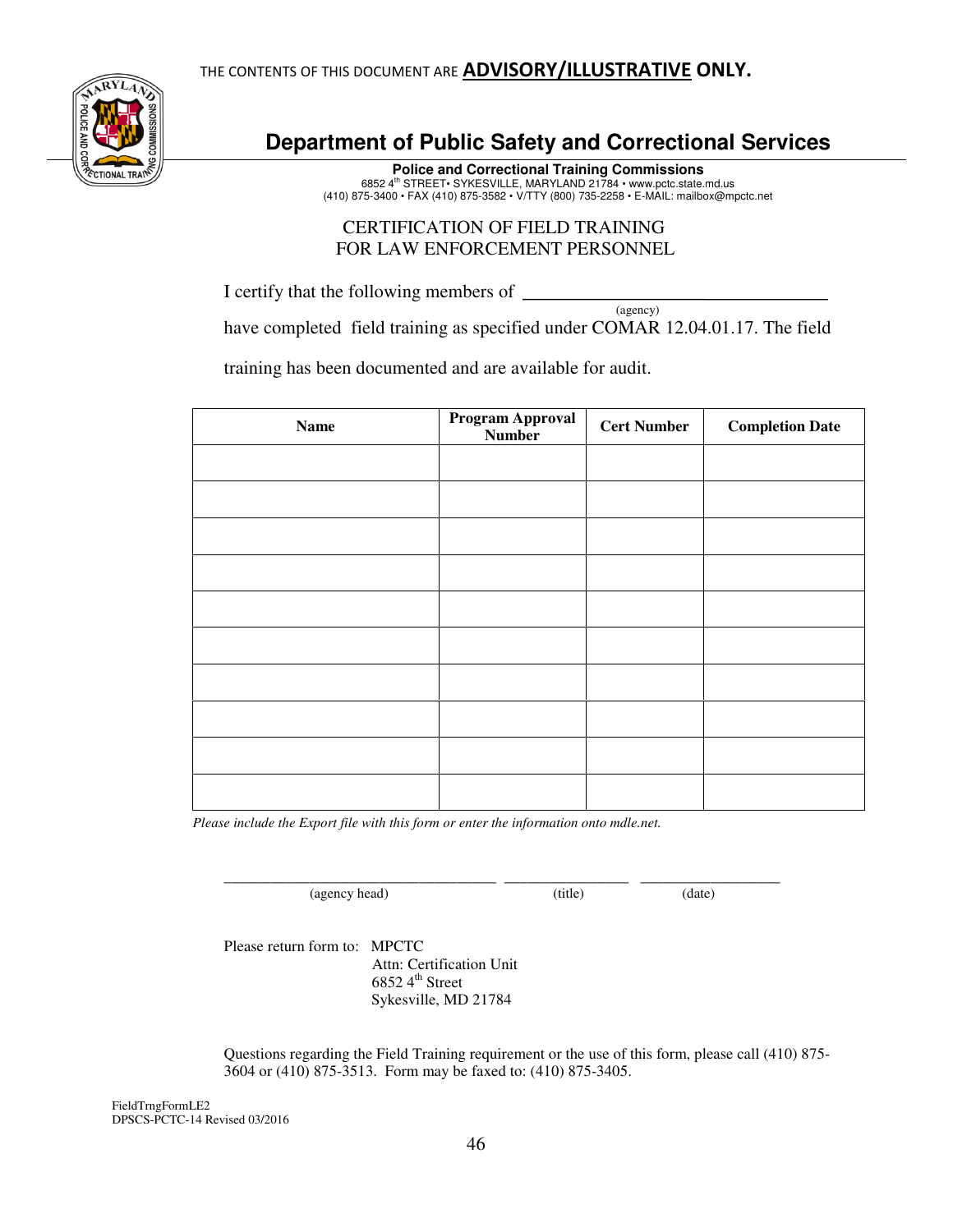### **ATTACHMENT H:** FTEP CRITIQUE AND DEBRIEFING:

#### **COMMENTARY**

An important element of running a consistent and successful FTEP is the continuous evaluation of program and the performance of the FTOs. The FTEP Coordinator should have the responsibility to seek feedback from TRAINEEs who are participating in or who have completed the field training program. The feedback should encompass both the program and the performance of the agency's FTOs. Agencies should consider developing a written critique/debriefing form to assist in this process. Critique/debriefing forms should be structured so that the TRAINEE is encouraged to offer candid opinions concerning the training program and the FTO's performance as an instructor. Critiques completed by the TRAINEEs offer insights into the training ability of particular FTOs and an overall assessment of the effectiveness of the field training program from the perspective of the TRAINEE. To the extent possible, the FTEP Coordinator should maintain TRAINEE confidentiality and any information provided from the critiques/debriefing to program staff should be in the form of general training and improvement material. The FTEP Coordinator must ensure that FTOs understand the purposes of the program critique/evaluation policy. The FTEP Coordinator should provide (at least annually) a detailed evaluation to each FTO on his/her performance as a FTO.

[SAMPLE FTEP CRITIQUE/DEBRIEFING FOLLOWS ON NEXT PAGES]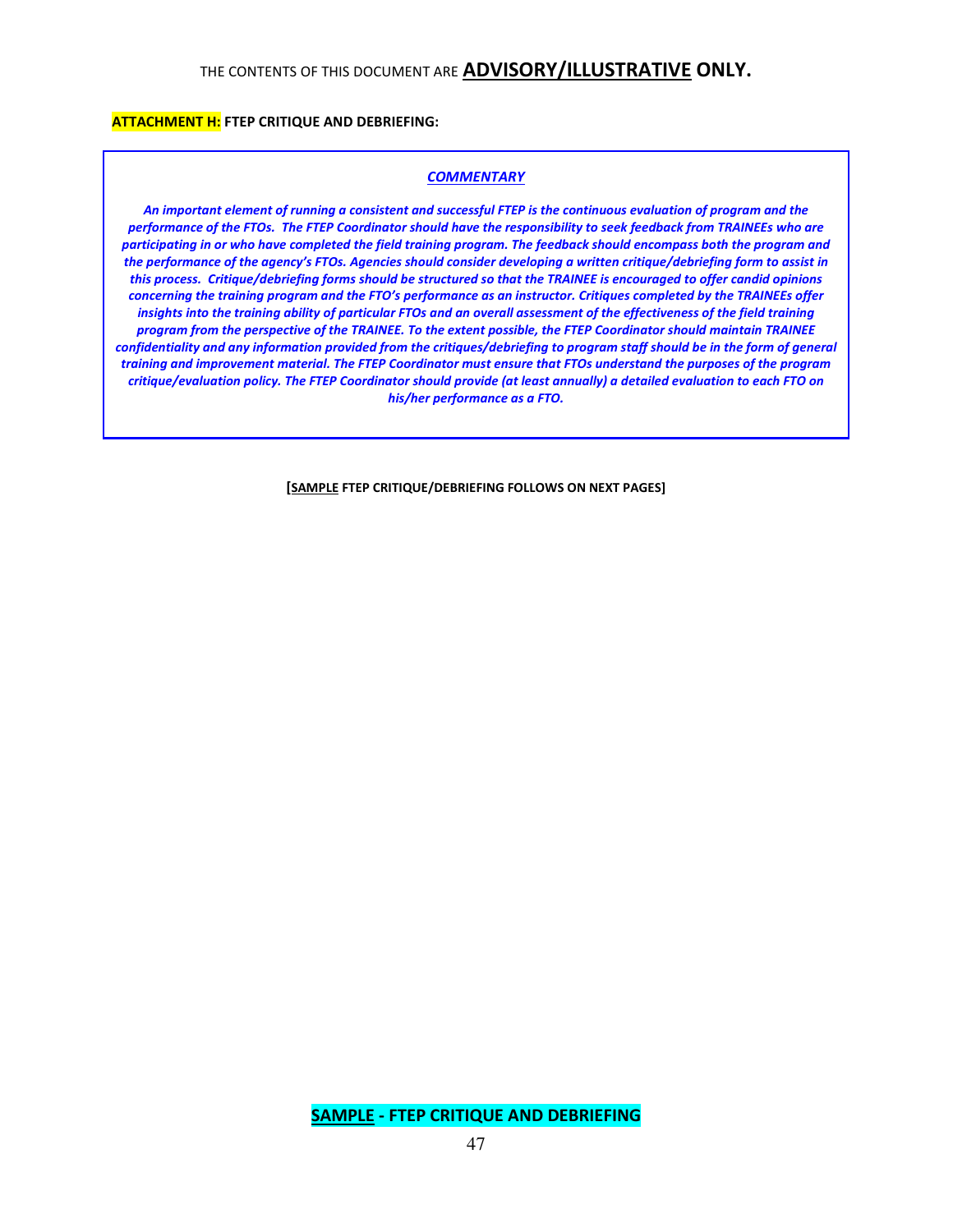DATE:

| <b>TRAINEE NAME:</b> | BADGE/ID #: FTO NAME: | <b>BADGE/ID #:</b> |
|----------------------|-----------------------|--------------------|
|                      |                       |                    |
|                      |                       |                    |
|                      |                       |                    |

#### A. PURPOSE:

In an effort to ensure that each Field Training Officer (FTO) maintains a high level of skill, performance, and interest, this critique form is to be completed by the trainee. The purpose of the form is to provide objective feedback to the FTOs so they can use the information to continue to enhance their teaching/training skills. It is imperative these questions be answered honestly and directly. FTOs will benefit by knowing the impression they have made on you, their trainee.

Your response to each item is important. Please take time to provide details about why you rated the FTO as you did. The more information that you can provide the better we can determine each FTO's level of skill and their continued suitability for the position.

This critique form is confidential and will only be reviewed by the FTEP Coordinator. The general content of the feedback (not your identity) will be relayed to the FTOs to assist with improving training methods.

#### B. EVALUATION:

1. The Field Training Program emphasizes two areas: Training and Evaluating Performance. Assign percentages (totaling 100%) to the amount of effort your FTO gave to each (e.g., Training–50%, Evaluating Performance–50% / Training–70%, Evaluating Performance–30%)

TRAINING: \_\_\_\_\_\_% EVALUATING PERFORMANCE: \_\_\_\_\_\_%

#### On a scale of 1 to 5, rate the following:

2. Indicate how you perceived your FTO related to you:

| $\Box$ 1<br>I WAS JUST ONE OF A<br><b>NUMBER OF RECRUITS</b>         | $\Box$ 2      | $\square$ 3<br><b>INTERACTION</b><br><b>WAS ADEQUATE</b> | $\Box$ 4       | $\square$ 5<br>I WAS RECOGNIZED<br>AS AN INDIVIDUAL |
|----------------------------------------------------------------------|---------------|----------------------------------------------------------|----------------|-----------------------------------------------------|
| 3. What type of role model was the FTO for you?                      |               |                                                          |                |                                                     |
| $\Box$ 1                                                             | $\Box$ 2      | $\square$ 3                                              | $\Box$ 4       | $\square$ 5                                         |
| <b>POOR</b>                                                          | <b>FAIR</b>   | SATISFACTORY                                             | GOOD           | <b>EXCELLENT</b>                                    |
| 4. Was the FTO attentive to your needs, problems, or concerns?       |               |                                                          |                |                                                     |
| $\Box$ 1                                                             | $\Box$ 2      | $\square$ 3                                              | $\Box$ 4       | $\square$ 5                                         |
| <b>NEVER</b>                                                         | <b>SELDOM</b> | <b>OFTEN</b>                                             | <b>USUALLY</b> | <b>ALWAYS</b>                                       |
| <b>5.</b> Rate the FTO's knowledge of the training material covered: |               |                                                          |                |                                                     |
| $\Box$ 1                                                             | $\Box$ 2      | $\square$ 3                                              | $\Box$ 4       | $\square$ 5                                         |
| <b>POOR</b>                                                          | <b>FAIR</b>   | <b>SATISFACTORY</b>                                      | GOOD           | <b>EXCELLENT</b>                                    |
|                                                                      |               |                                                          |                |                                                     |

6. Describe the FTO's skill as a trainer and his/her training methods, such as handouts, visual aids, scenarios, role-play, etc.:

| <b>POOR</b> | FAIR | <b>SATISFACTORY</b> | GOOD | EXCELLENT |
|-------------|------|---------------------|------|-----------|

7. Rate the FTO's ability to communicate with you: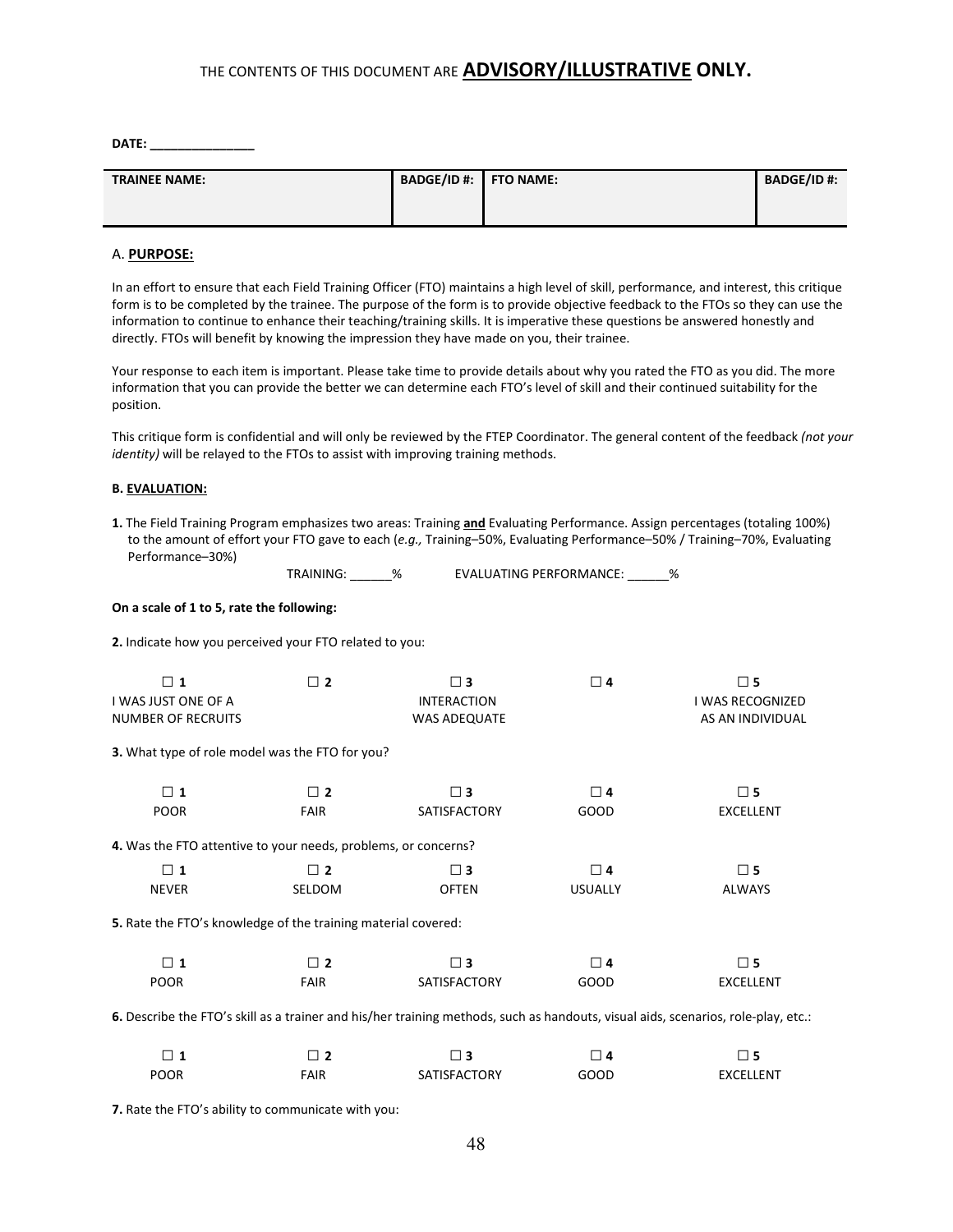| $\Box$ 1<br><b>POOR</b>                                           | $\Box$ 2<br><b>FAIR</b> | $\square$ 3<br>SATISFACTORY                                                                            | $\Box$ 4<br>GOOD | $\square$ 5<br><b>EXCELLENT</b>    |
|-------------------------------------------------------------------|-------------------------|--------------------------------------------------------------------------------------------------------|------------------|------------------------------------|
|                                                                   |                         | 8. Rate the FTO's honesty, fairness, and objectivity in evaluating you:                                |                  |                                    |
| $\Box$ 1                                                          | $\Box$ 2                | $\square$ 3                                                                                            | $\Box$ 4         | $\square$ 5                        |
| POOR                                                              | <b>FAIR</b>             | <b>SATISFACTORY</b>                                                                                    | GOOD             | <b>EXCELLENT</b>                   |
|                                                                   |                         | 9. Describe the FTO's method of critiquing your performance (verbally or in writing):                  |                  |                                    |
| $\Box$ 1                                                          | $\square$ 2             | $\square$ 3                                                                                            | $\Box$ 4         | $\square$ 5                        |
| TOO NEGATIVE/TOO CRITICAL<br><b>UNFAIR</b>                        |                         | FAIR / SATISFACTORY                                                                                    |                  | <b>VERY POSITIVE / ENCOURAGING</b> |
|                                                                   |                         | 10. Did the FTO work with you on areas he/she identified as deficient or where improvement was needed? |                  |                                    |
| $\Box$ 1                                                          | $\Box$ 2                | $\square$ 3                                                                                            | $\Box$ 4         | $\square$ 5                        |
| <b>NEVER</b>                                                      | SELDOM                  | <b>OFTEN</b>                                                                                           | <b>USUALLY</b>   | <b>ALWAYS</b>                      |
| 12. List the area(s) in which you feel the FTO needs improvement: |                         |                                                                                                        |                  |                                    |
|                                                                   |                         | 13. Were there any conflicts or inconsistencies with the FTO's training and your academy training?     |                  |                                    |
| If YES, explain:                                                  | $\Box$ YES              | $\Box$ NO                                                                                              |                  |                                    |
|                                                                   |                         | 14. Did you experience any discrepancies between the FTOs? YES NO                                      |                  |                                    |
|                                                                   | $\Box$ YES              | $\Box$ NO                                                                                              |                  |                                    |
| If YES, explain:                                                  |                         |                                                                                                        |                  |                                    |

15. Please list any additional comments or suggestions here:

C. Program Evaluation: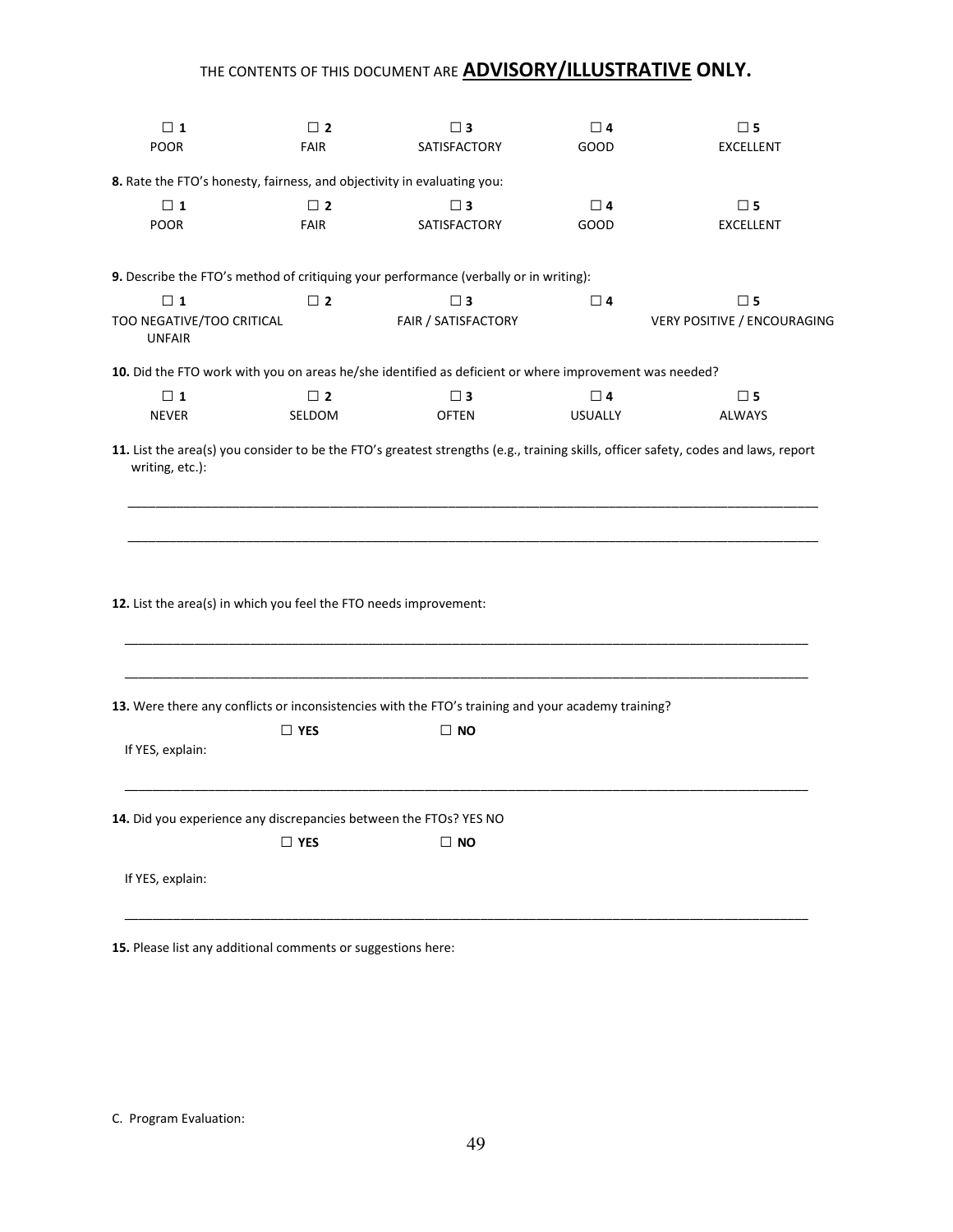The Field Training Program personnel are dedicated to providing trainees with an effective training experience. Below is a list of questions pertaining to the training you received during FTEP. The purpose of this portion of the evaluation is to present objective feedback to be used by personnel to improve and enhance the **program's** effectiveness. Please read each question carefully and respond honestly and directly. Your candidness and comments will be appreciated.

#### PART B. FTP evaluation:

|                                                                                                 |               | 1. Did the orientation process help you prepare for FTEP and did you understand the program's expectations of you?   |
|-------------------------------------------------------------------------------------------------|---------------|----------------------------------------------------------------------------------------------------------------------|
| Please comment:                                                                                 | $\Box$ Yes    | $\Box$ No                                                                                                            |
| 2. Was the length of the program adequate?                                                      | $\Box$ Yes    | $\Box$ No                                                                                                            |
| Please comment:                                                                                 |               |                                                                                                                      |
|                                                                                                 |               | 3. Do you feel that the program training you received was meaningful in relation to the job you are now doing?       |
| Please comment:                                                                                 | $\square$ Yes | $\square$ No                                                                                                         |
|                                                                                                 |               | 4. Were there any areas of training you felt were ignored, or which should have been included or extended?           |
| If YES, which area(s):                                                                          | $\Box$ Yes    | $\Box$ No                                                                                                            |
| 5. Was the instruction and training provided by the FTOs generally consistent with one another? |               |                                                                                                                      |
| Please comment:                                                                                 | $\Box$ Yes    | $\Box$ No                                                                                                            |
| your development as a police officer?                                                           |               | 6. Do you feel the documented evaluations in the program (DORs, Supervisor Weekly Reports, etc.) were beneficial for |
| Please comment:                                                                                 | $\square$ Yes | $\Box$ No                                                                                                            |
|                                                                                                 |               | 7. Do you feel program personnel were objective in making evaluations, judgments, and decisions about you?           |
| Please comment:                                                                                 | $\Box$ Yes    | $\Box$ No                                                                                                            |